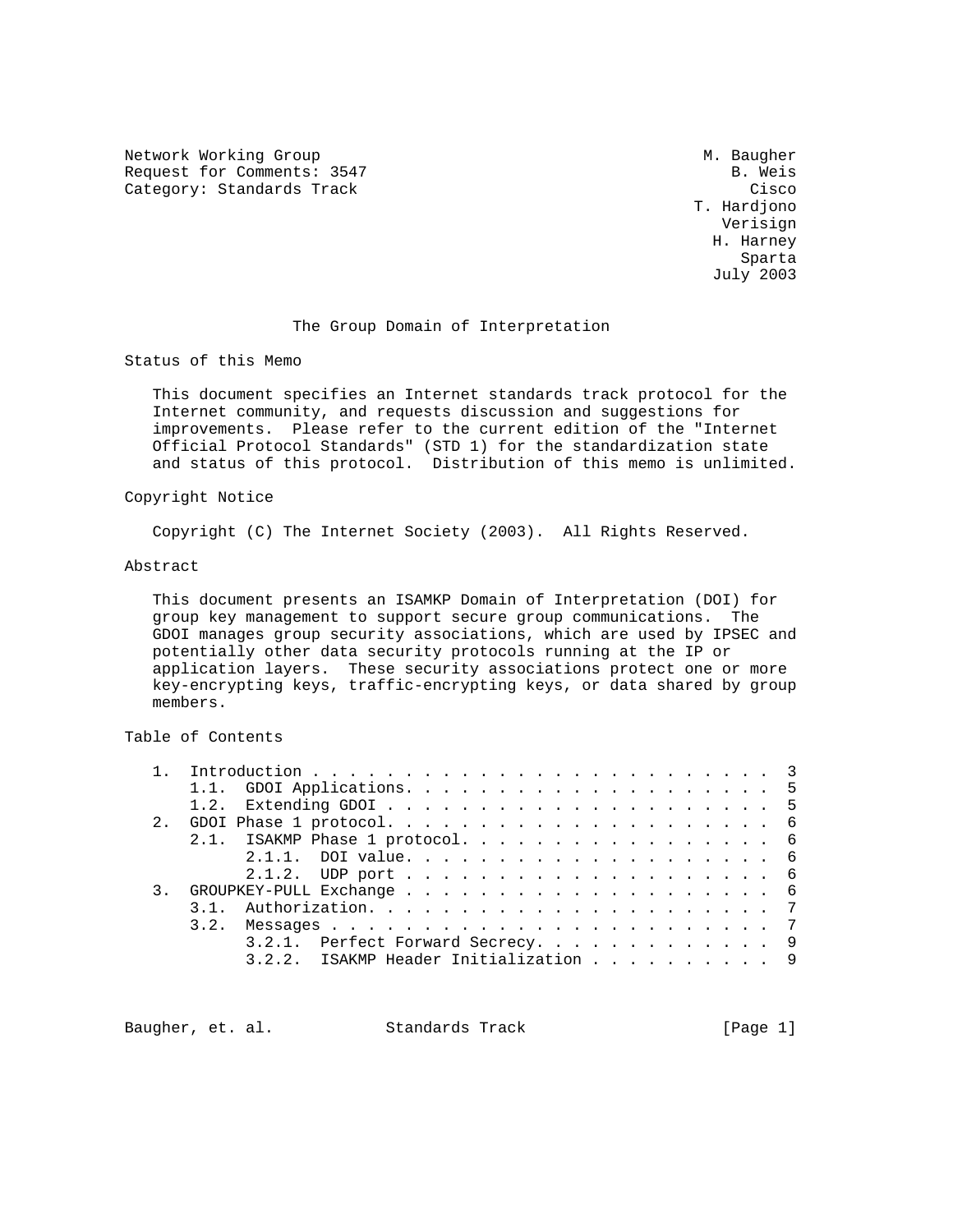|    | 3.3. | Initiator Operations 10                                                                                                                            |
|----|------|----------------------------------------------------------------------------------------------------------------------------------------------------|
|    | 3.4. | Receiver Operations. 11                                                                                                                            |
| 4. |      |                                                                                                                                                    |
|    | 4.1. | Perfect Forward Secrecy (PFS). 12                                                                                                                  |
|    | 4.2. | Forward and Backward Access Control. 12                                                                                                            |
|    |      | Forward Access Control Requirements. 13<br>4.2.1.                                                                                                  |
|    | 4.3. | Delegation of Key Management 14                                                                                                                    |
|    | 4.4. | Use of signature keys. 14                                                                                                                          |
|    | 4.5. | ISAKMP Header Initialization 14                                                                                                                    |
|    | 4.6. |                                                                                                                                                    |
|    | 4.7. |                                                                                                                                                    |
|    | 4.8. | Group Member Operations. 16                                                                                                                        |
| 5. |      | Payloads and Defined Values. 16                                                                                                                    |
|    | 5.1. | Identification Payload 17                                                                                                                          |
|    |      | Identification Type Values 18<br>5.1.1.                                                                                                            |
|    | 5.2. | Security Association Payload 18                                                                                                                    |
|    |      | Payloads following the SA payload. 19<br>5.2.1.                                                                                                    |
|    | 5.3. |                                                                                                                                                    |
|    |      | 5.3.1.<br>KEK Attributes 22                                                                                                                        |
|    |      | 5.3.2. KEK_MANAGEMENT_ALGORITHM 22                                                                                                                 |
|    |      | KEK_ALGORITHM. 23<br>5.3.3.                                                                                                                        |
|    |      | KEK_KEY_LENGTH 23<br>5.3.4.                                                                                                                        |
|    |      | KEK_KEY_LIFETIME 24<br>5.3.5.                                                                                                                      |
|    |      | SIG_HASH_ALGORITHM 24<br>5.3.6.                                                                                                                    |
|    |      | 5.3.7.<br>SIG_ALGORITHM. 24                                                                                                                        |
|    |      | $\texttt{SIG\_KEY\_LENGTH} \quad \ldots \quad \ldots \quad \ldots \quad \ldots \quad \ldots \quad \ldots \quad \ldots \quad \texttt{25}$<br>5.3.8. |
|    |      | KE_OAKLEY_GROUP. 25<br>5.3.9.                                                                                                                      |
|    | 5.4. |                                                                                                                                                    |
|    |      | PROTO_IPSEC_ESP. 26<br>5.4.1.                                                                                                                      |
|    |      | 5.4.2.<br>Other Security Protocols 28                                                                                                              |
|    | 5.5. | Key Download Payload 28                                                                                                                            |
|    |      | 5.5.1. TEK Download Type. 30                                                                                                                       |
|    |      | 5.5.2. KEK Download Type. 31                                                                                                                       |
|    |      | LKH Download Type. 32<br>5.5.3.                                                                                                                    |
|    | 5.6. | Sequence Number Payload. 35                                                                                                                        |
|    | 5.7. | Proof of Possession. 36                                                                                                                            |
|    | 5.8. |                                                                                                                                                    |
| б. |      |                                                                                                                                                    |
|    | 6.1. |                                                                                                                                                    |
|    |      | Authentication 37<br>6.1.1.                                                                                                                        |
|    |      | 6.1.2. Confidentiality. 37                                                                                                                         |
|    |      | 6.1.3.<br>Man-in-the-Middle Attack Protection.<br>38                                                                                               |
|    |      | Replay/Reflection Attack Protection.<br>38<br>6.1.4.                                                                                               |
|    |      | 38<br>6.1.5.<br>Denial of Service Protection                                                                                                       |
|    | 6.2. | 38<br>GROUPKEY-PULL Exchange                                                                                                                       |
|    |      | 38<br>6.2.1.<br>Authentication                                                                                                                     |
|    |      | 6.2.2.<br>Confidentiality. 39                                                                                                                      |
|    |      | Man-in-the-Middle Attack Protection. 39<br>6.2.3.                                                                                                  |
|    |      |                                                                                                                                                    |

Baugher, et. al. Standards Track [Page 2]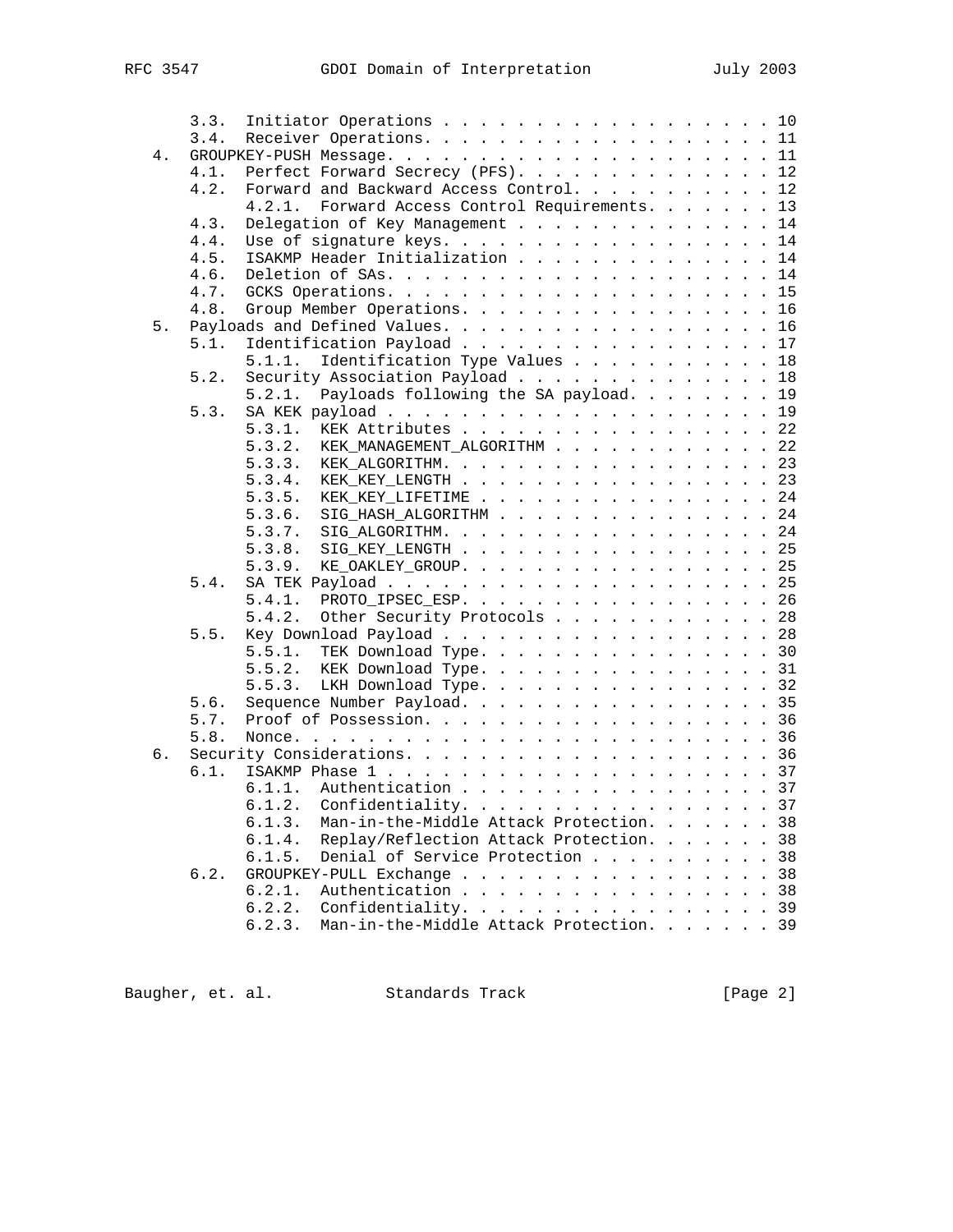|    |      | 6.2.4.                                          | Replay/Reflection Attack Protection. 39   |  |  |  |  |  |  |  |  |  |
|----|------|-------------------------------------------------|-------------------------------------------|--|--|--|--|--|--|--|--|--|
|    |      | 6.2.5.                                          | Denial of Service Protection 39           |  |  |  |  |  |  |  |  |  |
|    |      | 6.2.6.                                          | Authorization. 40                         |  |  |  |  |  |  |  |  |  |
|    | 6.3. |                                                 | GROUPKEY-PUSH Exchange 40                 |  |  |  |  |  |  |  |  |  |
|    |      | 6.3.1.                                          | Authentication 40                         |  |  |  |  |  |  |  |  |  |
|    |      | 6.3.2.                                          | Confidentiality. 40                       |  |  |  |  |  |  |  |  |  |
|    |      | 6, 3, 3,                                        | Man-in-the-Middle Attack Protection. 40   |  |  |  |  |  |  |  |  |  |
|    |      | 6.3.4.                                          | Replay/Reflection Attack Protection. 40   |  |  |  |  |  |  |  |  |  |
|    |      |                                                 | 6.3.5. Denial of Service Protection 41    |  |  |  |  |  |  |  |  |  |
|    |      |                                                 | 6.3.6. Forward Access Control $\ldots$ 41 |  |  |  |  |  |  |  |  |  |
| 7. |      |                                                 |                                           |  |  |  |  |  |  |  |  |  |
|    | 7.1. |                                                 |                                           |  |  |  |  |  |  |  |  |  |
|    |      |                                                 |                                           |  |  |  |  |  |  |  |  |  |
|    |      |                                                 |                                           |  |  |  |  |  |  |  |  |  |
|    |      |                                                 |                                           |  |  |  |  |  |  |  |  |  |
| 8. |      | Intellectual Property Rights Statement 42       |                                           |  |  |  |  |  |  |  |  |  |
| 9. |      |                                                 |                                           |  |  |  |  |  |  |  |  |  |
|    |      |                                                 |                                           |  |  |  |  |  |  |  |  |  |
|    |      | 10.1. Normative References 43                   |                                           |  |  |  |  |  |  |  |  |  |
|    |      | 10.2. Informative References 44                 |                                           |  |  |  |  |  |  |  |  |  |
|    |      | Appendix A: Alternate GDOI Phase 1 protocols 46 |                                           |  |  |  |  |  |  |  |  |  |
|    |      | A.1. IKEv2 Phase 1 protocol 46                  |                                           |  |  |  |  |  |  |  |  |  |
|    | A.2. |                                                 |                                           |  |  |  |  |  |  |  |  |  |
|    |      |                                                 |                                           |  |  |  |  |  |  |  |  |  |
|    |      |                                                 |                                           |  |  |  |  |  |  |  |  |  |

# 1. Introduction

 This document presents an ISAMKP Domain of Interpretation (DOI) for group key management called the "Group Domain of Interpretation" (GDOI). In this group key management model, the GDOI protocol is run between a group member and a "group controller/key server" (GCKS), which establishes security associations [Section 4.6.2 RFC2401] among authorized group members. ISAKMP defines two "phases" of negotiation [p.16 RFC2408]. The GDOI MUST be protected by a Phase 1 security association. This document incorporates the Phase 1 security association (SA) definition from the Internet DOI [RFC2407, RFC2409]. Other possible Phase 1 security association types are noted in Appendix A. The Phase 2 exchange is defined in this document, and proposes new payloads and exchanges according to the ISAKMP standard [p. 14 RFC2408].

There are six new payloads:

 1) GDOI SA 2) SA KEK (SAK) which follows the SA payload 3) SA TEK (SAT) which follows the SA payload

Baugher, et. al. Standards Track [Page 3]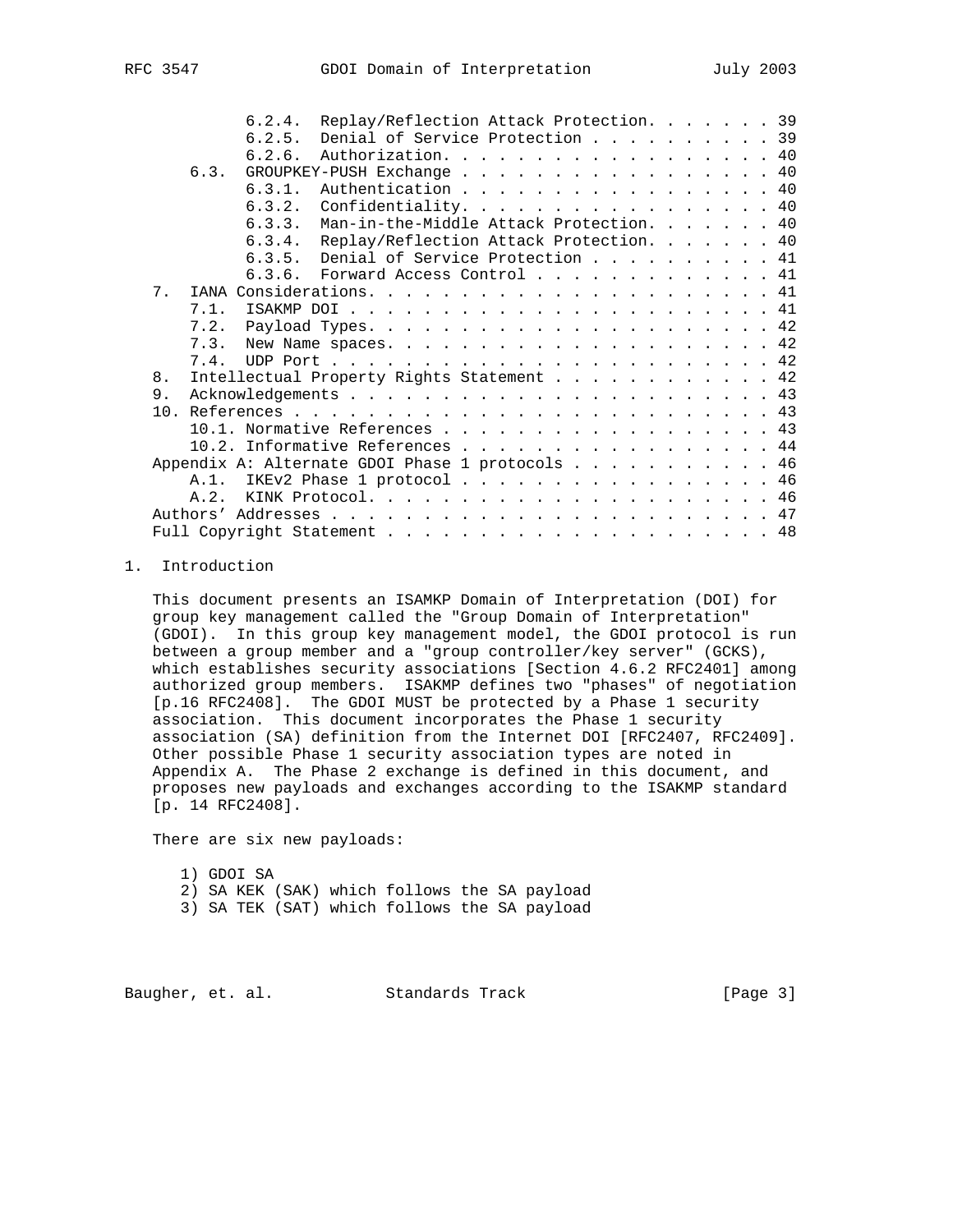- - 4) Key Download Array (KD)
	- 5) Sequence number (SEQ)
	- 6) Proof of Possession (POP)

There are two new exchanges.

1) A Phase 2 exchange creates Re-key and Data-Security Protocol SAs.

 The new Phase 2 exchange, called "GROUPKEY-PULL," downloads keys for a group's "Re-key" SA and/or "Data-security" SA. The Re-key SA includes a key encrypting key, or KEK, common to the group; a Data-security SA includes a data encryption key, or TEK, used by a data-security protocol to encrypt or decrypt data traffic [Section 2.1 RFC2407]. The SA for the KEK or TEK includes authentication keys, encryption keys, cryptographic policy, and attributes. The GROUPKEY-PULL exchange uses "pull" behavior since the member initiates the retrieval of these SAs from a GCKS.

 2) A datagram subsequently establishes additional Rekey and/or Data-Security Protocol SAs.

 The GROUPKEY-PUSH datagram is "pushed" from the GCKS to the members to create or update a Re-key or Data-security SA. A Re-key SA protects GROUPKEY-PUSH messages. Thus, a GROUPKEY-PULL is necessary to establish at least one Re-key SA in order to protect subsequent GROUPKEY-PUSH messages. The GCKS encrypts the GROUPKEY-PUSH message using the KEK Re-key SA. GDOI accommodates the use of arrays of KEKs for group key management algorithms using the Logical Key Hierarchy (LKH) algorithm to efficiently add and remove group members [RFC2627]. Implementation of the LKH algorithm is OPTIONAL.

 Although the GROUPKEY-PUSH specified by this document can be used to refresh a Re-key SA, the most common use of GROUPKEY-PUSH is to establish a Data-security SA for a data security protocol. GDOI can accommodate future extensions to support a variety of data security protocols. This document only specifies data-security SAs for one security protocol, IPsec ESP. A separate RFC will specify support for other data security protocols such as a future secure Real-time Transport Protocol. A security protocol uses the TEK and "owns" the data-security SA in the same way that IPsec ESP uses the IKE Phase 2 keys and owns the Phase 2 SA; for GDOI, IPsec ESP uses the TEK.

 Thus, GDOI is a group security association management protocol: All GDOI messages are used to create, maintain, or delete security associations for a group. As described above, these security associations protect one or more key-encrypting keys, traffic-encrypting keys, or data shared by group members for multicast and groups security applications.

Baugher, et. al. Standards Track [Page 4]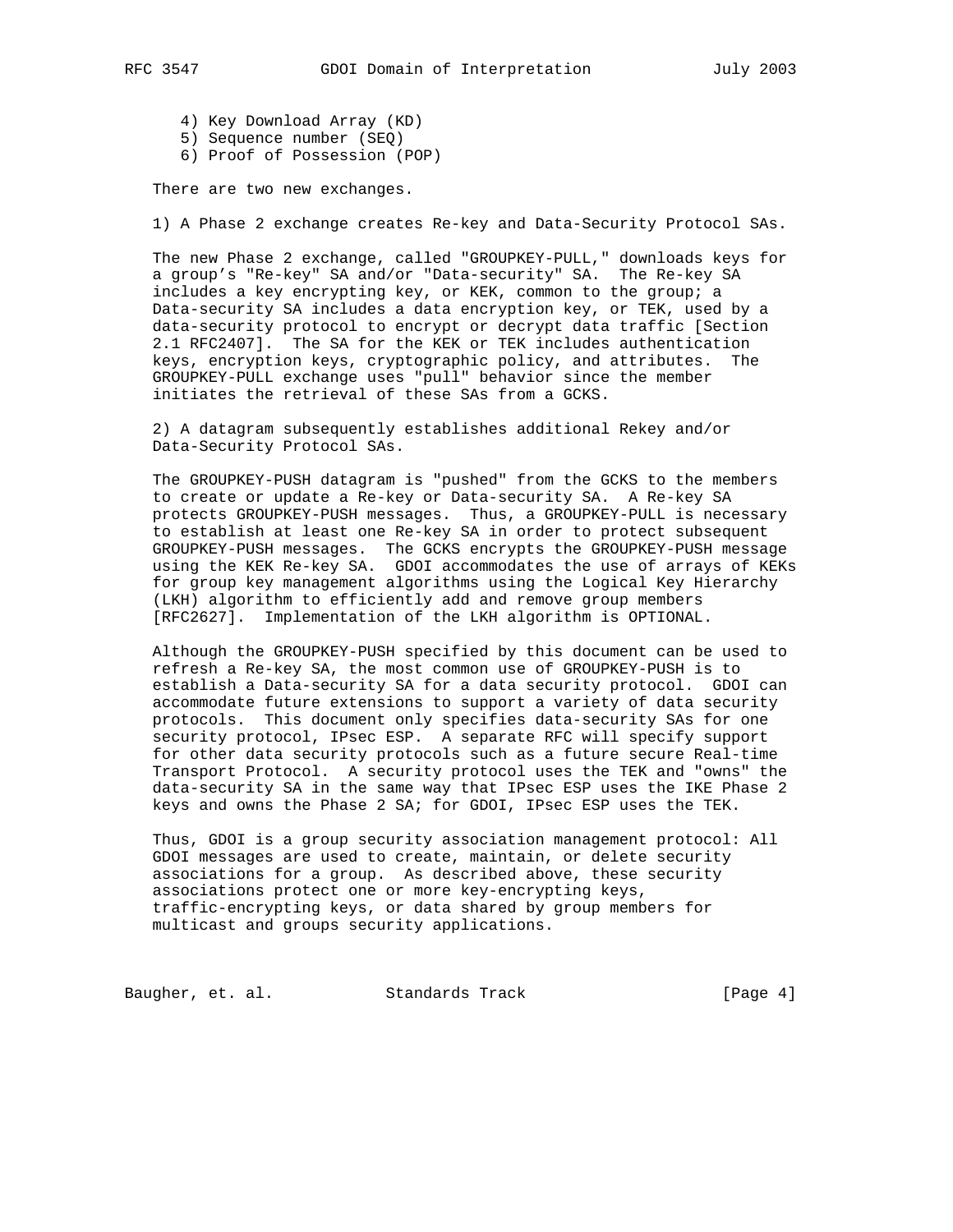The keywords MUST, MUST NOT, REQUIRED, SHALL, SHALL NOT, SHOULD, SHOULD NOT, RECOMMENDED, MAY, and OPTIONAL, when they appear in this document, are to be interpreted as described in BCP 14, RFC 2119 [RFC2119].

## 1.1. GDOI Applications

 Secure multicast applications include video broadcast and multicast file transfer. In a business environment, many of these applications require network security and may use IPsec ESP to secure their data traffic. Section 5.4.1 specifies how GDOI carries the needed SA parameters for ESP. In this way, GDOI supports multicast ESP with group authentication of ESP packets using the shared, group key (authentication of unique sources of ESP packets is not possible).

 GDOI can also secure group applications that do not use multicast transport such as video-on-demand. For example, the GROUPKEY-PUSH message may establish a pair-wise IPsec ESP SA for a member of a subscription group without the need for key management exchanges and costly asymmetric cryptography.

## 1.2. Extending GDOI

 Not all secure multicast or multimedia applications can use IPsec ESP. Many Real Time Transport Protocol applications, for example, require security above the IP layer to preserve RTP header compression efficiencies and transport-independence [RFC3550]. A future RTP security protocol may benefit from using GDOI to establish group SAs.

 In order to add a new data security protocol, a new RFC MUST specify the data-security SA parameters conveyed by GDOI for that security protocol; these parameters are listed in section 5.4.2 of this document.

 Data security protocol SAs MUST protect group traffic. GDOI provides no restriction on whether that group traffic is transmitted as unicast or multicast packets. However, GDOI MUST NOT be used as a key management mechanism by a data security protocol when the packets protected by the data-security SA are intended to be private and never become part of group communications.

Baugher, et. al. Standards Track [Page 5]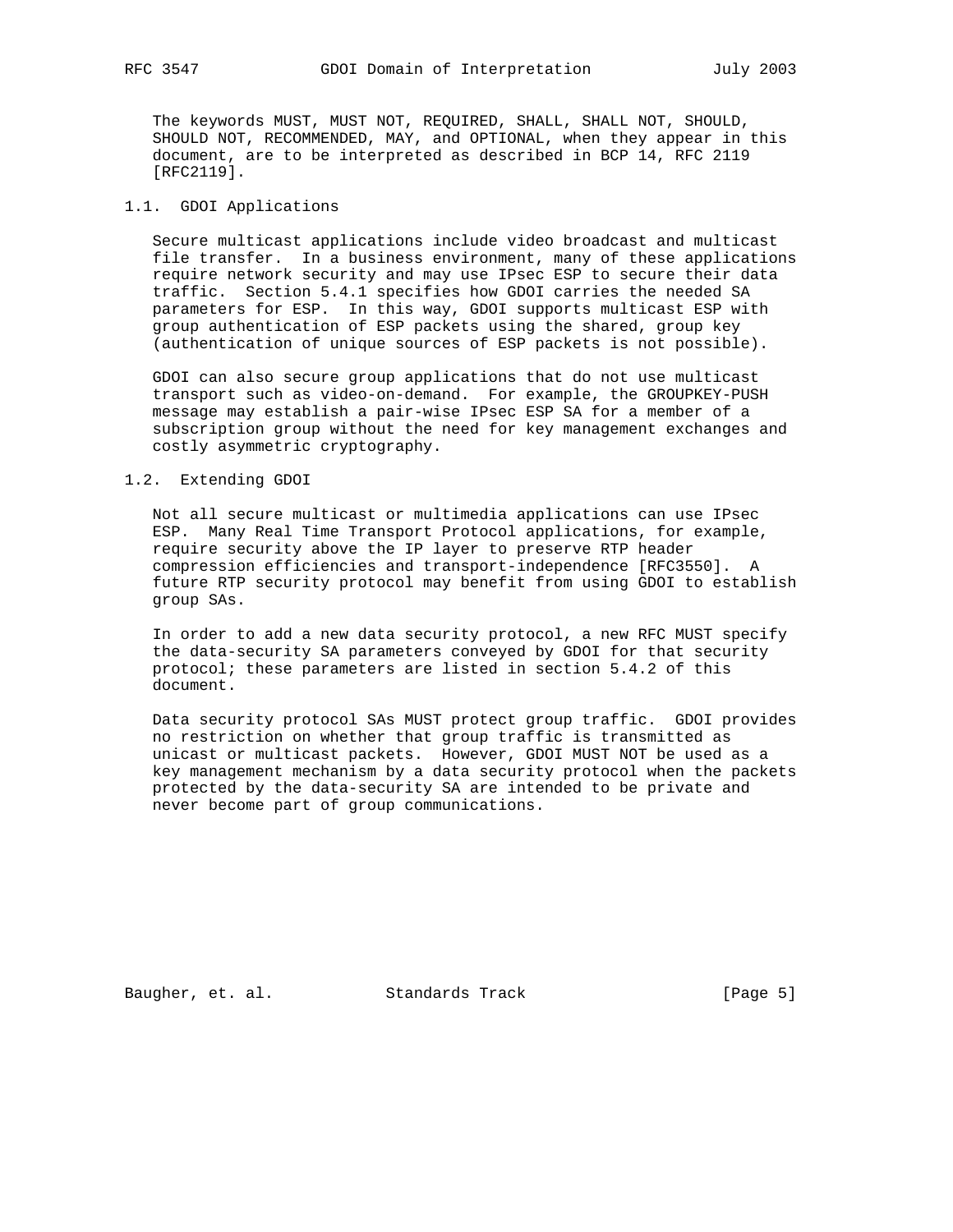### 2. GDOI Phase 1 protocol

 GDOI is a "phase 2" protocol which MUST be protected by a "phase 1" protocol. The "phase 1" protocol can be any protocol which provides for the following protections:

 o Peer Authentication o Confidentiality o Message Integrity

 The following sections describe one such "phase 1" protocol. Other protocols which may be potential "phase 1" protocols are described in Appendix A. However, the use of the protocols listed there are not considered part of this document.

## 2.1. ISAKMP Phase 1 protocol

 This document defines how the ISAKMP phase 1 exchanges as defined in [RFC2409] can be used a "phase 1" protocol for GDOI. The following sections define characteristics of the ISAKMP phase 1 protocols that are unique for these exchanges when used for GDOI.

 Section 6.1 describes how the ISAKMP Phase 1 protocols meet the requirements of a GDOI "phase 1" protocol.

# 2.1.1. DOI value

 The Phase 1 SA payload has a DOI value. That value MUST be the GDOI DOI value as defined later in this document.

### 2.1.2. UDP port

 GDOI MUST NOT run on port 500 (the port commonly used for IKE). IANA has assigned port 848 for the use of GDOI.

### 3. GROUPKEY-PULL Exchange

 The goal of the GROUPKEY-PULL exchange is to establish a Re-key and/or Data-security SAs at the member for a particular group. A Phase 1 SA protects the GROUPKEY-PULL; there MAY be multiple GROUPKEY-PULL exchanges for a given Phase 1 SA. The GROUPKEY-PULL exchange downloads the data security keys (TEKs) and/or group key encrypting key (KEK) or KEK array under the protection of the Phase 1 SA.

Baugher, et. al. Standards Track [Page 6]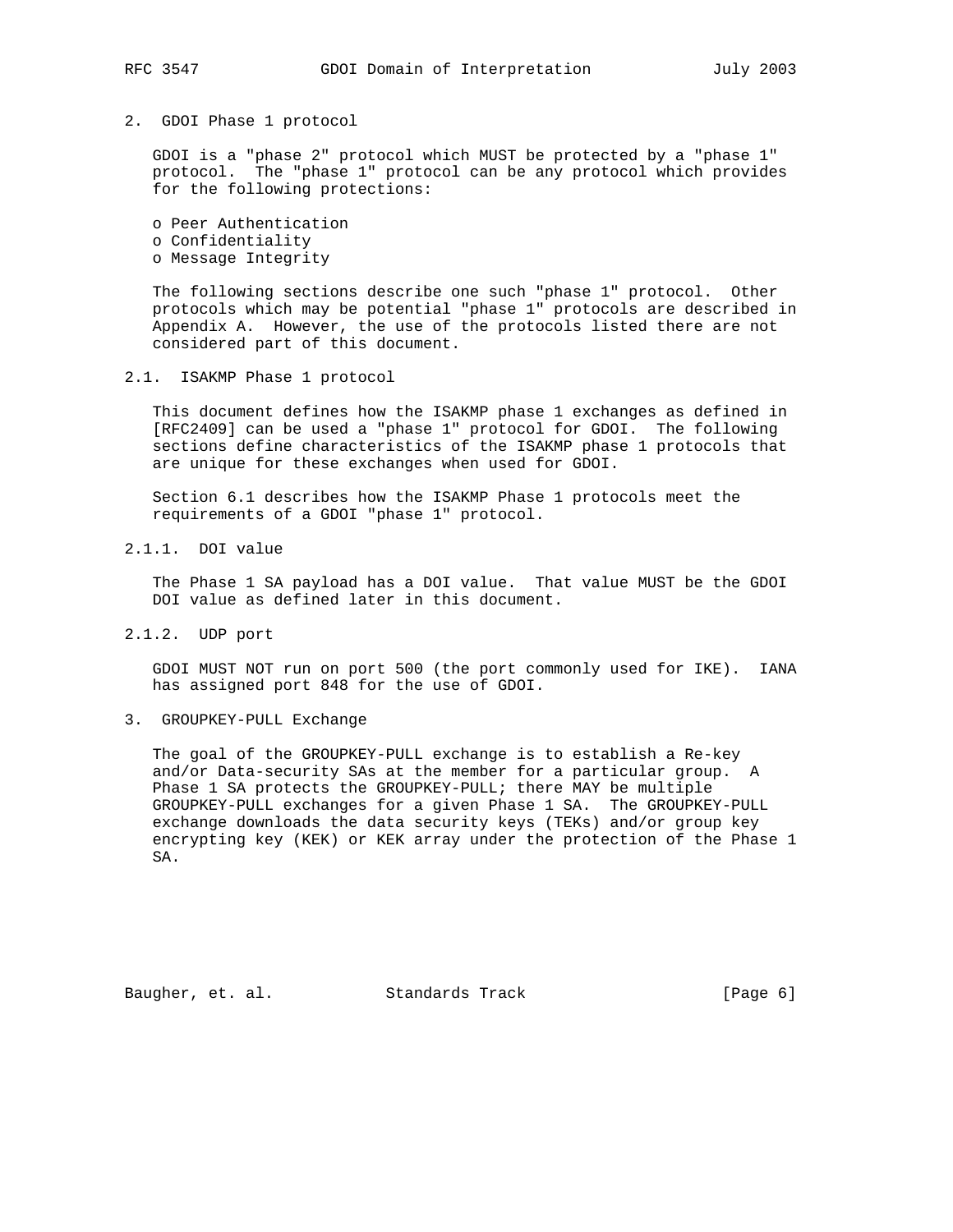## 3.1. Authorization

 There are two alternative means for authorizing the GROUPKEY-PULL message. First, the Phase 1 identity can be used to authorize the Phase 2 (GROUPKEY-PULL) request for a group key. Second, a new identity can be passed in the GROUPKEY-PULL request. The new identity could be specific to the group and use a certificate that is signed by the group owner to identify the holder as an authorized group member. The Proof-of-Possession payload validates that the holder possesses the secret key associated with the Phase 2 identity.

# 3.2. Messages

 The GROUPKEY-PULL is a Phase 2 exchange. Phase 1 computes SKEYID\_a which is the "key" in the keyed hash used in the GROUPKEY-PULL HASH payloads. When using the Phase 1 defined in this document, SKEYID\_a is derived according to [RFC2409]. As with the IKE HASH payload generation [RFC 2409 section 5.5], each GROUPKEY-PULL message hashes a uniquely defined set of values. Nonces permute the HASH and provide some protection against replay attacks. Replay protection is important to protect the GCKS from attacks that a key management server will attract.

 The GROUPKEY-PULL uses nonces to guarantee "liveliness", or against replay of a recent GROUPKEY-PULL message. The replay attack is only useful in the context of the current Phase 1. If a GROUPKEY-PULL message is replayed based on a previous Phase 1, the HASH calculation will fail due to a wrong SKEYID\_a. The message will fail processing before the nonce is ever evaluated. In order for either peer to get the benefit of the replay protection, it must postpone as much processing as possible until it receives the message in the protocol that proves the peer is live. For example, the Responder MUST NOT compute the shared Diffie-Hellman number (if KE payloads were included) or install the new SAs until it receives a message with Nr included properly in the HASH payload.

 Nonces require an additional message in the protocol exchange to ensure that the GCKS does not add a group member until it proves liveliness. The GROUPKEY-PULL member-initiator expects to find its nonce, Ni, in the HASH of a returned message. And the GROUPKEY-PULL GKCS responder expects to see its nonce, Nr, in the HASH of a returned message before providing group-keying material as in the following exchange.

Baugher, et. al. Standards Track [Page 7]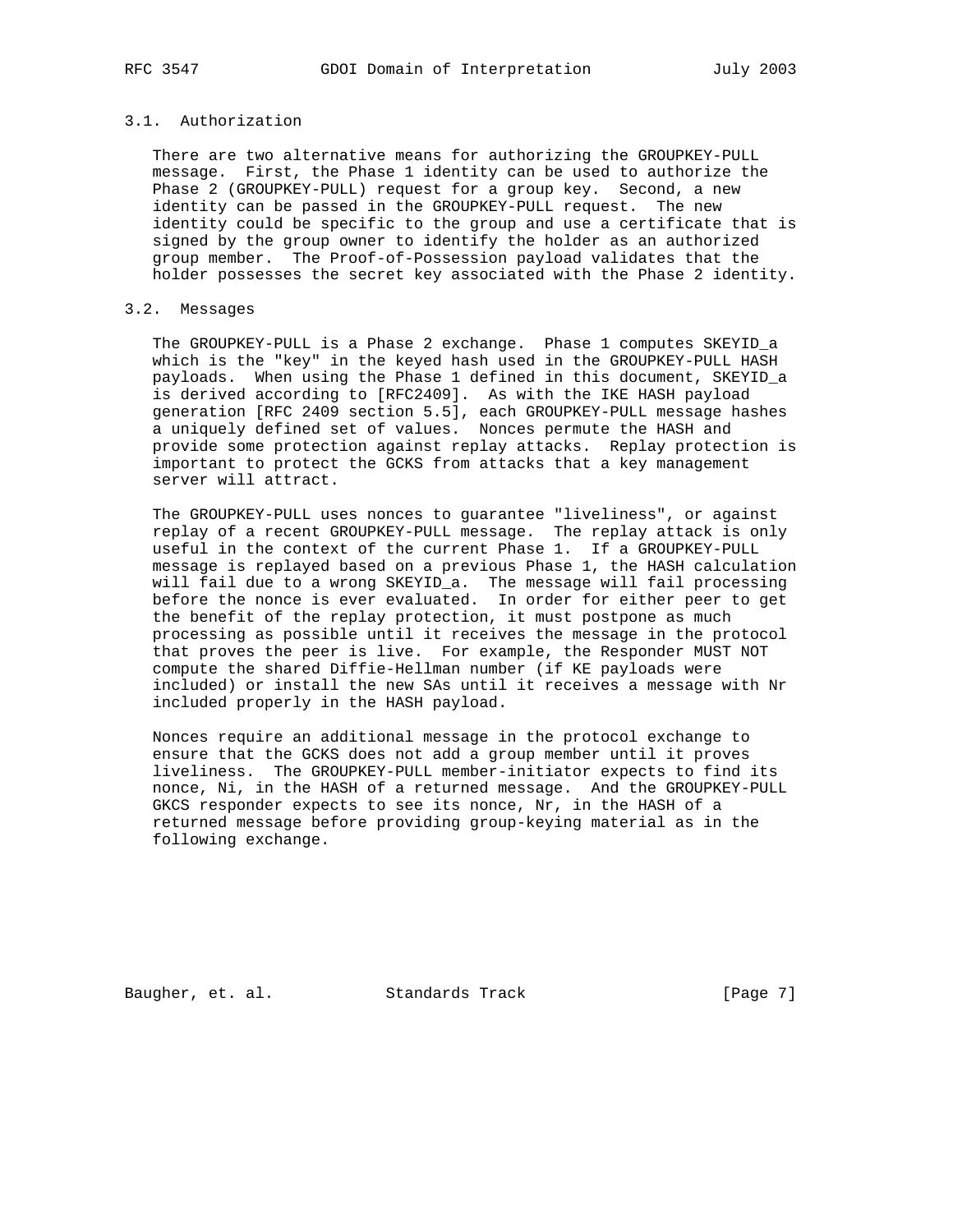| Initiator (Member)                                     |           | Responder (GCKS)                                                   |
|--------------------------------------------------------|-----------|--------------------------------------------------------------------|
|                                                        |           |                                                                    |
| $HDR^*$ , $HASH(1)$ , Ni, ID                           | $--$      |                                                                    |
|                                                        | $\lt$ $-$ | $HDR^*$ , $HASH(2)$ , $Nr$ , SA                                    |
| $HDR^*$ , $HASH(3)$ [, $KE$ I]<br>$[.CERT]$ $[.POP I]$ | $--&>$    |                                                                    |
|                                                        | $\lt$ $-$ | HDR*, $HASH(4)$ , $[KE R$ , $][SEQ$ , $]$<br>KD [, CERT] [, POP R] |

Hashes are computed as follows:

 $HASH(1) = prf(SKEYID_a, M-ID | Ni | ID)$  $HASH(2) = prf(SKEYID_a, M-ID | Nil_b | Nr | SA)$  $HASH(3) = prf(SKEYID_a, M-ID | Ni_b | Nr_b [ | KE_I ] [ | CERT ]$  [ | POP\_I ])  $HASH(4) = prf(SKEYID_a, M-ID | Nil_b | Nr_b [ | KE_R ] [ | SEQ | ]$ KD [ | CERT ] [ | POP\_R])

 POP payload is constructed as described in Section 5.7. \* Protected by the Phase 1 SA, encryption occurs after HDR

 HDR is an ISAKMP header payload that uses the Phase 1 cookies and a message identifier (M-ID) as in IKE [RFC2409]. Note that nonces are included in the first two exchanges, with the GCKS returning only the SA policy payload before liveliness is proven. The HASH payloads [RFC2409] prove that the peer has the Phase 1 secret (SKEYID\_a) and the nonce for the exchange identified by message id, M-ID. Once liveliness is established, the last message completes the real processing of downloading the KD payload.

 In addition to the Nonce and HASH payloads, the member-initiator identifies the group it wishes to join through the ISAKMP ID payload. The GCKS responder informs the member of the current value of the sequence number in the SEQ payload; the sequence number orders the GROUPKEY-PUSH datagrams (section  $4$ ); the member MUST check to see that the sequence number is greater than in the previous SEQ payload the member holds for the group (if it holds any) before installing any new SAs. The SEQ payload MUST be present if the SA payload contains an SA KEK attribute. The GCKS responder informs the member of the cryptographic policies of the group in the SA payload, which describes the DOI, KEK and/or TEK keying material, and authentication transforms. The SPIs are also determined by the GCKS and downloaded in the SA payload chain (see section 5.2). The SA KEK attribute contains the ISAKMP cookie pair for the Re-key SA, which is not negotiated but downloaded. The SA TEK attribute contains an SPI as defined in section 5.4 of this document. The second message downloads this SA payload. If a Re-key SA is defined in the SA payload, then KD will contain the KEK; if one or more Data-security

Baugher, et. al. Standards Track [Page 8]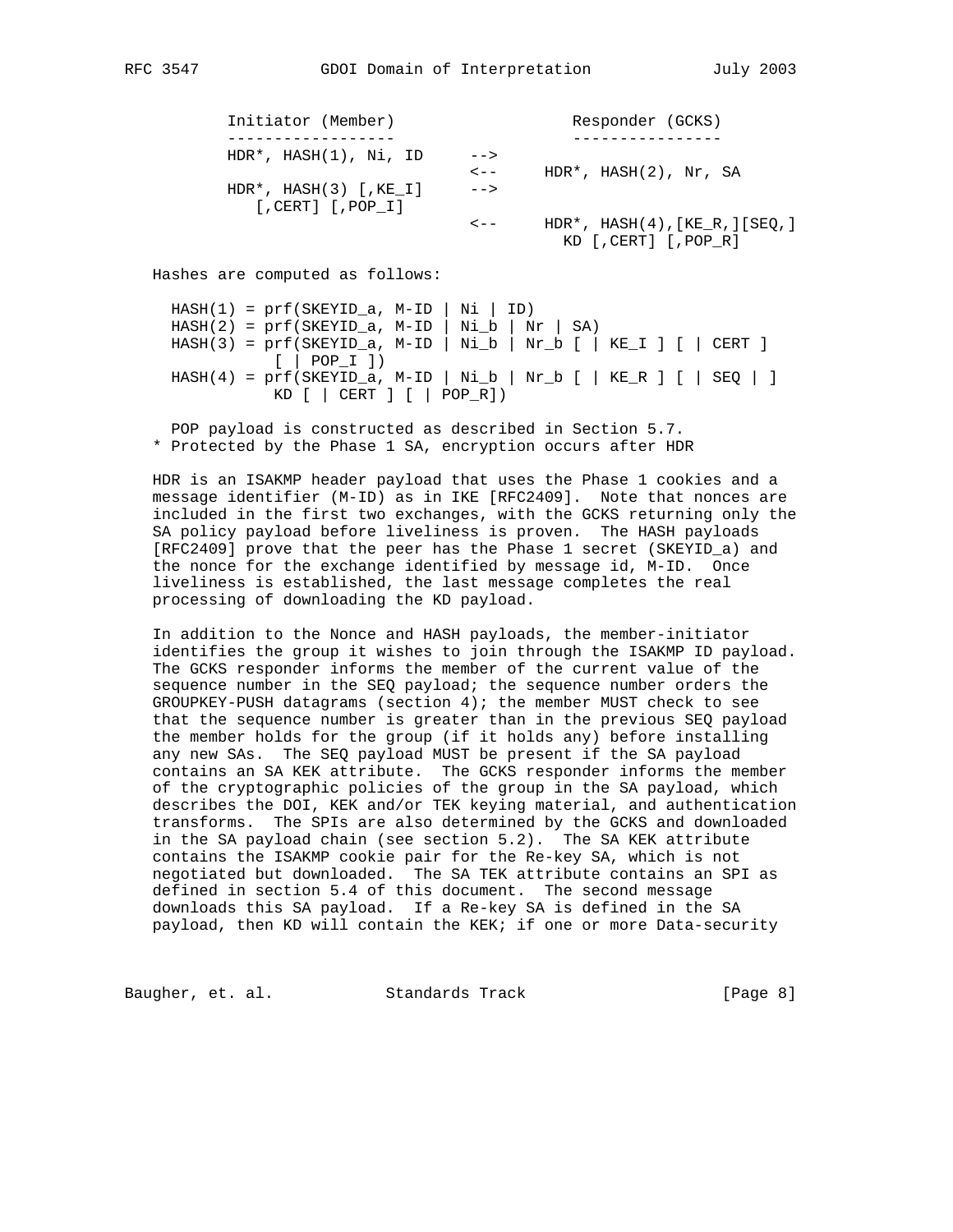SAs are defined in the SA payload, KD will contain the TEKs. This is useful if there is an initial set of TEKs for the particular group and can obviate the need for future TEK GROUPKEY-PUSH messages (described in section 4).

 As described above, the member may establish an identity in the GROUPKEY-PULL exchange in an optional CERT payload that is separate from the Phase 1 identity. When the member passes a new CERT, a proof of possession (POP) payload accompanies it. The POP payload demonstrates that the member or GCKS has used the very secret that authenticates it. POP\_I is an ISAKMP SIG payload containing a hash including the nonces Ni and Nr signed by the member, when the member passes a CERT, signed by the Group Owner to prove its authorization. POP\_R contains the hash including the concatenated nonces Ni and Nr signed by the GCKS, when the GCKS passes a CERT, signed by the group owner, to prove its authority to provide keys for a particular group. The use of the nonce pair for the POP payload, transformed through a pseudo-random function (prf) and encrypted, is designed to withstand compromise of the Phase 1 key. Implementation of the CERT and POP payloads is OPTIONAL.

3.2.1. Perfect Forward Secrecy

 If PFS is desired and the optional KE payload is used in the exchange, then both sides compute a DH secret and use it to protect the new keying material contained in KD. The GCKS responder will xor the DH secret with the KD payload and send it to the member Initiator, which recovers the KD by repeating this operation as in the Oakley IEXTKEY procedure [RFC2412]. Implementation of the KE payload is OPTIONAL.

3.2.2. ISAKMP Header Initialization

 Cookies are used in the ISAKMP header as a weak form of denial of service protection. The GDOI GROUPKEY-PULL exchange uses cookies according to ISAKMP [RFC2408].

Next Payload identifies an ISAKMP or GDOI payload (see Section 5.0).

 Major Version is 1 and Minor Version is 0 according to ISAKMP [RFC2408, Section 3.1].

The Exchange Type has value 32 for the GDOI GROUPKEY-PULL exchange.

 Flags, Message ID, and Length are according to ISAKMP [RFC2408, Section 3.1]

Baugher, et. al. Standards Track [Page 9]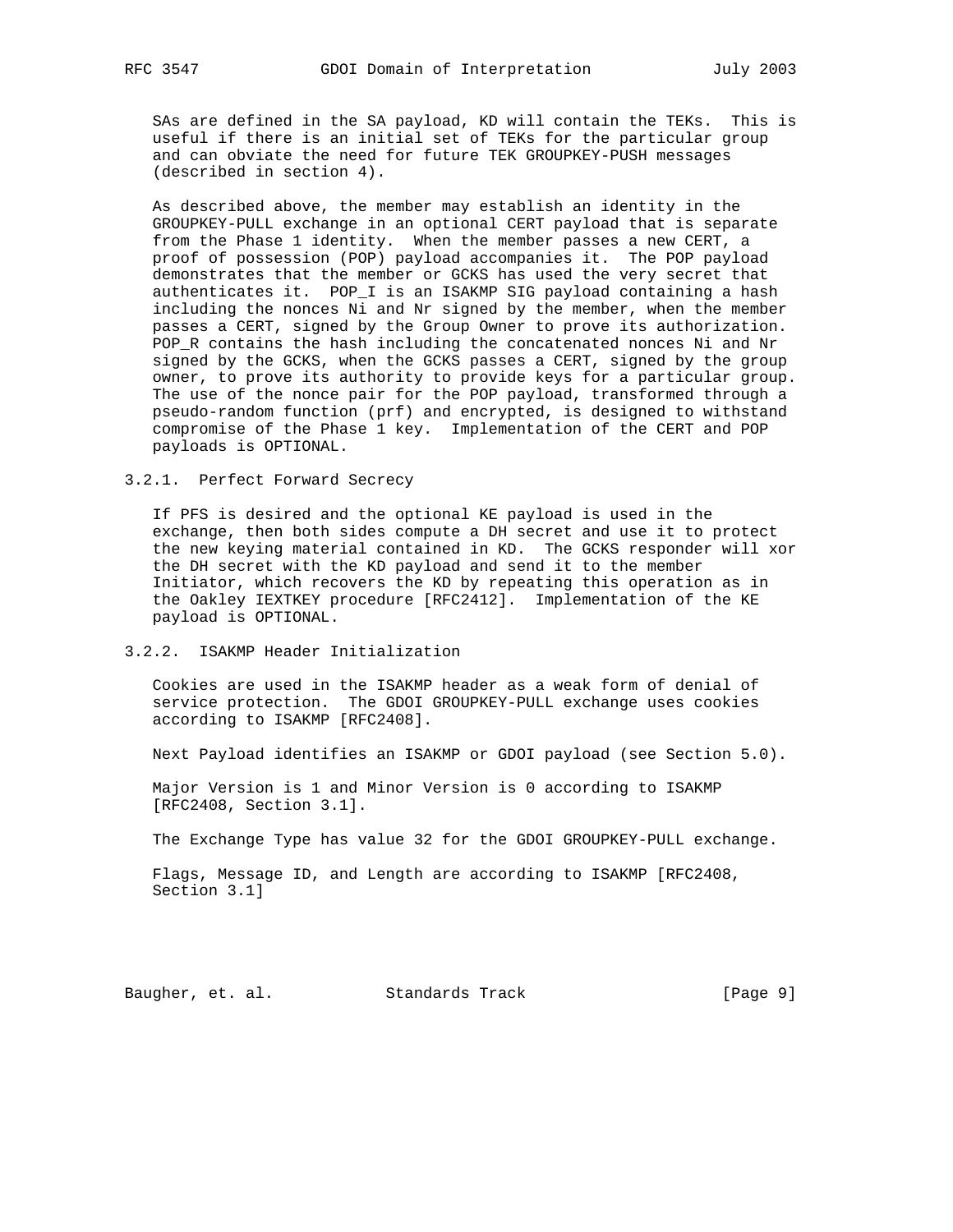### 3.3. Initiator Operations

 Before a group member (GDOI initiator) contacts the GCKS, it must determine the group identifier and acceptable Phase 1 policy via an out-of-band method such as SDP. Phase 1 is initiated using the GDOI DOI in the SA payload. Once Phase 1 is complete, the initiator state machine moves to the GDOI protocol.

 To construct the first GDOI message the initiator chooses Ni and creates a nonce payload, builds an identity payload including the group identifier, and generates HASH(1).

 Upon receipt of the second GDOI message, the initiator validates HASH(2), extracts the nonce Nr, and interprets the SA payload. If the policy in the SA payload is acceptable (e.g., the security protocol and cryptographic protocols can be supported by the initiator), the initiator continues the protocol.

 If the group policy uses certificates for authorization, the initiator generates a hash including Ni and Nr and signs it. This becomes the contents of the POP payload. If necessary, a CERT payload is constructed which holds the public key corresponding to the private key used to sign the POP payload.

 The initiator constructs the third GDOI message by including the CERT and POP payloads (if needed) and creating HASH(3).

 Upon receipt of the fourth GDOI message, the initiator validates HASH(4). If the responder sent CERT and POP\_R payloads, the POP signature is validated.

 If SEQ payload is present, the sequence number in the SEQ payload must be checked against any previously received sequence number for this group. If it is less than the previously received number, it should be considered stale and ignored. This could happen if two GROUPKEY-PULL messages happened in parallel, and the sequence number changed between the times the results of two GROUPKEY-PULL messages were returned from the GCKS.

 The initiator interprets the KD key packets, matching the SPIs in the key packets to SPIs previously sent in the SA payloads identifying particular policy. For TEKs, once the keys and policy are matched, the initiator is ready to send or receive packets matching the TEK policy. (If policy and keys had been previously received for this TEK policy, the initiator may decide instead to ignore this TEK policy in case it is stale.) If this group has a KEK, the KEK policy and keys are marked as ready for use.

Baugher, et. al. Standards Track [Page 10]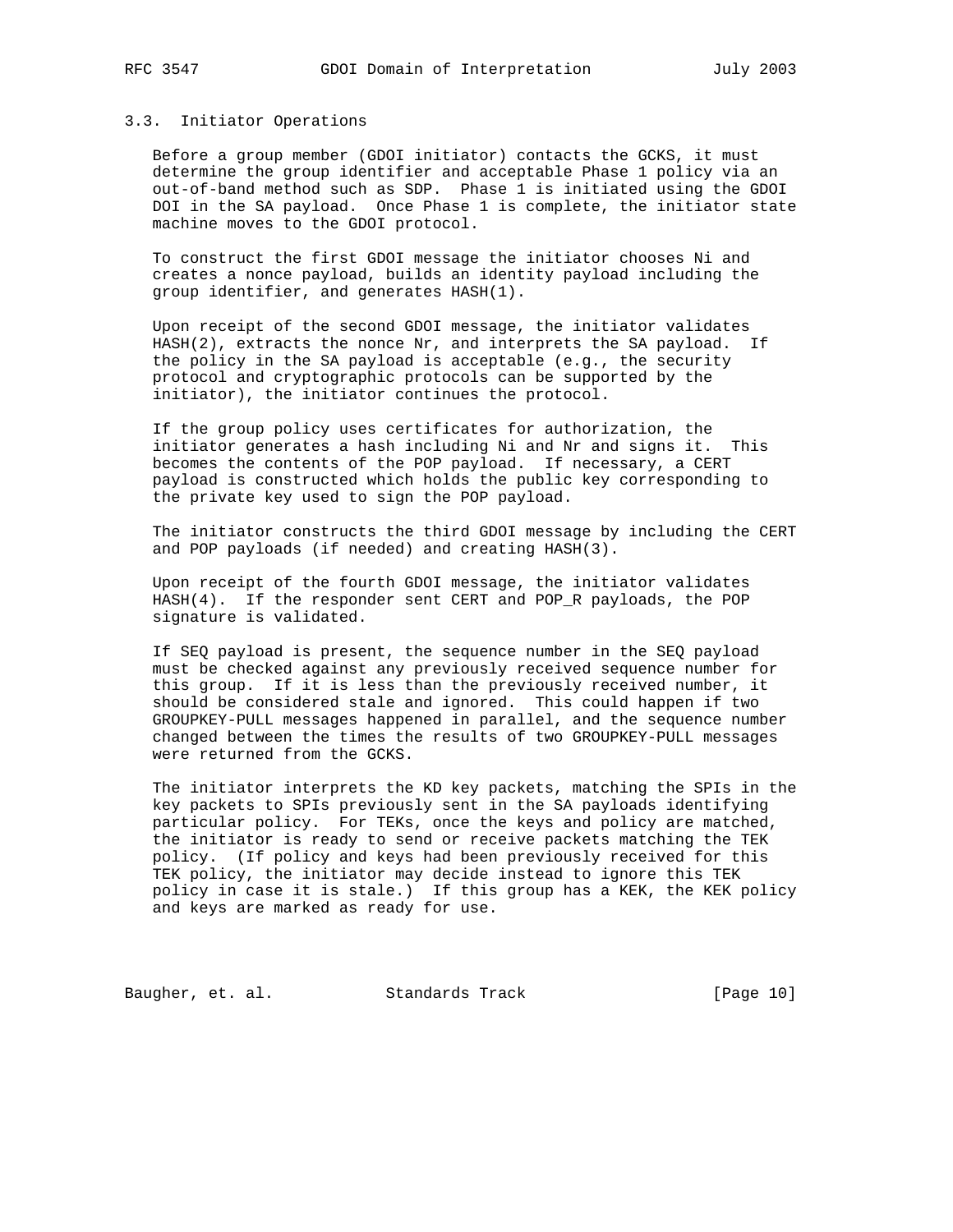### 3.4. Receiver Operations

 The GCKS (responder) passively listens for incoming requests from group members. The Phase 1 authenticates the group member and sets up the secure session with them.

 Upon receipt of the first GDOI message the GCKS validates HASH(1), extracts the Ni and group identifier in the ID payload. It verifies that its database contains the group information for the group identifier.

 The GCKS constructs the second GDOI message, including a nonce Nr, and the policy for the group in an SA payload, followed by SA TEK payloads for traffic SAs, and SA KEK policy (if the group controller will be sending Re-key messages to the group).

 Upon receipt of the third GDOI message the GCKS validates HASH(3). If the initiator sent CERT and POP\_I payloads, the POP signature is validated.

 The GCKS constructs the fourth GDOI message, including the SEQ payload (if the GCKS sends rekey messages), the KD payload containing keys corresponding to policy previously sent in the SA TEK and SA KEK payloads, and the CERT and POP payloads (if needed).

4. GROUPKEY-PUSH Message

 GDOI sends control information securely using group communications. Typically this will be using IP multicast distribution of a GROUPKEY-PUSH message but it can also be "pushed" using unicast delivery if IP multicast is not possible. The GROUPKEY-PUSH message replaces a Re-key SA KEK or KEK array, and/or creates a new Data-security SA.

| Member | GCKS<br>or Delegate |
|--------|---------------------|
| -----  |                     |

<---- HDR\*, SEQ, SA, KD, [CERT,] SIG

\* Protected by the Re-key SA KEK; encryption occurs after HDR

 HDR is defined below. The SEQ payload is defined in the Payloads section. The SA defines the policy (e.g., protection suite) and attributes (e.g., SPI) for a Re-key and/or Data-security SAs. The GCKS or delegate optionally provides a CERT payload for verification of the SIG. KD is the key download payload as described in the Payloads section.

Baugher, et. al. Standards Track [Page 11]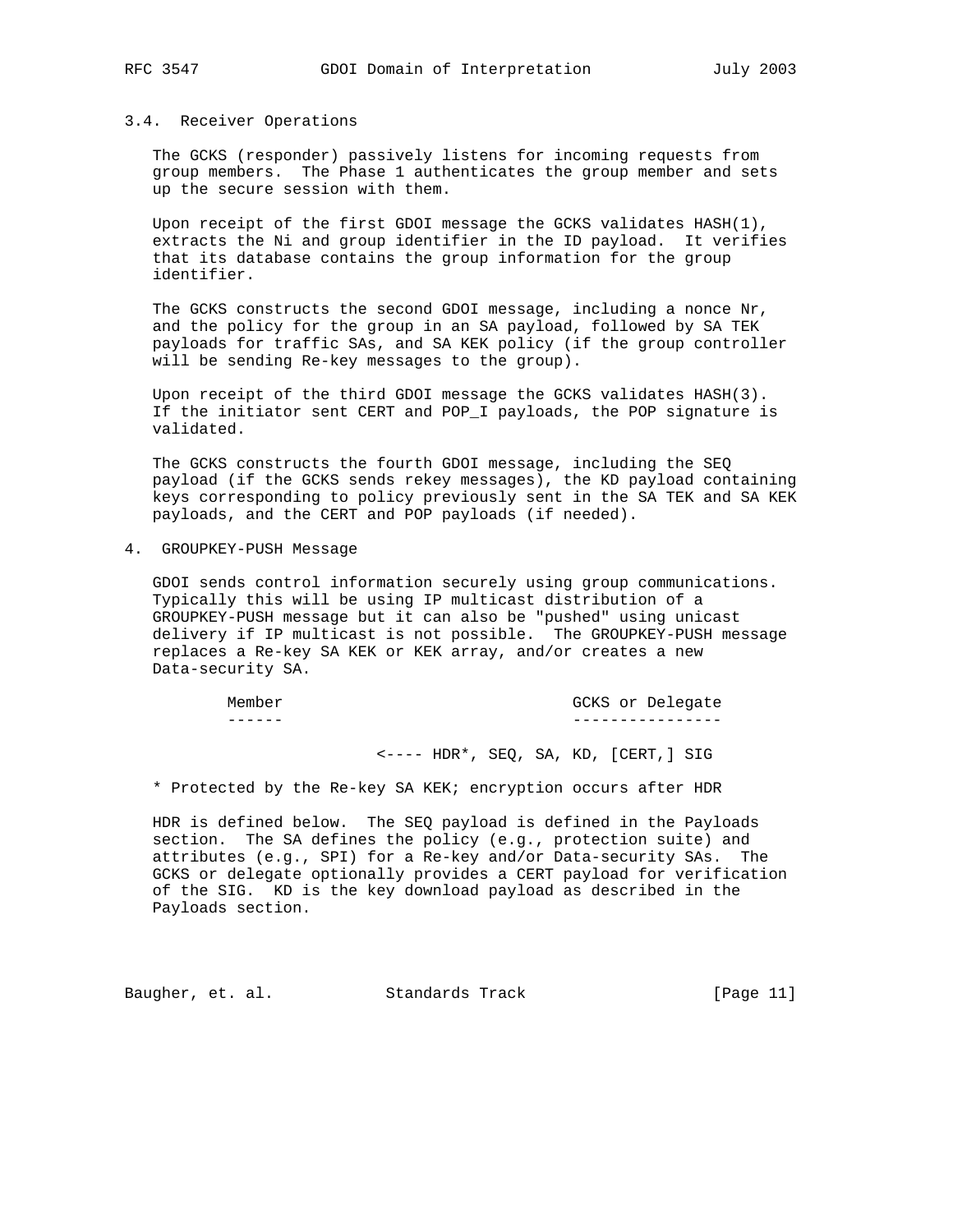The SIG payload is a signature of a hash of the entire message before encryption (including the header and excluding the SIG payload itself), prefixed with the string "rekey". The prefixed string ensures that the signature of the Rekey datagram cannot be used for any other purpose in the GDOI protocol.

 If the SA defines an LKH KEK array or single KEK, KD contains a KEK or KEK array for a new Re-key SA, which has a new cookie pair. When the KD payload carries a new SA KEK attribute (section 5.3), a Re-key SA is replaced with a new SA having the same group identifier (ID specified in message 1 of section 3.2) and incrementing the same sequence counter, which is initialized in message 4 of section 3.2. If the SA defines an SA TEK payload, this informs the member that a new Data-security SA has been created, with keying material carried in KD (Section 5.5).

 If the SA defines a large LKH KEK array (e.g., during group initialization and batched rekeying), parts of the array MAY be sent in different unique GROUPKEY-PUSH datagrams. However, each of the GROUPKEY-PUSH datagrams MUST be a fully formed GROUPKEY-PUSH datagram. This results in each datagram containing a sequence number and the policy in the SA payload, which corresponds to the KEK array portion sent in the KD payload.

4.1. Perfect Forward Secrecy (PFS)

 The GROUPKEY-PUSH message is protected by the group KEK though in all cases, the GROUPKEY-PUSH message carries new key downloads, among other information. A freshly generated secret must protect the key download for the GROUPKEY-PUSH message to have PFS. This issue is for further study.

4.2. Forward and Backward Access Control

 Through GROUPKEY-PUSH, the GDOI supports algorithms such as LKH that have the property of denying access to a new group key by a member removed from the group (forward access control) and to an old group key by a member added to the group (backward access control). An unrelated notion to PFS, "forward access control" and "backward access control" have been called "perfect forward security" and "perfect backward security" in the literature [RFC2627].

 Group management algorithms providing forward and backward access control other than LKH have been proposed in the literature, including OFT [OFT] and Subset Difference [NNL]. These algorithms could be used with GDOI, but are not specified as a part of this document.

Baugher, et. al. Standards Track [Page 12]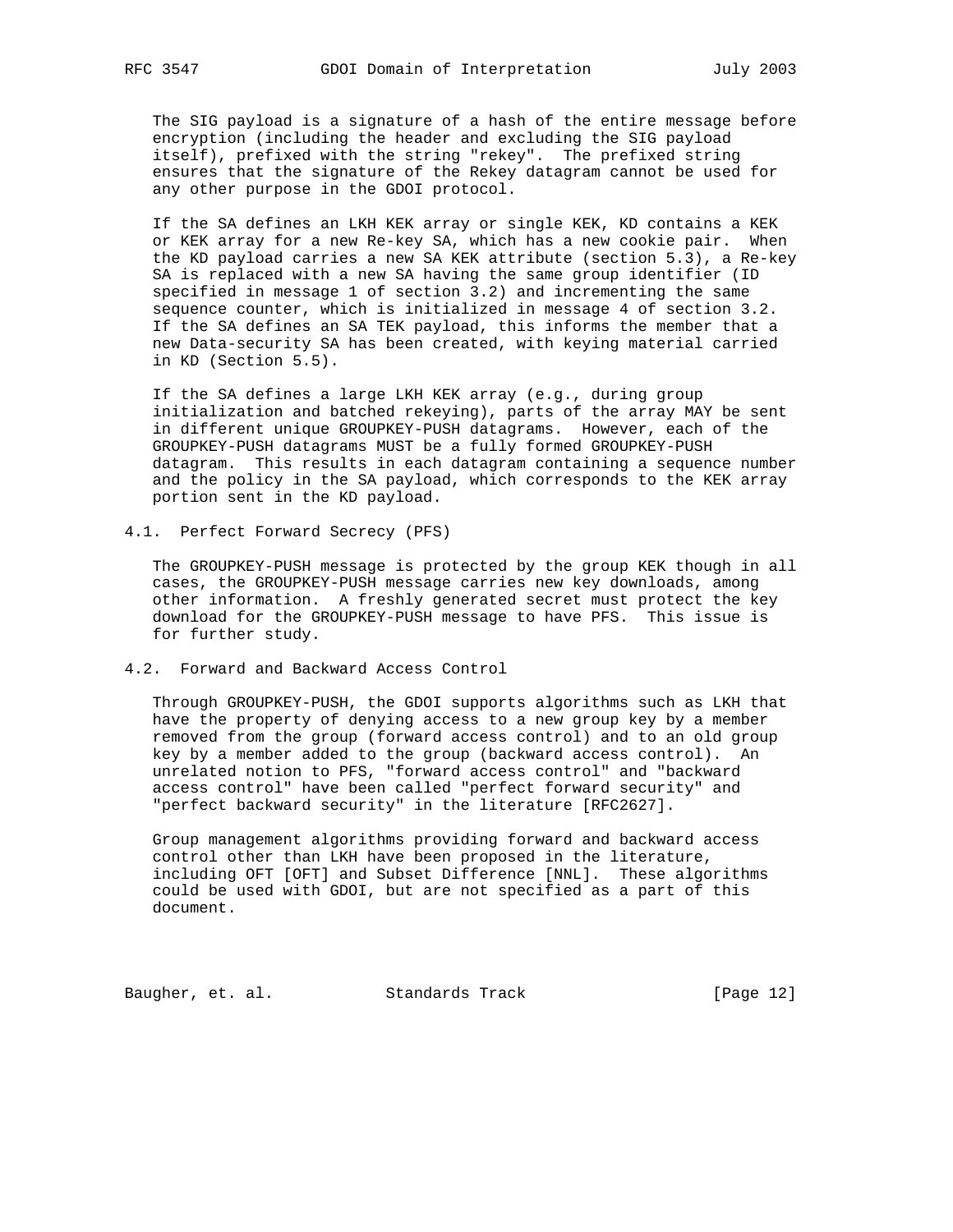Support for group management algorithms is supported via the KEY\_MANAGEMENT\_ALGORITHM attribute which is sent in the SA\_KEK payload. GDOI specifies one method by which LKH can be used for forward and backward access control. Other methods of using LKH, as well as other group management algorithms such as OFT or Subset Difference may be added to GDOI as part of a later document. Any such addition MUST be due to a Standards Action as defined in [RFC2434].

## 4.2.1. Forward Access Control Requirements

 When group membership is altered using a group management algorithm new SA TEKs (and their associated keys) are usually also needed. New SAs and keys ensure that members who were denied access can no longer participate in the group.

 If forward access control is a desired property of the group, new SA\_TEKs and the associated key packets in the KD payload MUST NOT be included in a GROUPKEY-PUSH message which changes group membership. This is required because the SA\_TEK policy and the associated key packets in the KD payload are not protected with the new KEK. A second GROUPKEY-PUSH message can deliver the new SA\_TEKS and their associated keys because it will be protected with the new KEK, and thus will not be visible to the members who were denied access.

 If forward access control policy for the group includes keeping group policy changes from members that are denied access to the group, then two sequential GROUPKEY-PUSH messages changing the group KEK MUST be sent by the GCKS. The first GROUPKEY-PUSH message creates a new KEK for the group. Group members, which are denied access, will not be able to access the new KEK, but will see the group policy since the GROUPKEY-PUSH message is protected under the current KEK. A subsequent GROUPKEY-PUSH message containing the changed group policy and again changing the KEK allows complete forward access control. A GROUPKEY-PUSH message MUST NOT change the policy without creating a new KEK.

 If other methods of using LKH or other group management algorithms are added to GDOI, those methods MAY remove the above restrictions requiring multiple GROUPKEY-PUSH messages, providing those methods specify how forward access control policy is maintained within a single GROUPKEY-PUSH message.

Baugher, et. al. Standards Track [Page 13]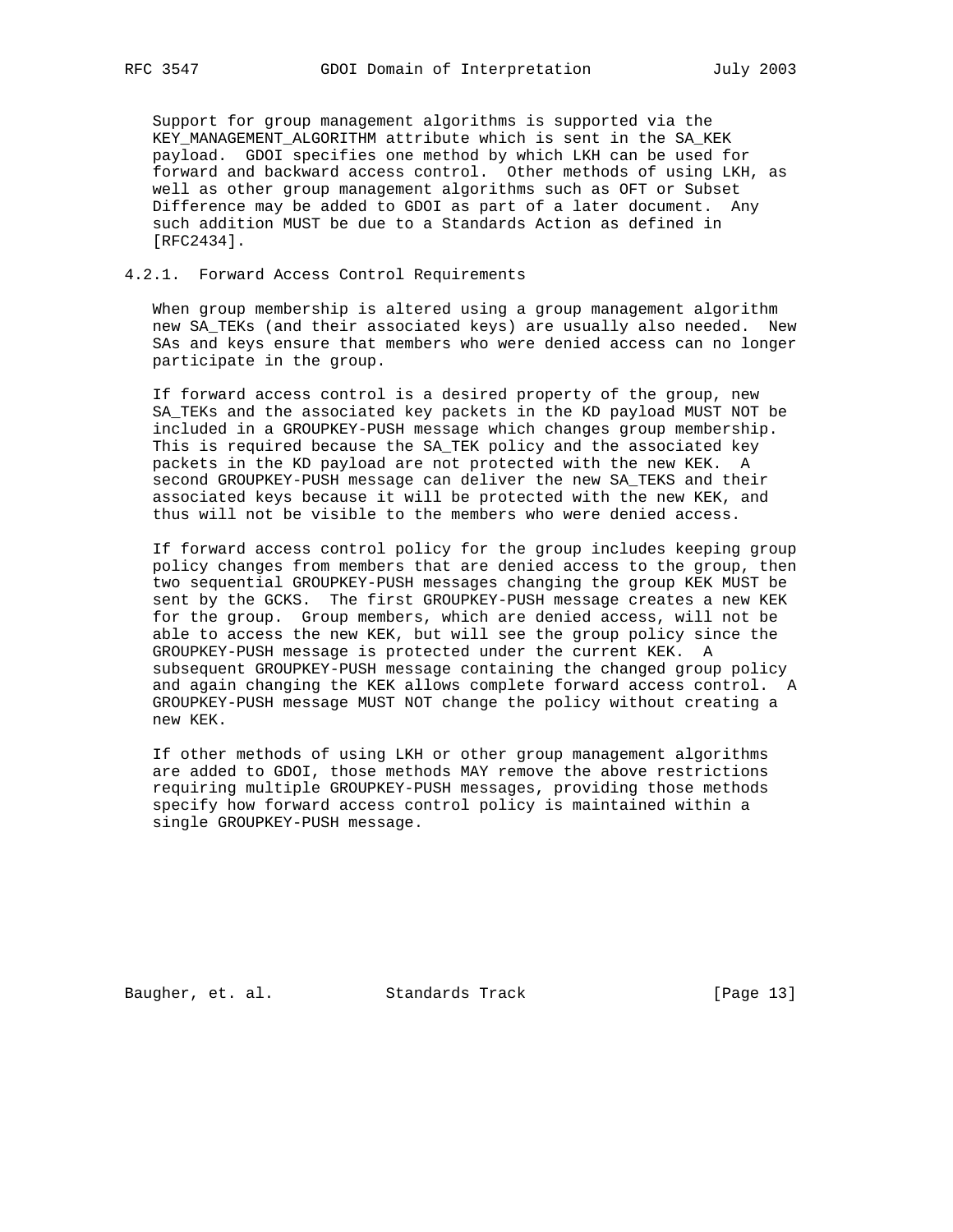4.3. Delegation of Key Management

 GDOI supports delegation of GROUPKEY-PUSH datagrams through the delegation capabilities of the PKI. However, GDOI does not explicitly specify how the GCKS identifies delegates, but leaves this to the PKI that is used by a particular GDOI implementation.

4.4. Use of signature keys

 The GCKS SHOULD NOT use the same key to sign the SIG payload in the GROUPKEY-PUSH message as was used for authorization in the GROUPKEY-PULL POP payload. If the same key must be used, a different hash function SHOULD be used as a base for the POP payload than is used as a base for the SIG payload.

4.5. ISAKMP Header Initialization

 Unlike ISAKMP or IKE, the cookie pair is completely determined by the GCKS. The cookie pair in the GDOI ISAKMP header identifies the Re key SA to differentiate the secure groups managed by a GCKS. Thus, GDOI uses the cookie fields as an SPI.

Next Payload identifies an ISAKMP or GDOI payload (see Section 5.0).

 Major Version is 1 and Minor Version is 0 according to ISAKMP [RFC2408, Section 3.1].

The Exchange Type has value 33 for the GDOI GROUPKEY-PUSH message.

 Flags MUST have the Encryption bit set according to [RFC2008, Section 3.1]. All other bits MUST be set to zero.

Message ID MUST be set to zero.

Length is according to ISAKMP [RFC2408, Section 3.1]

4.6. Deletion of SAs

 There are times the GCKS may want to signal to receivers to delete SAs, for example at the end of a broadcast. Deletion of keys may be accomplished by sending an ISAKMP Delete payload [RFC2408, Section 3.15] as part of a GDOI GROUPKEY-PUSH message.

 One or more Delete payloads MAY be placed following the SEQ payload in a GROUPKEY-PUSH message. If a GCKS has no further SAs to send to group members, the SA and KD payloads MUST be omitted from the message.

Baugher, et. al. Standards Track [Page 14]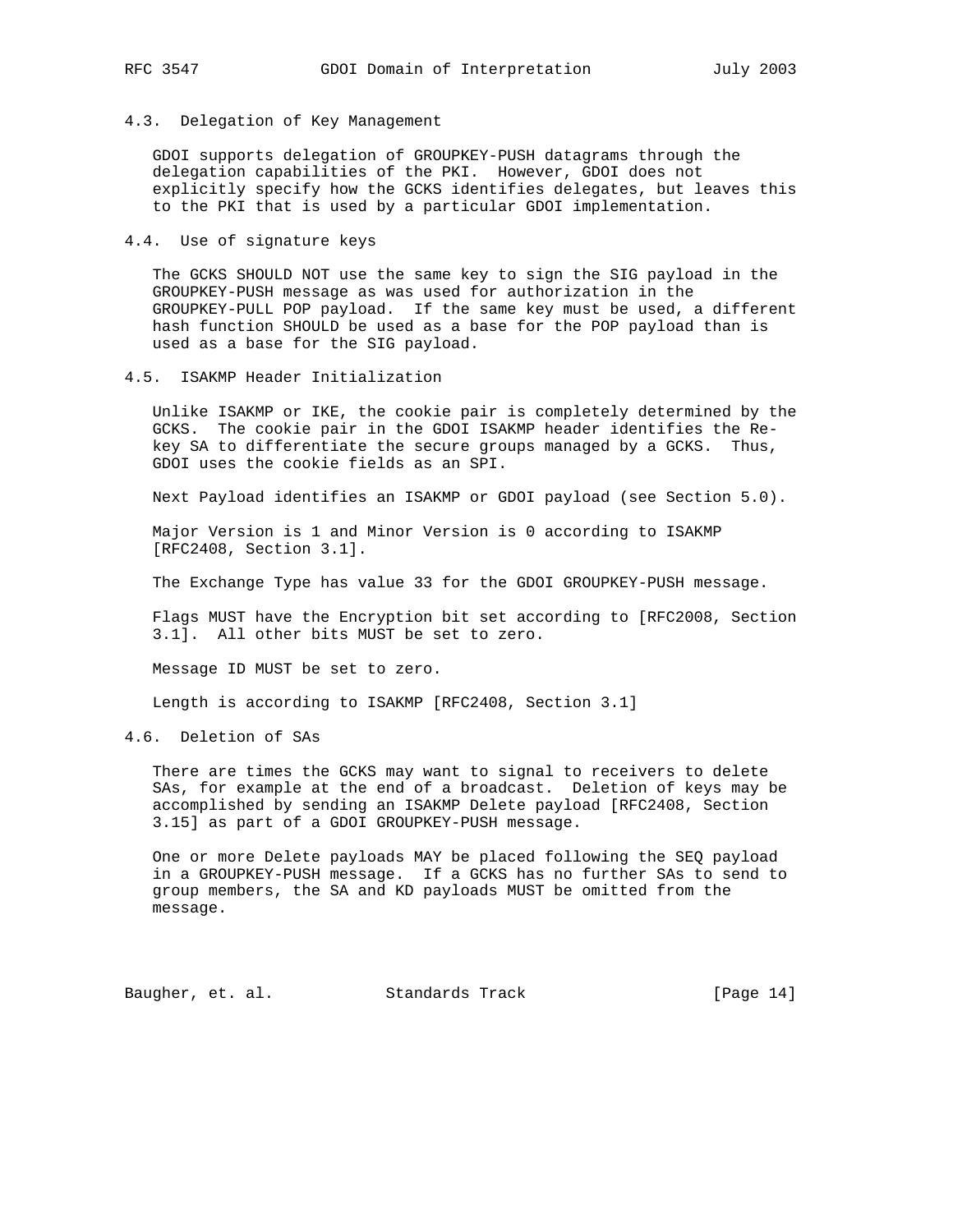The following fields of the Delete Payload are further defined as follows:

- o The Domain of Interpretation field contains the GDOI DOI.
- o The Protocol-Id field contains TEK protocol id values defined in Section 5.4 of this document. To delete a KEK SA, the value of zero MUST be used as the protocol id. Note that only one protocol id value can be defined in a Delete payload. If a TEK SA and a KEK SA must be deleted, they must be sent in different Delete payloads.
- 4.7. GCKS Operations

 GCKS or its delegate may initiate a Rekey message for one of several reasons, e.g., the group membership has changed or keys are due to expire.

 To begin the rekey datagram the GCKS builds an ISAKMP HDR with the correct cookie pair, and a SEQ payload that includes a sequence number which is one greater than the previous rekey datagram.

 An SA payload is then added. This is identical in structure and meaning to a SA payload sent in a GROUPKEY-PULL exchange. If there are changes to the KEK (in the case of a static KEK) or in group membership (in the case of LKH) an SA\_KEK attribute is added to the SA. If there are one or more new TEKs then SA\_TEK attributes are added to describe that policy.

 A KD payload is then added. This is identical in structure and meaning to a KD payload sent in a GROUPKEY-PULL exchange. If an SA\_KEK attribute was included in the SA payload then corresponding KEK keys (or a KEK array) is included. TEK keys are sent for each SA\_TEK attribute included in the SA payload.

 A CERT payload is added if the initiator needs to provide its certificate.

 In the penultimate step, the initiator hashes the string "rekey" followed by the key management message already formed. The hash is signed, placed in a SIG payload and added to the datagram.

 Lastly, the payloads following the HDR are encrypted using the current KEK encryption key. The datagram can now be sent.

Baugher, et. al. Standards Track [Page 15]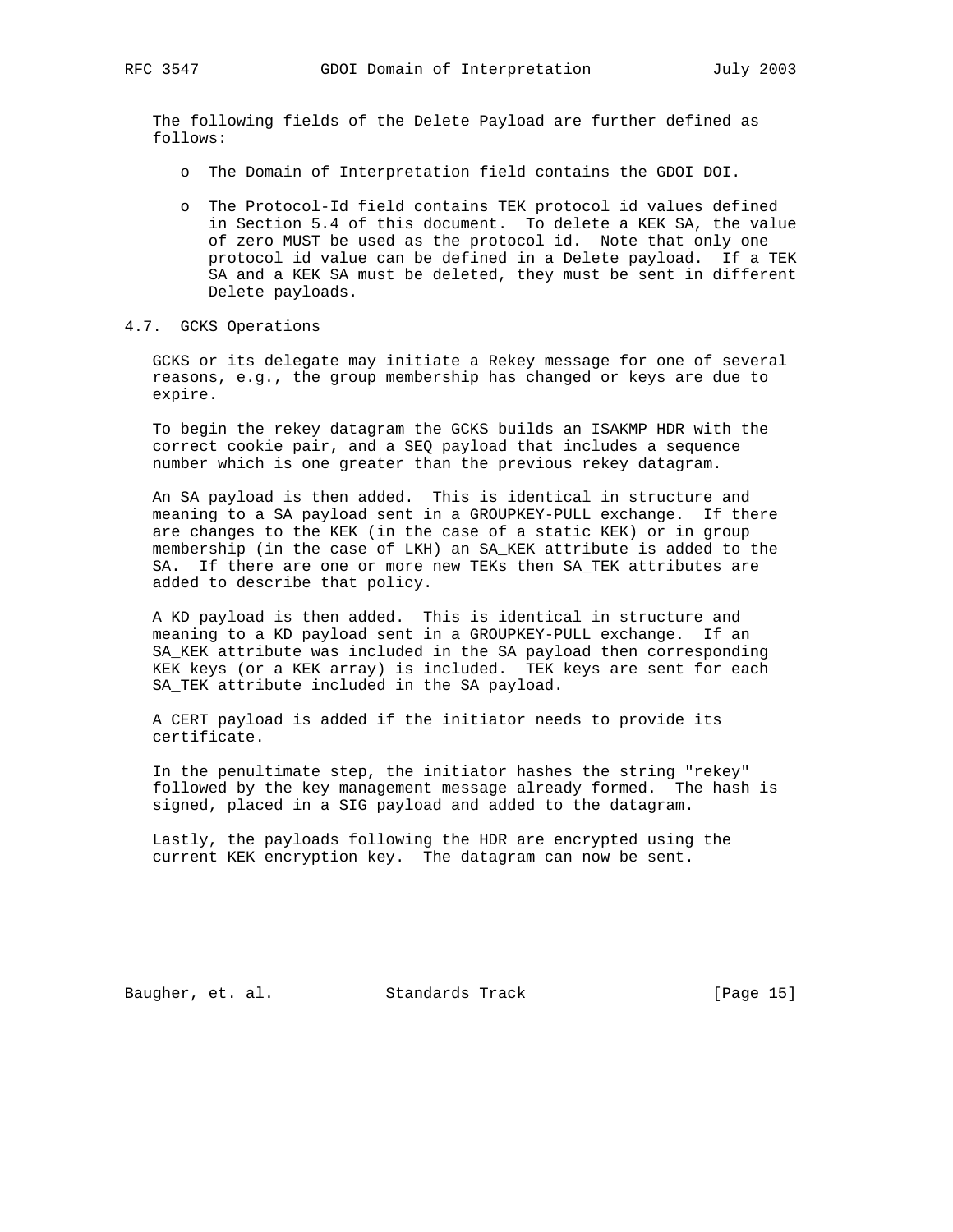### 4.8. Group Member Operations

 A group member receiving the GROUPKEY-PUSH datagram matches the cookie pair in the ISAKMP HDR to an existing SA. The message is decrypted, and the form of the datagram is validated. This weeds out obvious ill-formed messages (which may be sent as part of a Denial of Service attack on the group).

 The signature of the decrypted message is then validated, possibly using the CERT payload if it is included.

 The sequence number in the SEQ payload is validated to ensure that it is greater than the previously received sequence number, and that it fits within a window of acceptable values.

 The SA and KD payloads are processed which results in a new GDOI Rekey SA (if the SA payload included an SA\_KEK attribute) and/or new IPsec SAs being added to the system.

5. Payloads and Defined Values

 This document specifies use of several ISAKMP payloads, which are defined in accordance with RFC2408. The following payloads are extended or further specified.

| Next Payload Type         | Value |
|---------------------------|-------|
|                           |       |
| Security Association (SA) |       |
| Identification (ID)       | 5     |
| Nonce (N)                 | 1 በ   |

 Several new payload formats are required in the group security exchanges.

| Next Payload Type         | Value |
|---------------------------|-------|
|                           |       |
| SA KEK Payload (SAK)      | 15    |
| SA TEK Payload (SAT)      | 16    |
| Key Download (KD)         | 17    |
| Sequence Number (SEO)     | 18    |
| Proof of Possession (POP) | 19    |

Baugher, et. al. Standards Track [Page 16]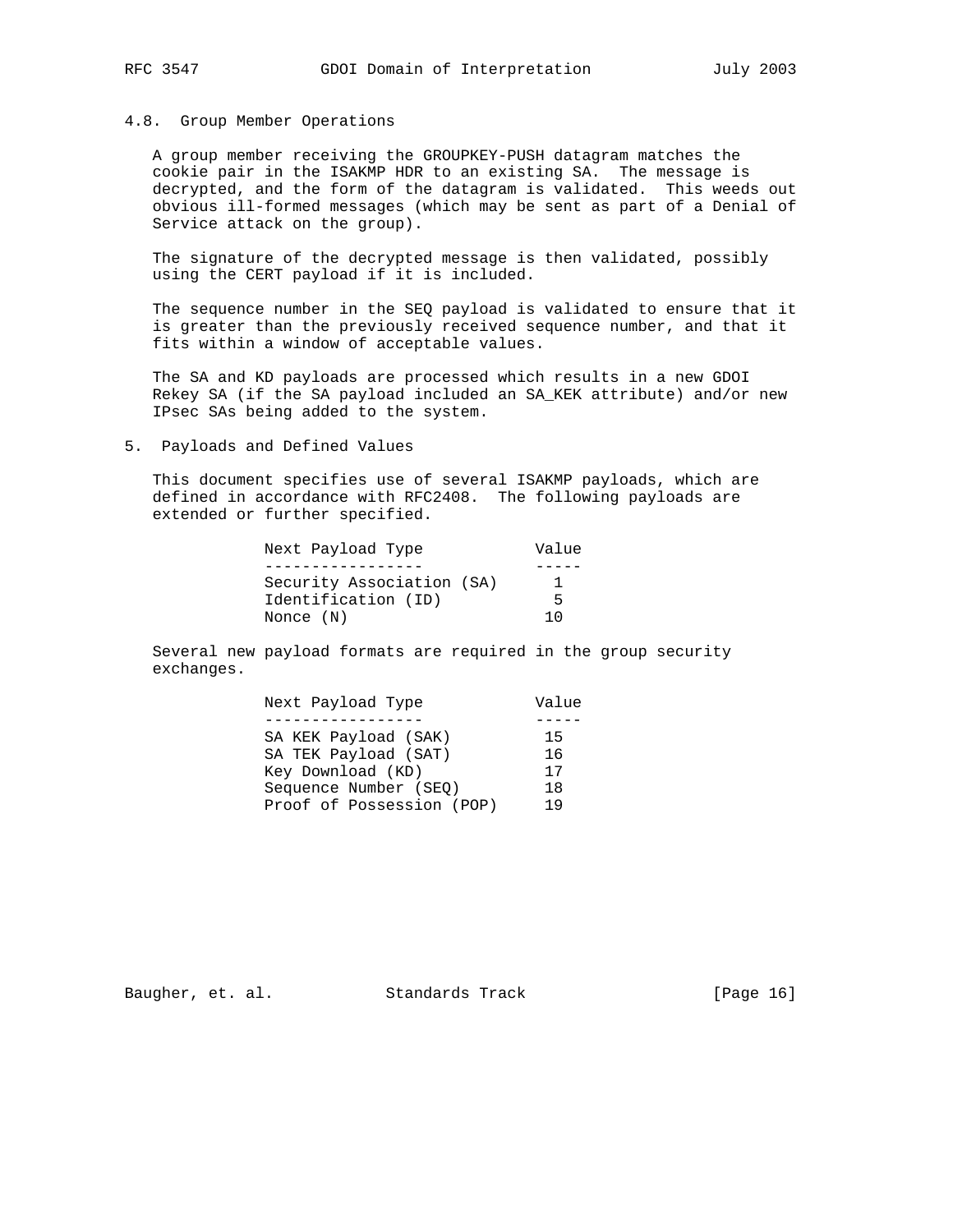### 5.1. Identification Payload

 The Identification Payload is used to identify a group identity that will later be associated with Security Associations for the group. A group identity may map to a specific IP multicast group, or may specify a more general identifier, such as one that represents a set of related multicast streams.

The Identification Payload is defined as follows:

 $0$  1 2 3 0 1 2 3 4 5 6 7 8 9 0 1 2 3 4 5 6 7 8 9 0 1 2 3 4 5 6 7 8 9 0 1 +-+-+-+-+-+-+-+-+-+-+-+-+-+-+-+-+-+-+-+-+-+-+-+-+-+-+-+-+-+-+-+-+ ! Next Payload ! RESERVED ! Payload Length ! +-+-+-+-+-+-+-+-+-+-+-+-+-+-+-+-+-+-+-+-+-+-+-+-+-+-+-+-+-+-+-+-+ ! ID Type ! +-+-+-+-+-+-+-+-+-+-+-+-+-+-+-+-+-+-+-+-+-+-+-+-+-+-+-+-+-+-+-+-+ Identification Data +-+-+-+-+-+-+-+-+-+-+-+-+-+-+-+-+-+-+-+-+-+-+-+-+-+-+-+-+-+-+-+-+

The Identification Payload fields are defined as follows:

- o Next Payload (1 octet) -- Identifier for the payload type of the next payload in the message. If the current payload is the last in the message, this field will be zero (0).
- o RESERVED (1 octet) -- Unused, must be zero (0).
- o Payload Length (2 octets) -- Length, in octets, of the identification data, including the generic header.
- o Identification Type (1 octet) -- Value describing the identity information found in the Identification Data field.
- o RESERVED2 (2 octets) -- Unused, must be zero (0).
- o Identification Data (variable length) -- Value, as indicated by the Identification Type.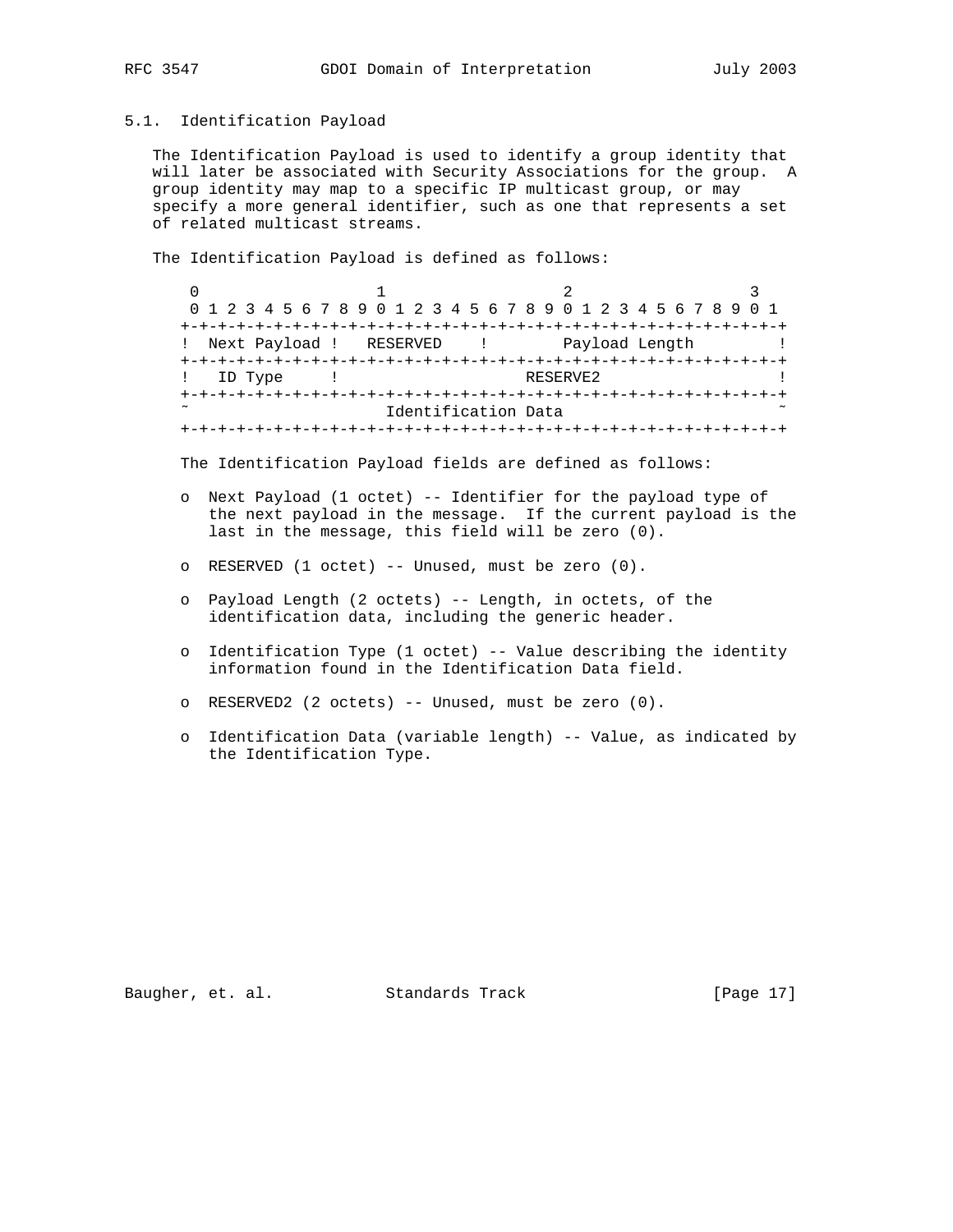# 5.1.1. Identification Type Values

 The following table lists the assigned values for the Identification Type field found in the Identification Payload.

| ID Type     | Value       |
|-------------|-------------|
|             |             |
| RESERVED    | $0 - 10$    |
| ID KEY ID   | 11          |
| RESERVED    | $12 - 127$  |
| Private Use | $128 - 255$ |

5.1.1.1. ID\_KEY\_ID

 In the context of a GDOI ID payload, ID\_KEY\_ID specifies a four (4)-octet group identifier.

5.2. Security Association Payload

 The Security Association payload is defined in RFC 2408. For the GDOI, it is used by the GCKS to assert security attributes for both Re-key and Data-security SAs.

|                             | 0 1 2 3 4 5 6 7 8 9 0 1 2 3 4 5 6 7 8 9 0 1 2 3 4 5 6 7 8 9 |                         |                |  |
|-----------------------------|-------------------------------------------------------------|-------------------------|----------------|--|
|                             |                                                             |                         |                |  |
|                             | ! Next Payload ! RESERVED                                   | $\sim 100$ km s $^{-1}$ | Payload Length |  |
|                             |                                                             |                         |                |  |
|                             |                                                             | DOT                     |                |  |
|                             |                                                             |                         |                |  |
|                             |                                                             | Situation               |                |  |
|                             |                                                             |                         |                |  |
| ! SA Attribute Next Payload |                                                             |                         | RESERVED2      |  |
|                             |                                                             |                         |                |  |

The Security Association Payload fields are defined as follows:

- o Next Payload (1 octet) -- Identifies the next payload for the GROUPKEY-PULL or the GROUPKEY-PUSH message as defined above. The next payload MUST NOT be a SAK Payload or SAT Payload type, but the next non-Security Association type payload.
- o RESERVED (1 octet) -- Must be zero.
- o Payload Length (2 octets) -- Is the octet length of the current payload including the generic header and all TEK and KEK payloads.

Baugher, et. al. Standards Track [Page 18]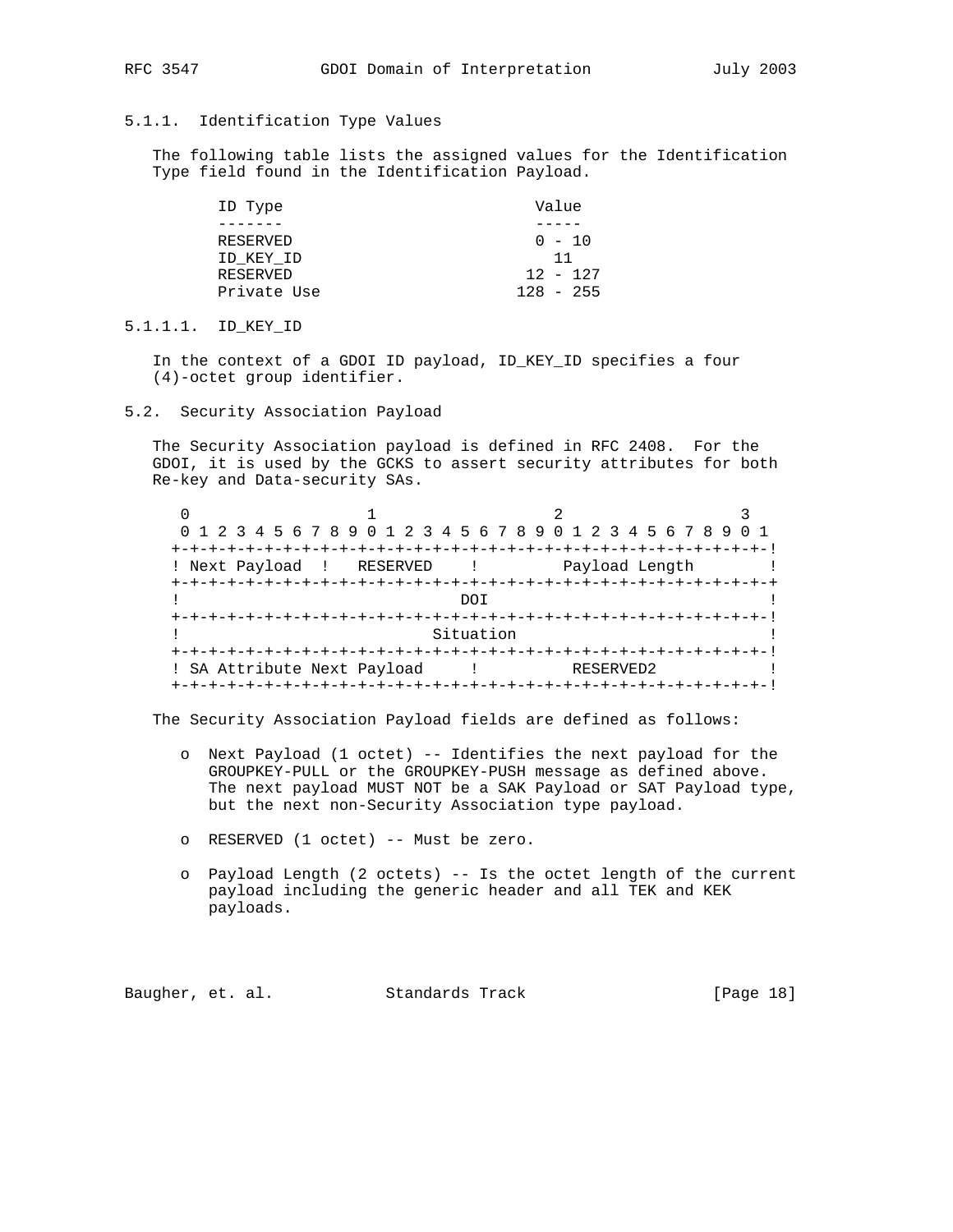- o DOI (4 octets) -- Is the GDOI, which is value 2.
- o Situation (4 octets) -- Must be zero.
- o SA Attribute Next Payload (1 octet) -- Must be either a SAK Payload or a SAT Payload. See section 5.2.1 for a description of which circumstances are required for each payload type to be present.
- o RESERVED (2 octets) -- Must be zero.

## 5.2.1. Payloads following the SA payload

 Payloads that define specific security association attributes for the KEK and/or TEKs used by the group MUST follow the SA payload. How many of each payload is dependent upon the group policy. There may be zero or one SAK Payloads, and zero or more SAT Payloads, where either one SAK or SAT payload MUST be present.

 This latitude allows various group policies to be accommodated. For example if the group policy does not require the use of a Re-key SA, the GCKS would not need to send an SA KEK attribute to the group member since all SA updates would be performed using the Registration SA. Alternatively, group policy might use a Re-key SA but choose to download a KEK to the group member only as part of the Registration SA. Therefore, the KEK policy (in the SA KEK attribute) would not be necessary as part of the Re-key SA message SA payload.

 Specifying multiple SATs allows multiple sessions to be part of the same group and multiple streams to be associated with a session (e.g., video, audio, and text) but each with individual security association policy.

## 5.3. SA KEK payload

 The SA KEK (SAK) payload contains security attributes for the KEK method for a group and parameters specific to the GROUPKEY-PULL operation. The source and destination identities describe the identities used for the GROUPKEY-PULL datagram.

Baugher, et. al. Standards Track [Page 19]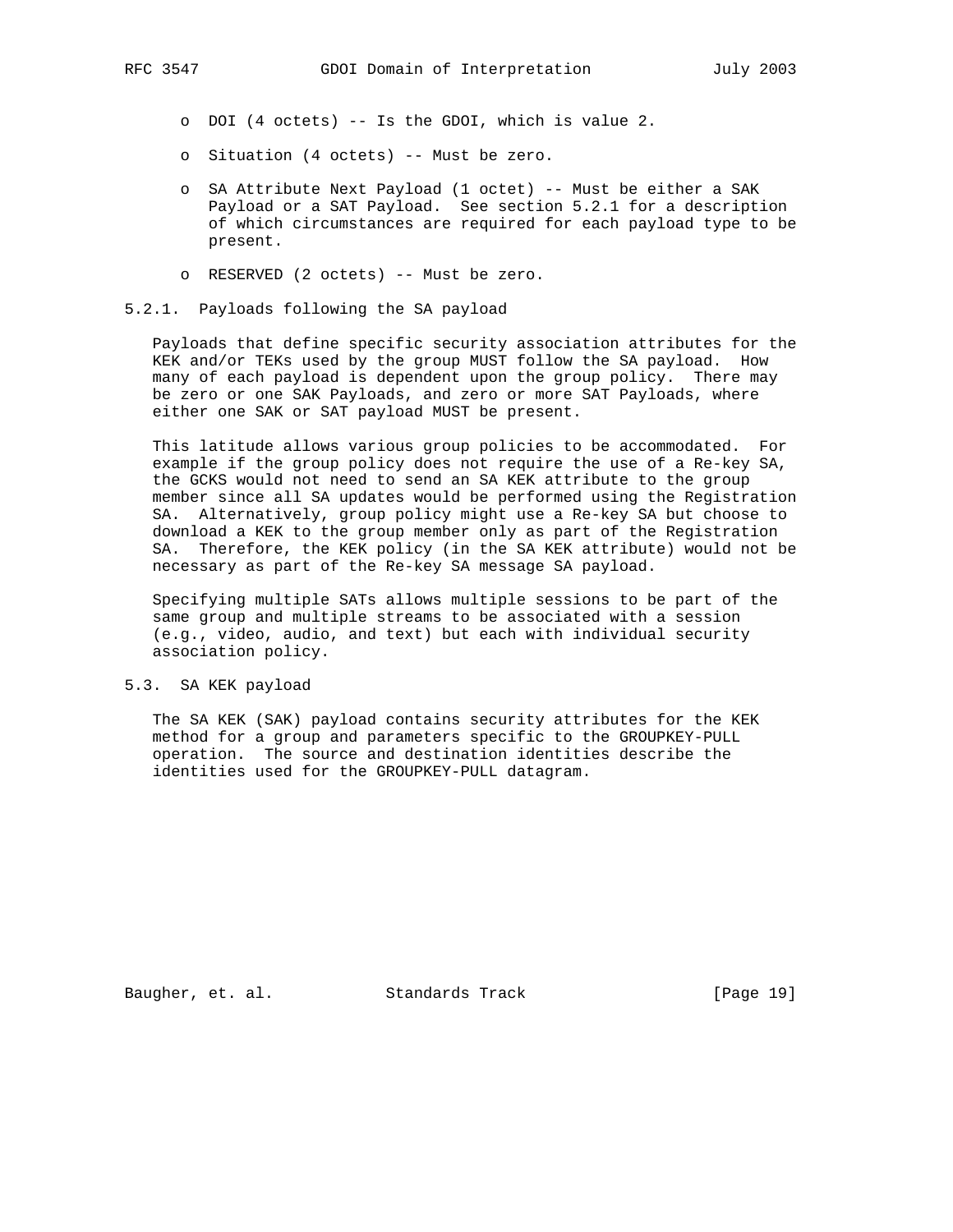$0$  and  $1$  and  $2$  3 0 1 2 3 4 5 6 7 8 9 0 1 2 3 4 5 6 7 8 9 0 1 2 3 4 5 6 7 8 9 0 1 +-+-+-+-+-+-+-+-+-+-+-+-+-+-+-+-+-+-+-+-+-+-+-+-+-+-+-+-+-+-+-+-! ! Next Payload ! RESERVED ! Payload Length ! +-+-+-+-+-+-+-+-+-+-+-+-+-+-+-+-+-+-+-+-+-+-+-+-+-+-+-+-+-+-+-+-! ! Protocol ! SRC ID Type ! SRC ID Port ! +-+-+-+-+-+-+-+-+-+-+-+-+-+-+-+-+-+-+-+-+-+-+-+-+-+-+-+-+-+-+-+-! !SRC ID Data Len! SRC Identification Data +-+-+-+-+-+-+-+-+-+-+-+-+-+-+-+-+-+-+-+-+-+-+-+-+-+-+-+-+-+-+-+-! ! DST ID Type ! DST ID Port ! ! DST ID Data Len! +-+-+-+-+-+-+-+-+-+-+-+-+-+-+-+-+-+-+-+-+-+-+-+-+-+-+-+-+-+-+-+-! ! DST Identification Data +-+-+-+-+-+-+-+-+-+-+-+-+-+-+-+-+-+-+-+-+-+-+-+-+-+-+-+-+-+-+-+-! . The contract of the contract of the contract of the contract of the contract of the contract of the contract  $\sim$  SPI  $\sim$ . The contract of the contract of the contract of the contract of the contract of the contract of the contract +-+-+-+-+-+-+-+-+-+-+-+-+-+-+-+-+-+-+-+-+-+-+-+-+-+-+-+-+-+-+-+-! ! POP Algorithm ! POP Key Length ! +-+-+-+-+-+-+-+-+-+-+-+-+-+-+-+-+-+-+-+-+-+-+-+-+-+-+-+-+-+-+-+-! KEK Attributes +-+-+-+-+-+-+-+-+-+-+-+-+-+-+-+-+-+-+-+-+-+-+-+-+-+-+-+-+-+-+-+-!

The SAK Payload fields are defined as follows:

- o Next Payload (1 octet) -- Identifies the next payload for the GROUPKEY-PULL or the GROUPKEY-PUSH message. The only valid next payload types for this message are a SAT Payload or zero to indicate there is no SA TEK payload.
- o RESERVED (1 octet) -- Must be zero.
- o Payload Length (2 octets) -- Length of this payload, including the KEK attributes.
- o Protocol (1 octet) -- Value describing an IP protocol ID (e.g., UDP/TCP) for the rekey datagram.
- o SRC ID Type (1 octet) -- Value describing the identity information found in the SRC Identification Data field. Defined values are specified by the IPSEC Identification Type section in the IANA isakmpd-registry [ISAKMP-REG].
- o SRC ID Port (2 octets) -- Value specifying a port associated with the source Id. A value of zero means that the SRC ID Port field should be ignored.
- o SRC ID Data Len (1 octet) -- Value specifying the length of the SRC Identification Data field.

Baugher, et. al. Standards Track [Page 20]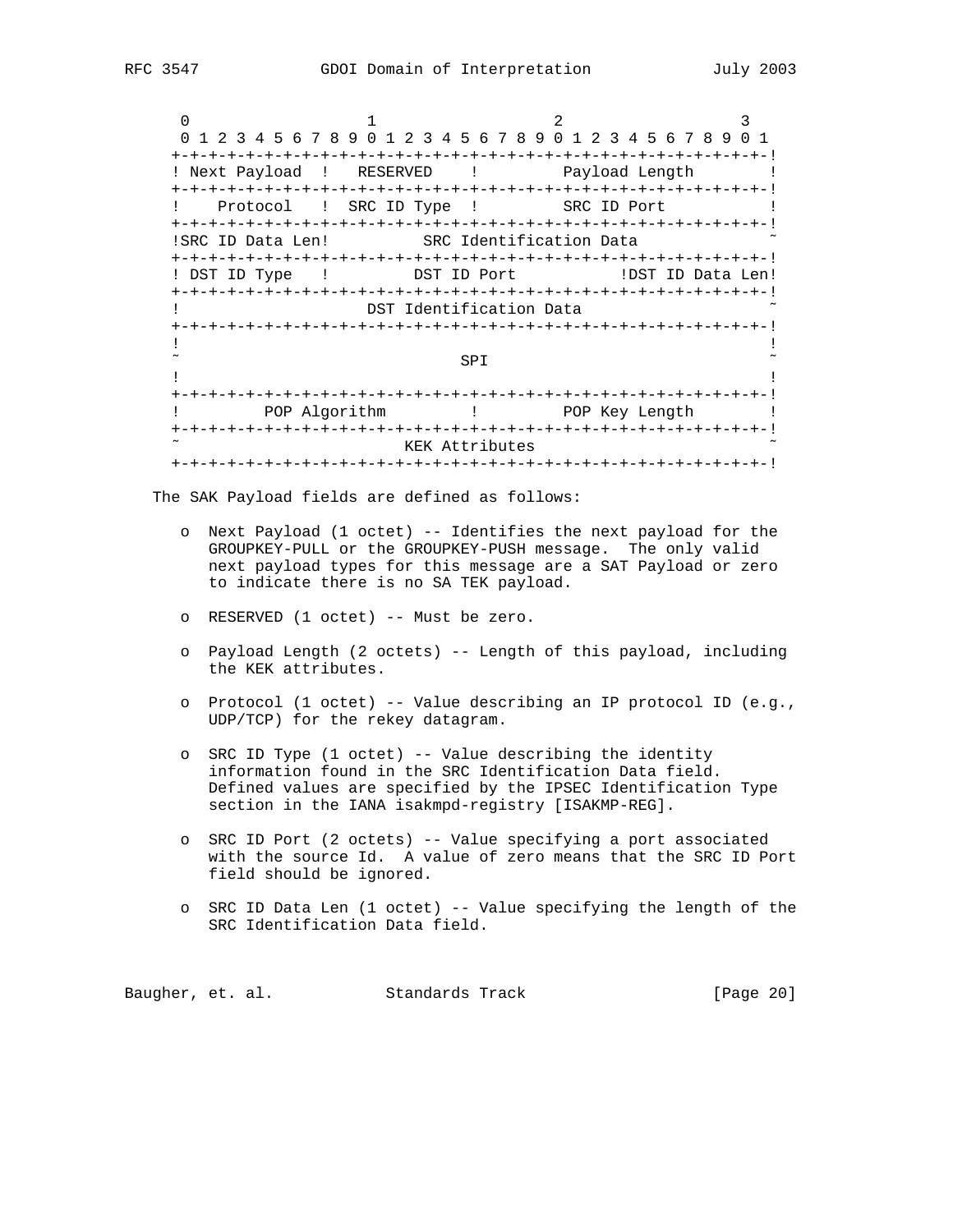- o SRC Identification Data (variable length) -- Value, as indicated by the SRC ID Type.
- o DST ID Type (1 octet) -- Value describing the identity information found in the DST Identification Data field. Defined values are specified by the IPSEC Identification Type section in the IANA isakmpd-registry [ISAKMP-REG].
- o DST ID Prot (1 octet) -- Value describing an IP protocol ID  $(e,q, UDP/TCP)$ .
- o DST ID Port (2 octets) -- Value specifying a port associated with the source Id.
- o DST ID Data Len (1 octet) -- Value specifying the length of the DST Identification Data field.
- o DST Identification Data (variable length) -- Value, as indicated by the DST ID Type.
- o SPI (16 octets) -- Security Parameter Index for the KEK. The SPI must be the ISAKMP Header cookie pair where the first 8 octets become the "Initiator Cookie" field of the GROUPKEY-PUSH message ISAKMP HDR, and the second 8 octets become the "Responder Cookie" in the same HDR. As described above, these cookies are assigned by the GCKS.
- o POP Algorithm (2 octets) -- The POP payload algorithm. Defined values are specified in the following table. If no POP algorithm is defined by the KEK policy this field must be zero.

| Algorithm Type Value |             |
|----------------------|-------------|
|                      |             |
| RESERVED             |             |
| POP ALG RSA          | 1           |
| POP ALG DSS          | 2           |
| POP ALG ECDSS        | ર           |
| RESERVED             | $4 - 127$   |
| Private Use          | $128 - 255$ |
|                      |             |

 o POP Key Length (2 octets) -- Length of the POP payload key. If no POP algorithm is defined in the KEK policy, this field must be zero.

Baugher, et. al. Standards Track [Page 21]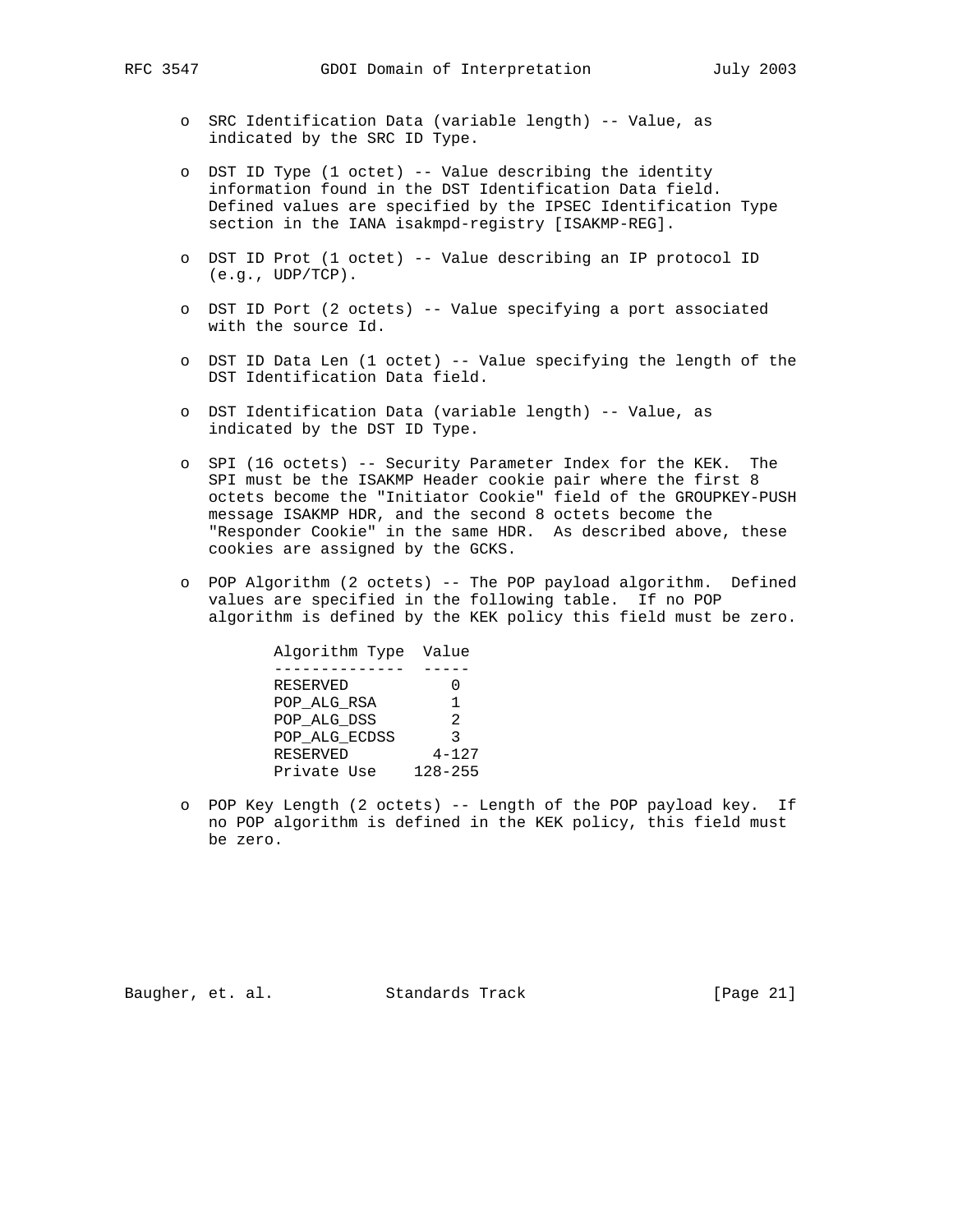o KEK Attributes -- Contains KEK policy attributes associated with the group. The following sections describe the possible attributes. Any or all attributes may be optional, depending on the group policy.

# 5.3.1. KEK Attributes

 The following attributes may be present in a SAK Payload. The attributes must follow the format defined in ISAKMP [RFC2408] section 3.3. In the table, attributes that are defined as TV are marked as Basic  $(B)$ ; attributes that are defined as TLV are marked as Variable (V).

| ID Class                 | Value | Type |
|--------------------------|-------|------|
|                          |       |      |
| RESERVED                 |       |      |
| KEK MANAGEMENT ALGORITHM |       | в    |
| KEK ALGORITHM            |       | в    |
| KEK KEY LENGTH           |       | в    |
| KEK_KEY_LIFETIME         |       |      |
| SIG HASH ALGORITHM       | 5     | в    |
| SIG ALGORITHM            | 6     | в    |
| SIG KEY LENGTH           |       | в    |
| KE OAKLEY GROUP          |       |      |

 The following attributes may only be included in a GROUPKEY-PULL message: KEK\_MANAGEMENT\_ALGORITHM, KE\_OAKLEY\_GROUP.

# 5.3.2. KEK\_MANAGEMENT\_ALGORITHM

 The KEK\_MANAGEMENT\_ALGORITHM class specifies the group KEK management algorithm used to provide forward or backward access control (i.e., used to exclude group members). Defined values are specified in the following table.

| KEK Management Type | Value       |
|---------------------|-------------|
|                     |             |
| RESERVED            |             |
| T KH                |             |
| RESERVED            | $2 - 127$   |
| Private Use         | $128 - 255$ |

Baugher, et. al. Standards Track [Page 22]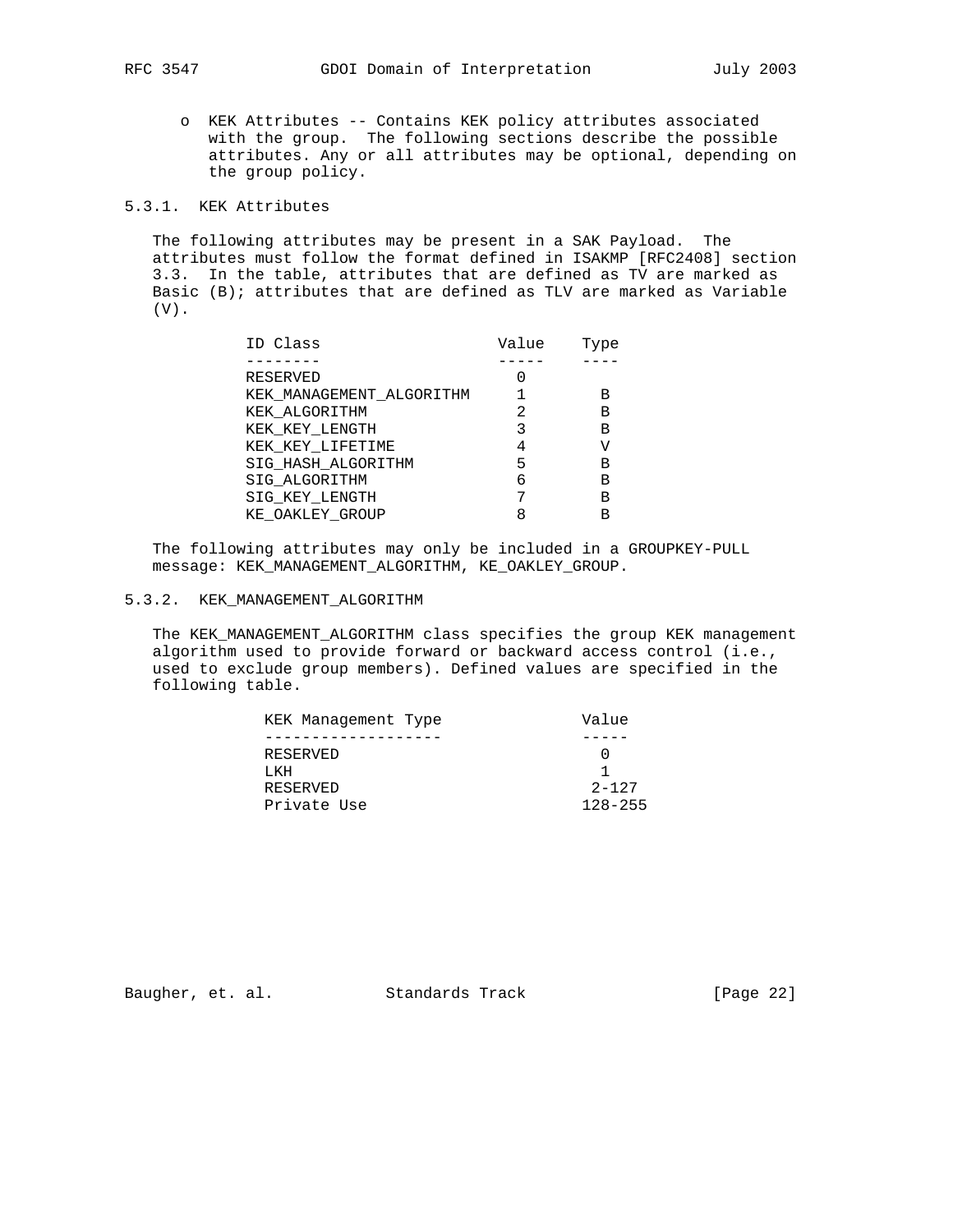# 5.3.3. KEK\_ALGORITHM

 The KEK\_ALGORITHM class specifies the encryption algorithm using with the KEK. Defined values are specified in the following table.

| Algorithm Type Value |             |
|----------------------|-------------|
|                      |             |
| RESERVED             | 0           |
| KEK ALG DES          | 1           |
| KEK ALG 3DES         | 2           |
| KEK ALG AES          | ζ           |
| RESERVED             | $4 - 127$   |
| Private Use          | $128 - 255$ |

 A GDOI implementation MUST support the KEK\_ALG\_3DES algorithm attribute.

 If a KEK\_MANAGEMENT\_ALGORITHM is defined which defines multiple keys (e.g., LKH), and if the management algorithm does not specify the algorithm for those keys, then the algorithm defined by the KEK\_ALGORITHM attribute MUST be used for all keys which are included as part of the management.

# 5.3.3.1. KEK\_ALG\_DES

 This algorithm specifies DES using the Cipher Block Chaining (CBC) mode as described in [FIPS81].

### 5.3.3.2. KEK\_ALG\_3DES

 This algorithm specifies 3DES using three independent keys as described in "Keying Option 1" in [FIPS46-3].

## 5.3.3.3. KEK\_ALG\_AES

 This algorithm specifies AES as described in [FIPS197]. The mode of operation for AES is Cipher Block Chaining (CBC) as recommended in [AES-MODES].

### 5.3.4. KEK\_KEY\_LENGTH

 The KEK\_KEY\_LENGTH class specifies the KEK Algorithm key length (in bits).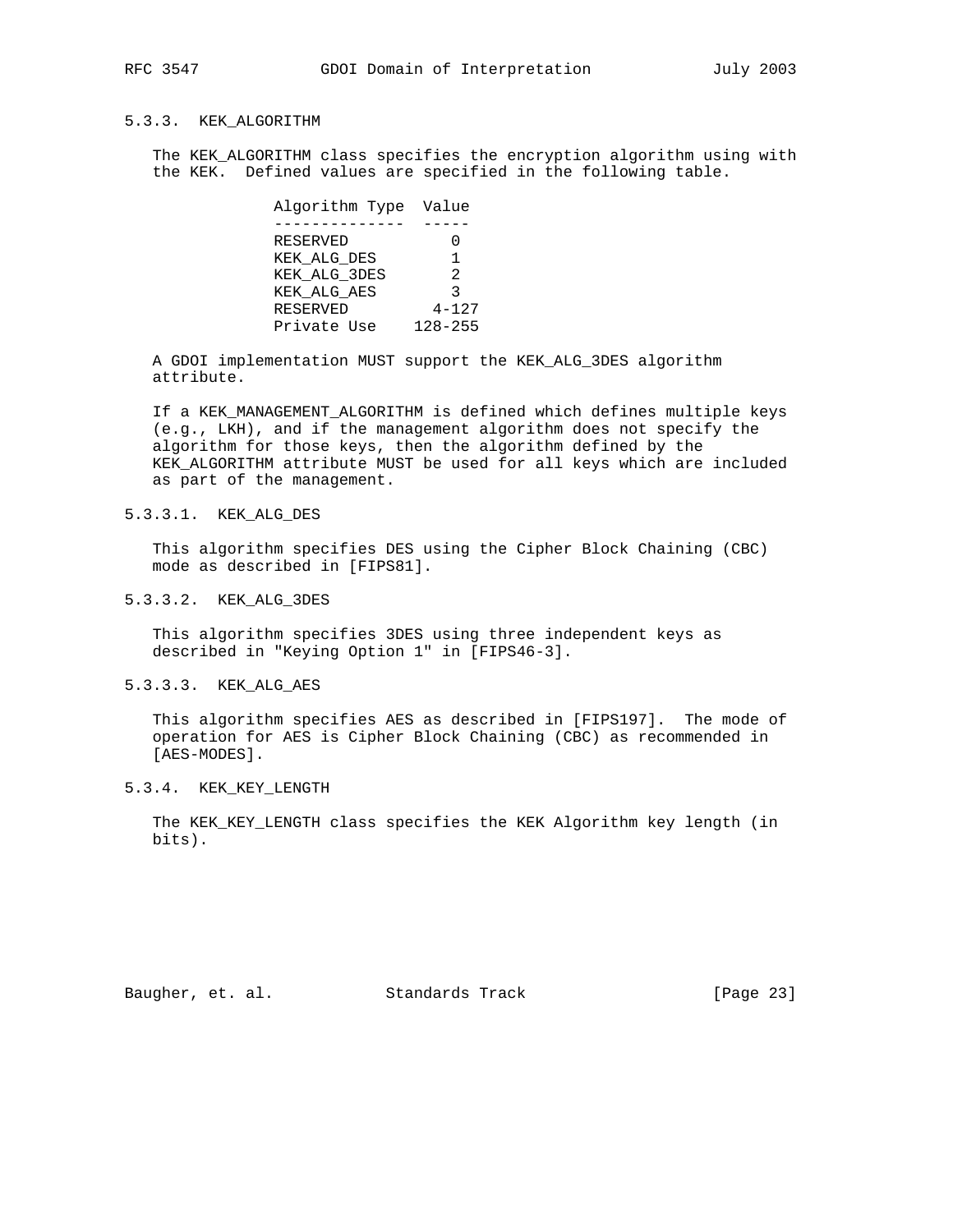## 5.3.5. KEK\_KEY\_LIFETIME

 The KEK\_KEY\_LIFETIME class specifies the maximum time for which the KEK is valid. The GCKS may refresh the KEK at any time before the end of the valid period. The value is a four (4) octet number defining a valid time period in seconds.

## 5.3.6. SIG\_HASH\_ALGORITHM

 SIG\_HASH\_ALGORITHM specifies the SIG payload hash algorithm. The following tables define the algorithms for SIG\_HASH\_ALGORITHM.

| Algorithm Type Value |               |
|----------------------|---------------|
|                      |               |
| RESERVED             |               |
| SIG HASH MD5         |               |
| SIG HASH SHA1        | $\mathcal{P}$ |
| RESERVED             | $3 - 127$     |
| Private Use          | $128 - 255$   |

 SIG\_HASH\_ALGORITHM is not required if the SIG\_ALGORITHM is SIG\_ALG\_DSS or SIG\_ALG\_ECDSS, which imply SIG\_HASH\_SHA1.

## 5.3.7. SIG\_ALGORITHM

 The SIG\_ALGORITHM class specifies the SIG payload signature algorithm. Defined values are specified in the following table.

| Algorithm Type Value |                |
|----------------------|----------------|
|                      |                |
| RESERVED             |                |
| SIG ALG RSA          | 1              |
| SIG ALG DSS          | $\mathfrak{D}$ |
| SIG ALG ECDSS        | २              |
| <b>RESERVED</b>      | $4 - 127$      |
| Private Use          | $128 - 255$    |

 A GDOI implementation MUST support the following algorithm attribute: SIG\_ALG\_RSA.

## 5.3.7.1. SIG\_ALG\_RSA

 This algorithm specifies the RSA digital signature algorithm as described in [RSA].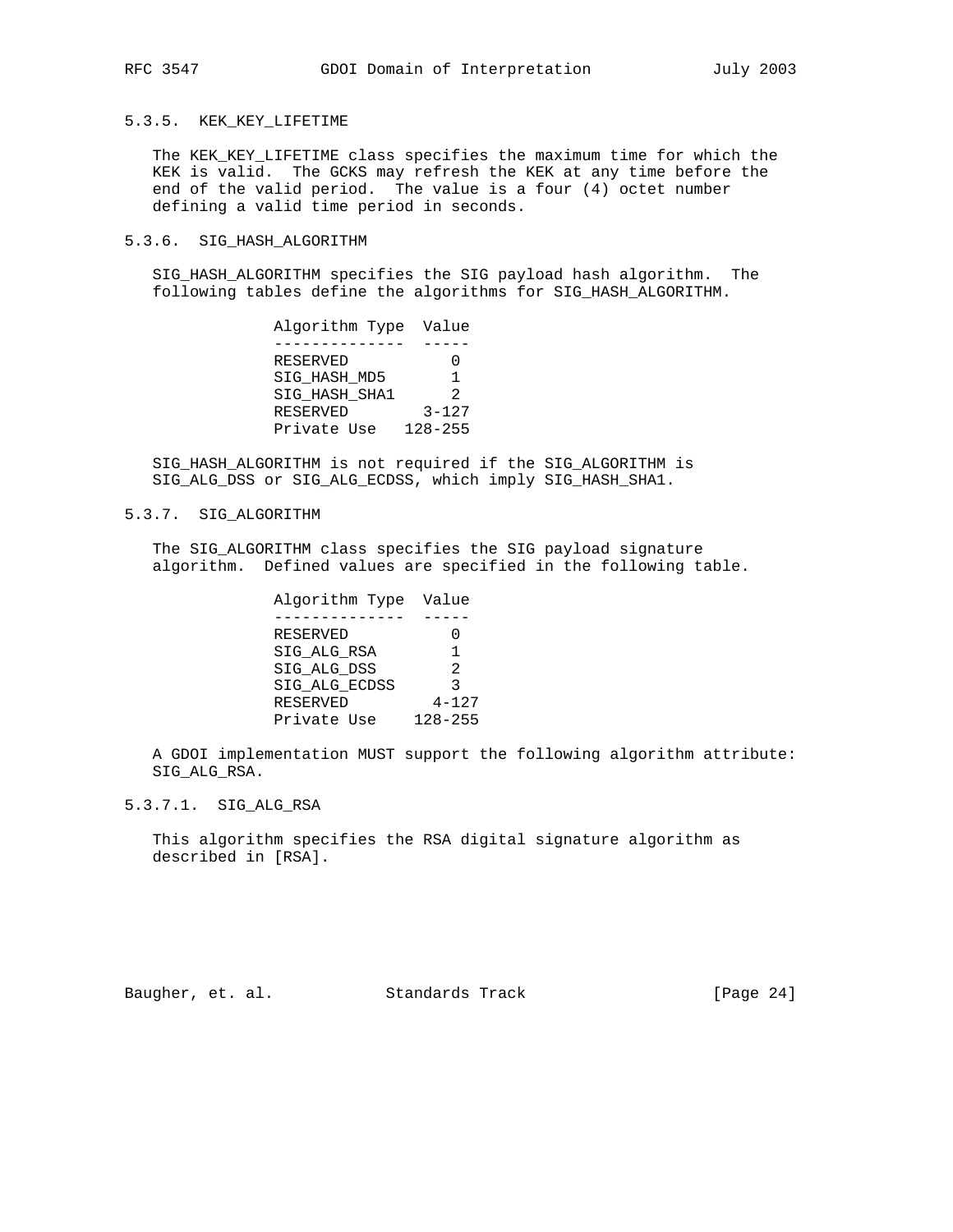# 5.3.7.2. SIG\_ALG\_DSS

 This algorithm specifies the DSS digital signature algorithm as described in [FIPS186-2].

# 5.3.7.3. SIG\_ALG\_ECDSS

 This algorithm specifies the Elliptic Curve digital signature algorithm as described in [FIPS186-2].

### 5.3.8. SIG\_KEY\_LENGTH

The SIG\_KEY\_LENGTH class specifies the length of the SIG payload key.

## 5.3.9. KE\_OAKLEY\_GROUP

 The KE\_OAKLEY\_GROUP class defines the OAKLEY Group used to compute the PFS secret in the optional KE payload of the GDOI GROUPKEY-PULL exchange. This attribute uses the values assigned to Group Definitions in the IANA IPsec-registry [IPSEC-REG].

## 5.4. SA TEK Payload

 The SA TEK (SAT) payload contains security attributes for a single TEK associated with a group.

|                           | 0 1 2 3 4 5 6 7 8 9 0 1 2 3 4 5 6 7 8 9 0 1 2 3 4 5 6 7 8 9 0 1 |                |
|---------------------------|-----------------------------------------------------------------|----------------|
|                           |                                                                 |                |
| ! Next Payload ! RESERVED |                                                                 | Payload Length |
|                           |                                                                 |                |
| ! Protocol-ID             | TEK Protocol-Specific Payload                                   |                |
| +-+-+-+-+-+-+-+-+         |                                                                 |                |
| $\sim$                    |                                                                 |                |

The SAT Payload fields are defined as follows:

- o Next Payload (1 octet) -- Identifies the next payload for the GROUPKEY-PULL or the GROUPKEY-PUSH message. The only valid next payload types for this message are another SAT Payload or zero to indicate there are no more security association attributes.
- o RESERVED (1 octet) -- Must be zero.
- o Payload Length (2 octets) -- Length of this payload, including the TEK Protocol-Specific Payload.

Baugher, et. al. Standards Track [Page 25]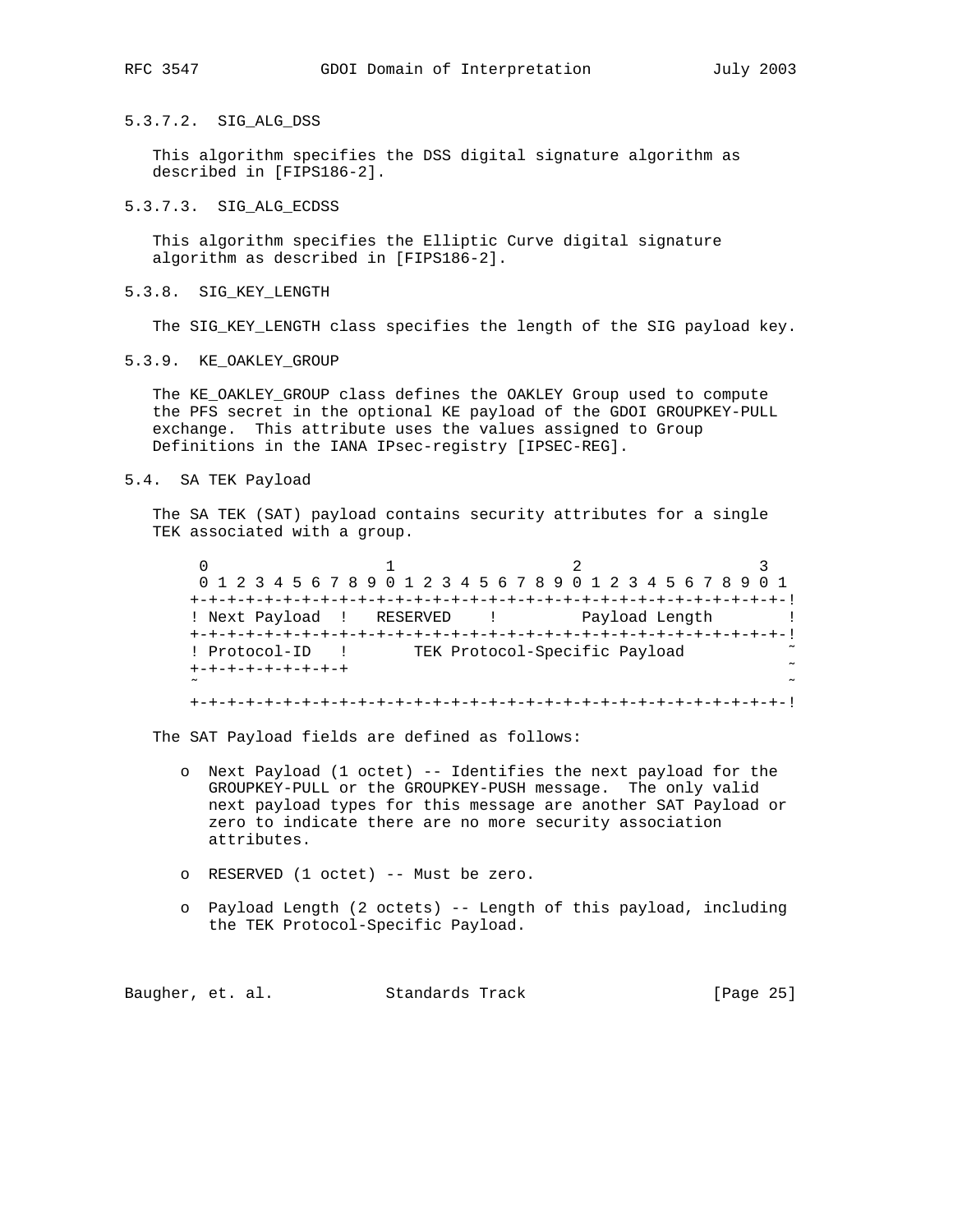o Protocol-ID (1 octet) -- Value specifying the Security Protocol. The following table defines values for the Security Protocol

| Protocol ID          | Value       |
|----------------------|-------------|
|                      |             |
| RESERVED             |             |
| GDOI PROTO IPSEC ESP |             |
| RESERVED             | $2 - 127$   |
| Private Use          | $128 - 255$ |

 o TEK Protocol-Specific Payload (variable) -- Payload which describes the attributes specific for the Protocol-ID.

## 5.4.1. PROTO\_IPSEC\_ESP

The TEK Protocol-Specific payload for ESP is as follows:

 $0$  1 2 3 0 1 2 3 4 5 6 7 8 9 0 1 2 3 4 5 6 7 8 9 0 1 2 3 4 5 6 7 8 9 0 1 +-+-+-+-+-+-+-+-+-+-+-+-+-+-+-+-+-+-+-+-+-+-+-+-+-+-+-+-+-+-+-+-! ! Protocol ! SRC ID Type ! SRC ID Port ! +-+-+-+-+-+-+-+-+-+-+-+-+-+-+-+-+-+-+-+-+-+-+-+-+-+-+-+-+-+-+-+-! !SRC ID Data Len! SRC Identification Data +-+-+-+-+-+-+-+-+-+-+-+-+-+-+-+-+-+-+-+-+-+-+-+-+-+-+-+-+-+-+-+-! ! DST ID Type ! DST ID Port ! DST ID Data Len! +-+-+-+-+-+-+-+-+-+-+-+-+-+-+-+-+-+-+-+-+-+-+-+-+-+-+-+-+-+-+-+-! ! DST Identification Data +-+-+-+-+-+-+-+-+-+-+-+-+-+-+-+-+-+-+-+-+-+-+-+-+-+-+-+-+-+-+-+-! ! Transform ID ! SPI ! +-+-+-+-+-+-+-+-+-+-+-+-+-+-+-+-+-+-+-+-+-+-+-+-+-+-+-+-+-+-+-+-! ! SPI ! RFC 2407 SA Attributes +-+-+-+-+-+-+-+-+-+-+-+-+-+-+-+-+-+-+-+-+-+-+-+-+-+-+-+-+-+-+-+-!

The SAT Payload fields are defined as follows:

- o Protocol (1 octet) -- Value describing an IP protocol ID (e.g., UDP/TCP). A value of zero means that the Protocol field should be ignored.
- o SRC ID Type (1 octet) -- Value describing the identity information found in the SRC Identification Data field. Defined values are specified by the IPSEC Identification Type section in the IANA isakmpd-registry [ISAKMP-REG].
- o SRC ID Port (2 octets) -- Value specifying a port associated with the source Id. A value of zero means that the SRC ID Port field should be ignored.

Baugher, et. al. Standards Track [Page 26]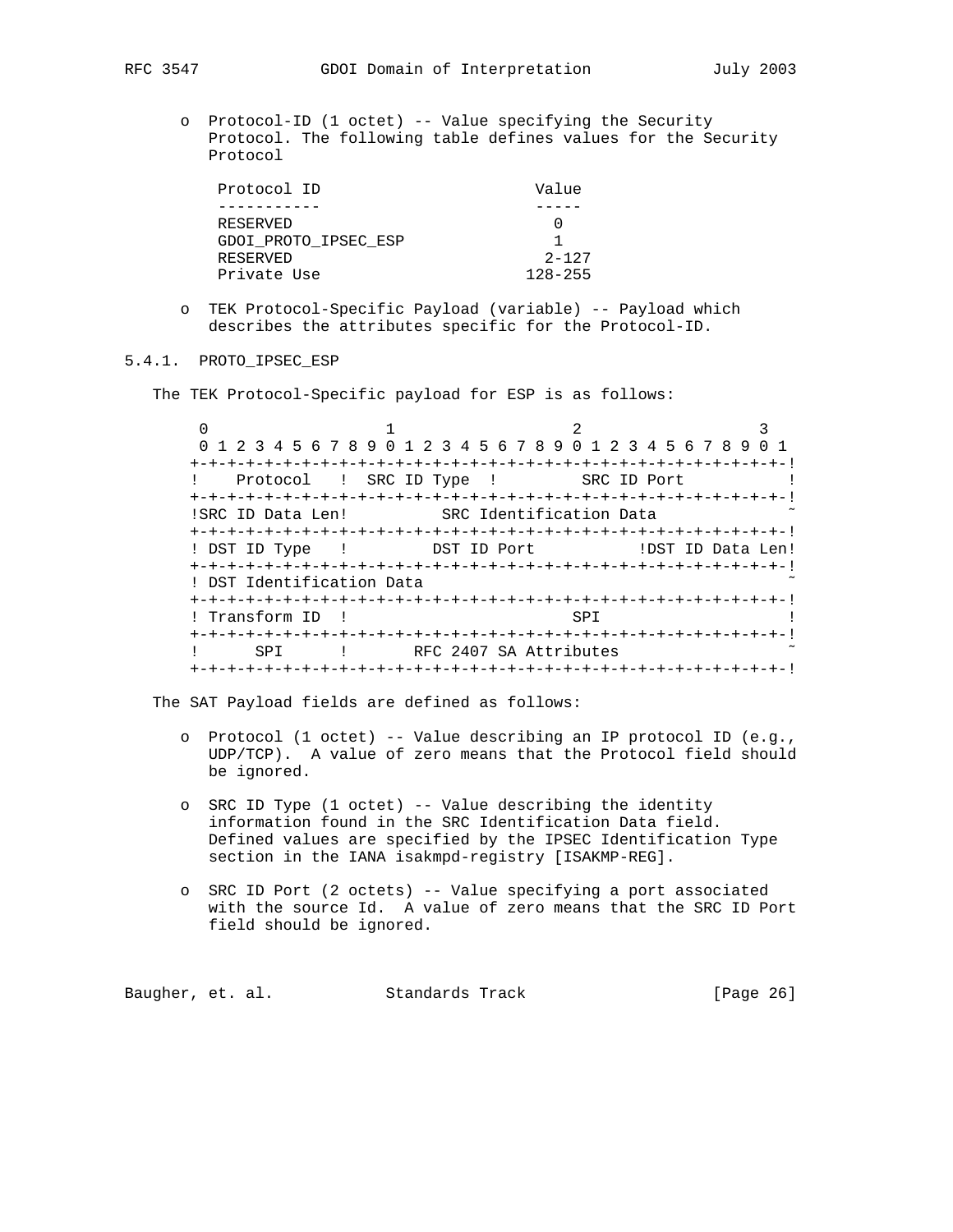- - o SRC ID Data Len (1 octet) -- Value specifying the length of the SRC Identification Data field.
	- o SRC Identification Data (variable length) -- Value, as indicated by the SRC ID Type. Set to three bytes of zero for multiple-source multicast groups that use a common TEK for all senders.
	- o DST ID Type (1 octet) -- Value describing the identity information found in the DST Identification Data field. Defined values are specified by the IPSEC Identification Type section in the IANA isakmpd-registry [ISAKMP-REG].
	- o DST ID Prot (1 octet) -- Value describing an IP protocol ID (e.g., UDP/TCP). A value of zero means that the DST Id Prot field should be ignored.
	- o DST ID Port (2 octets) -- Value specifying a port associated with the source Id. A value of zero means that the DST ID Port field should be ignored.
	- o DST ID Data Len (1 octet) -- Value specifying the length of the DST Identification Data field.
	- o DST Identification Data (variable length) -- Value, as indicated by the DST ID Type.
	- o Transform ID (1 octet) -- Value specifying which ESP transform is to be used. The list of valid values is defined in the IPSEC ESP Transform Identifiers section of the IANA isakmpd-registry [ISAKMP-REG].
	- o SPI (4 octets) -- Security Parameter Index for ESP.
	- o RFC 2407 Attributes -- ESP Attributes from RFC 2407 Section 4.5. The GDOI supports all IPSEC DOI SA Attributes for PROTO\_IPSEC\_ESP excluding the Group Description [RFC2407, section 4.5], which MUST NOT be sent by a GDOI implementation and is ignored by a GDOI implementation if received. All mandatory IPSEC DOI attributes are mandatory in GDOI PROTO\_IPSEC\_ESP. The Authentication Algorithm attribute of the IPSEC DOI is group authentication in GDOI.

Baugher, et. al. Standards Track [Page 27]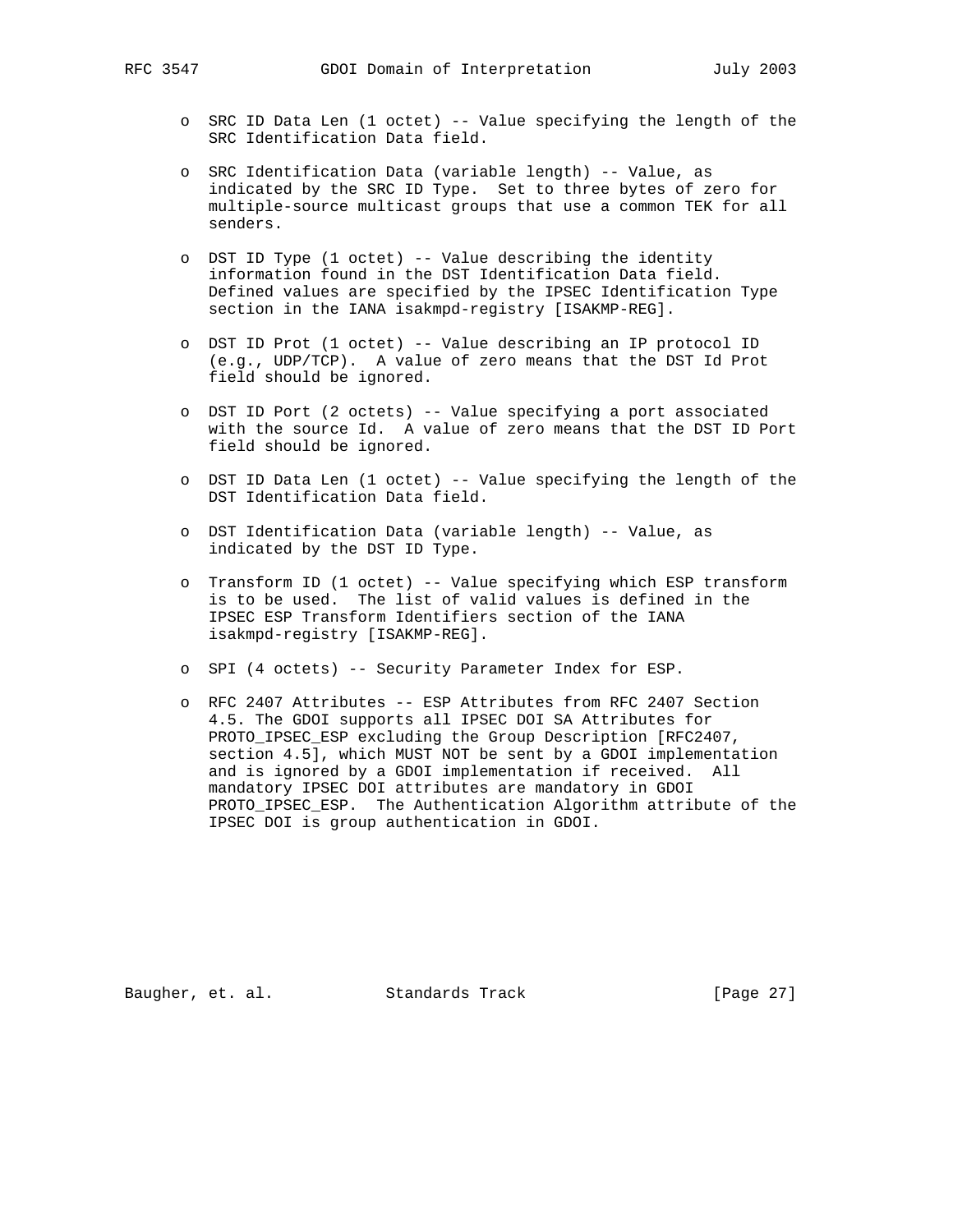# 5.4.2. Other Security Protocols

 Besides ESP, GDOI should serve to establish SAs for secure groups needed by other Security Protocols that operate at the transport, application, and internetwork layers. These other Security Protocols, however, are in the process of being developed or do not yet exist.

 The following information needs to be provided for a Security Protocol to the GDOI.

- o The Protocol-ID for the particular Security Protocol
- o The SPI Size
- o The method of SPI generation
- o The transforms, attributes and keys needed by the Security Protocol

 All Security Protocols must provide the information in the bulleted list above to guide the GDOI specification for that protocol. Definitions for the support of those Security Protocols in GDOI will be specified in separate documents.

 A Security Protocol MAY protect traffic at any level of the network stack. However, in all cases applications of the Security Protocol MUST protect traffic which MAY be shared by more than two entities.

## 5.5. Key Download Payload

 The Key Download Payload contains group keys for the group specified in the SA Payload. These key download payloads can have several security attributes applied to them based upon the security policy of the group as defined by the associated SA Payload.

 When included as part of the Re-key SA with an optional KE payload, The Key Download Payload will be xor'ed with the new Diffie-Hellman shared secret. The xor operation will begin at the "Number of Key Packets" field.

| 0 1 2 3 4 5 6 7 8 9 0 1 2 3 4 5 6 7 8 9 0 1 2 3 4 5 6 7 8 9 0 1 |             |  |                |  |
|-----------------------------------------------------------------|-------------|--|----------------|--|
|                                                                 |             |  |                |  |
| ! Next Payload ! RESERVED                                       |             |  | Payload Length |  |
|                                                                 |             |  |                |  |
| ! Number of Key Packets                                         |             |  | RESERVED2      |  |
|                                                                 |             |  |                |  |
| $\sim$                                                          | Key Packets |  |                |  |
|                                                                 |             |  |                |  |

Baugher, et. al. Standards Track [Page 28]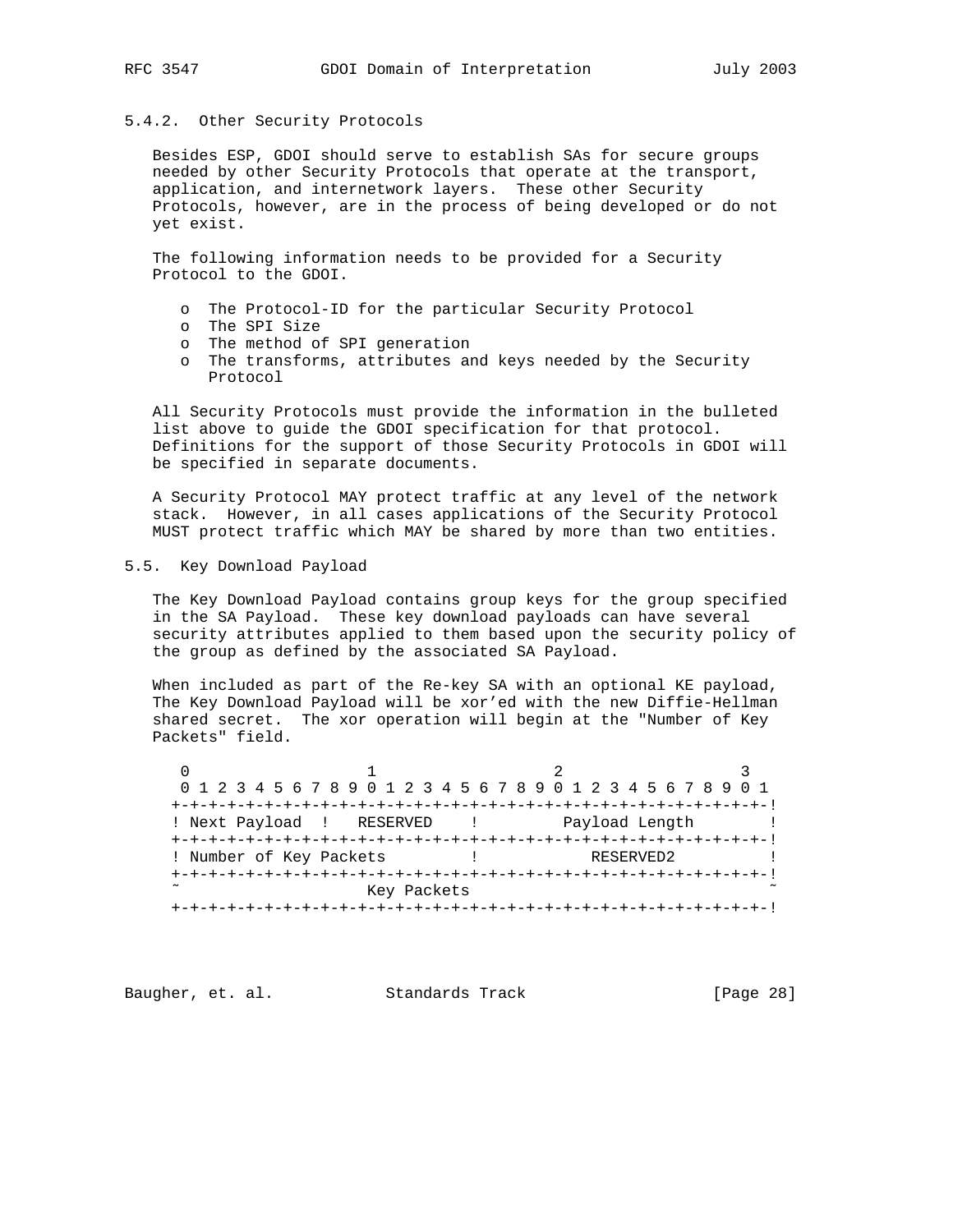The Key Download Payload fields are defined as follows:

- o Next Payload (1 octet) -- Identifier for the payload type of the next payload in the message. If the current payload is the last in the message, then this field will be zero.
- o RESERVED (1 octet) -- Unused, set to zero.
- o Payload Length (2 octets) -- Length in octets of the current payload, including the generic payload header.
- o Number of Key Packets (2 octets) -- Contains the total number of both TEK and Rekey arrays being passed in this data block.
- o Key Packets Several types of key packets are defined. Each Key Packet has the following format.

 $0$  and  $1$  and  $2$  3 0 1 2 3 4 5 6 7 8 9 0 1 2 3 4 5 6 7 8 9 0 1 2 3 4 5 6 7 8 9 0 1 +-+-+-+-+-+-+-+-+-+-+-+-+-+-+-+-+-+-+-+-+-+-+-+-+-+-+-+-+-+-+-+-! ! KD Type ! RESERVED ! KD Length ! +-+-+-+-+-+-+-+-+-+-+-+-+-+-+-+-+-+-+-+-+-+-+-+-+-+-+-+-+-+-+-+-! ! SPI Size ! SPI (variable) +-+-+-+-+-+-+-+-+-+-+-+-+-+-+-+-+-+-+-+-+-+-+-+-+-+-+-+-+-+-+-+-! Key Packet Attributes +-+-+-+-+-+-+-+-+-+-+-+-+-+-+-+-+-+-+-+-+-+-+-+-+-+-+-+-+-+-+-+-!

 o Key Download (KD) Type (1 octet) -- Identifier for the Key Data field of this Key Packet.

| Key Download Type | Value       |
|-------------------|-------------|
|                   |             |
| RESERVED          |             |
| TEK               | 1           |
| KEK               | 2           |
| LKH               | 3           |
| RESERVED          | $4 - 127$   |
| Private Use       | $128 - 255$ |

"KEK" is a single key whereas LKH is an array of key-encrypting keys.

- o RESERVED (1 octet) -- Unused, set to zero.
- o Key Download Length (2 octets) -- Length in octets of the Key Packet data, including the Key Packet header.

Baugher, et. al. Standards Track [Page 29]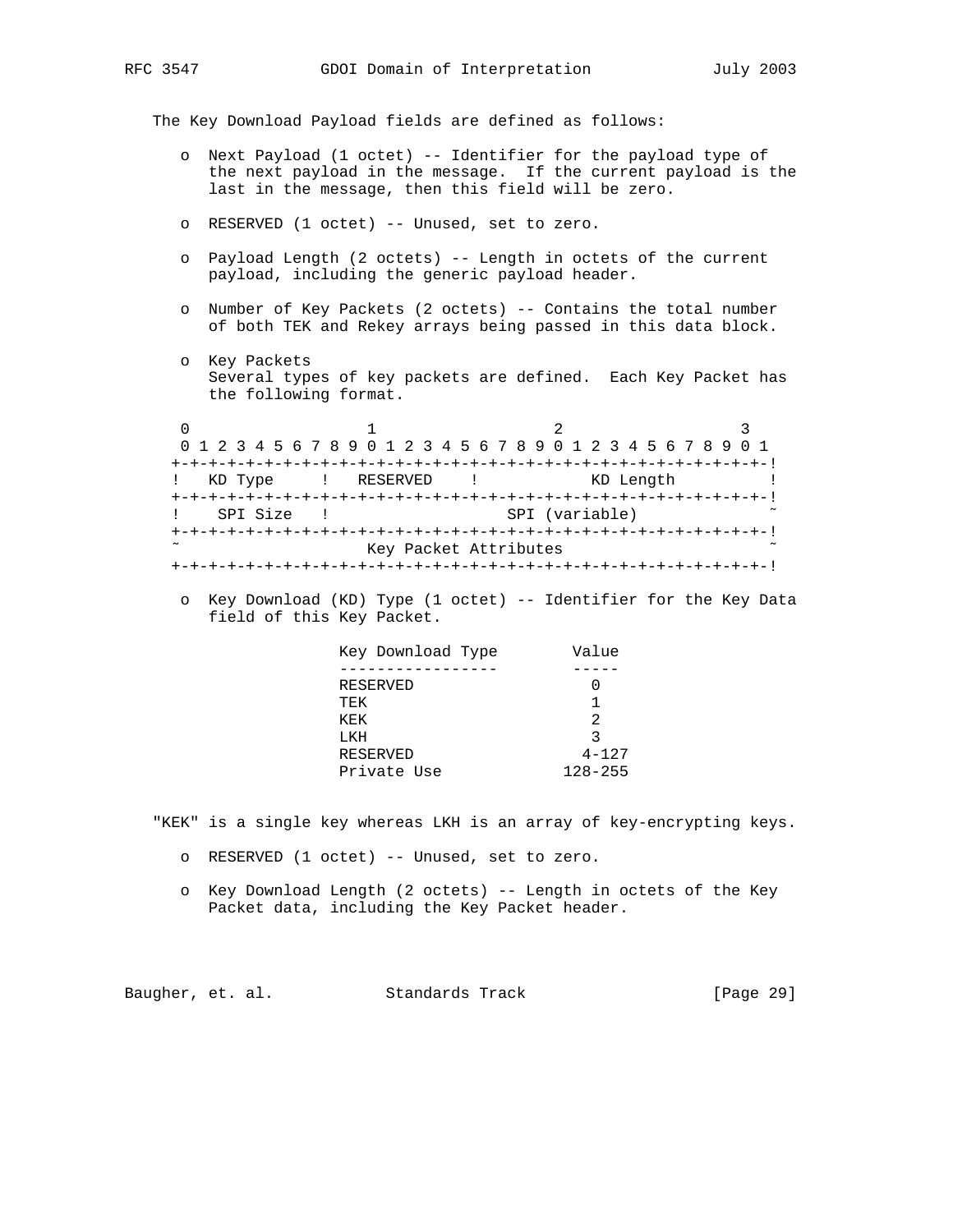- o SPI Size (1 octet) -- Value specifying the length in octets of the SPI as defined by the Protocol-Id.
- o SPI (variable length) -- Security Parameter Index which matches a SPI previously sent in an SAK or SAT Payload.
- o Key Packet Attributes (variable length) -- Contains Key information. The format of this field is specific to the value of the KD Type field. The following sections describe the format of each KD Type.

## 5.5.1. TEK Download Type

 The following attributes may be present in a TEK Download Type. Exactly one attribute matching each type sent in the SAT payload MUST be present. The attributes must follow the format defined in ISAKMP [RFC2408] section 3.3. In the table, attributes defined as TV are marked as Basic (B); attributes defined as TLV are marked as Variable (V).

| TEK Class           | Value | Type |
|---------------------|-------|------|
|                     |       |      |
| RESERVED            |       |      |
| TEK ALGORITHM KEY   |       |      |
| TEK INTEGRITY KEY   |       |      |
| TEK SOURCE AUTH KEY |       |      |

 If no TEK key packets are included in a Registration KD payload, the group member can expect to receive the TEK as part of a Re-key SA. At least one TEK must be included in each Re-key KD payload. Multiple TEKs may be included if multiple streams associated with the SA are to be rekeyed.

## 5.5.1.1. TEK\_ALGORITHM\_KEY

 The TEK\_ALGORITHM\_KEY class declares that the encryption key for this SPI is contained as the Key Packet Attribute. The encryption algorithm that will use this key was specified in the SAT payload.

 In the case that the algorithm requires multiple keys (e.g., 3DES), all keys will be included in one attribute.

 DES keys will consist of 64 bits (the 56 key bits with parity bit). Triple DES keys will be specified as a single 192 bit attribute (including parity bits) in the order that the keys are to be used for encryption (e.g., DES\_KEY1, DES\_KEY2, DES\_KEY3).

Baugher, et. al. Standards Track [Page 30]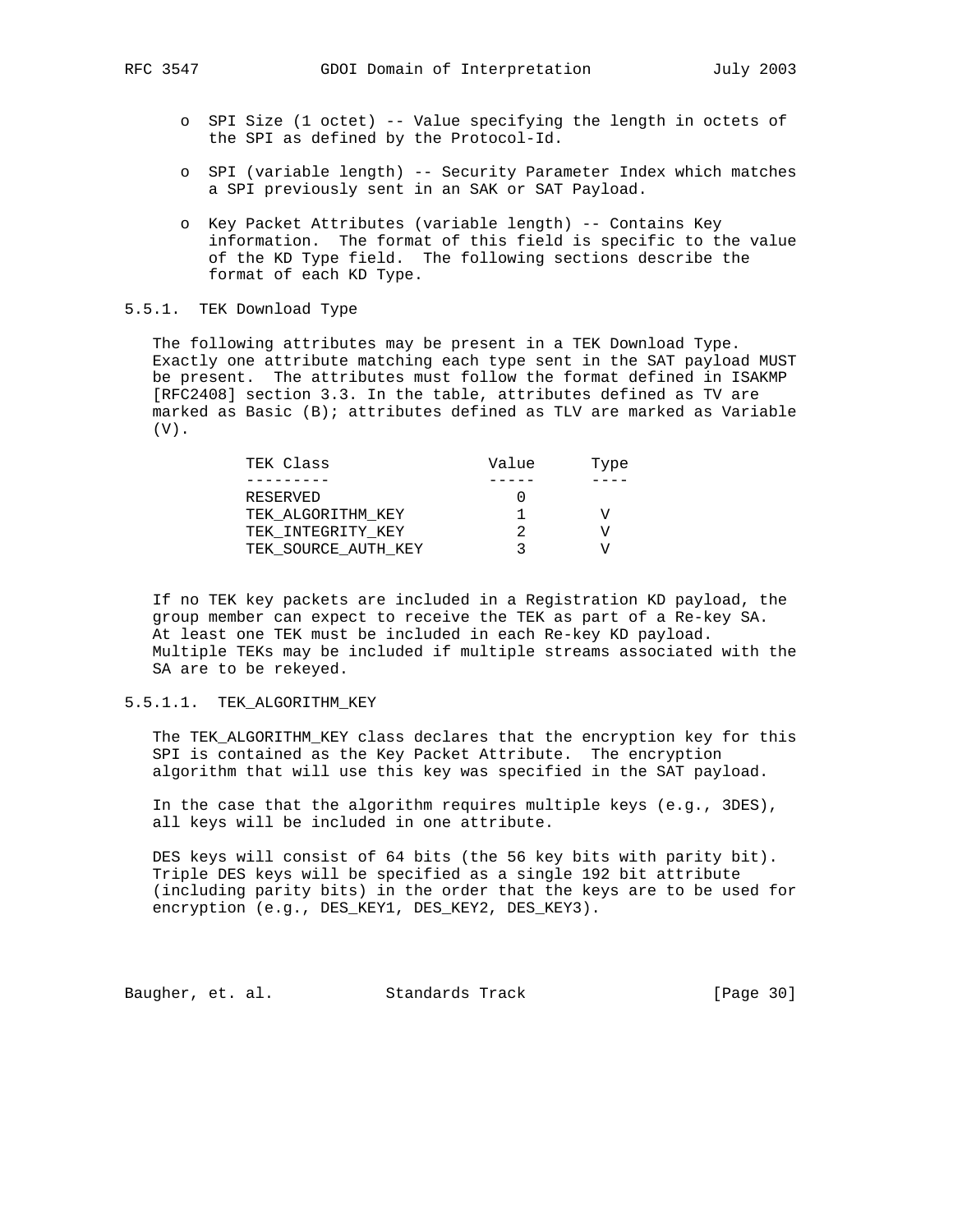5.5.1.2. TEK\_INTEGRITY\_KEY

 The TEK\_INTEGRITY\_KEY class declares that the integrity key for this SPI is contained as the Key Packet Attribute. The integrity algorithm that will use this key was specified in the SAT payload. Thus, GDOI assumes that both the symmetric encryption and integrity keys are pushed to the member. SHA keys will consist of 160 bits, and MD5 keys will consist of 128 bits.

## 5.5.1.3. TEK\_SOURCE\_AUTH\_KEY

 The TEK\_SOURCE\_AUTH\_KEY class declares that the source authentication key for this SPI is contained in the Key Packet Attribute. The source authentication algorithm that will use this key was specified in the SAT payload.

5.5.2. KEK Download Type

 The following attributes may be present in a KEK Download Type. Exactly one attribute matching each type sent in the SAK payload MUST be present. The attributes must follow the format defined in ISAKMP [RFC2408] section 3.3. In the table, attributes defined as TV are marked as Basic (B); attributes defined as TLV are marked as Variable  $(V)$ .

| KEK Class         | Value | Type |
|-------------------|-------|------|
|                   |       |      |
| RESERVED          |       |      |
| KEK ALGORITHM KEY |       |      |
| SIG ALGORITHM KEY |       |      |

 If the KEK key packet is included, there MUST be only one present in the KD payload.

## 5.5.2.1. KEK\_ALGORITHM\_KEY

 The KEK\_ALGORITHM\_KEY class declares the encryption key for this SPI is contained in the Key Packet Attribute. The encryption algorithm that will use this key was specified in the SAK payload.

 If the mode of operation for the algorithm requires an Initialization Vector (IV), an explicit IV MUST be included in the KEK\_ALGORITHM\_KEY before the actual key.

Baugher, et. al. Standards Track [Page 31]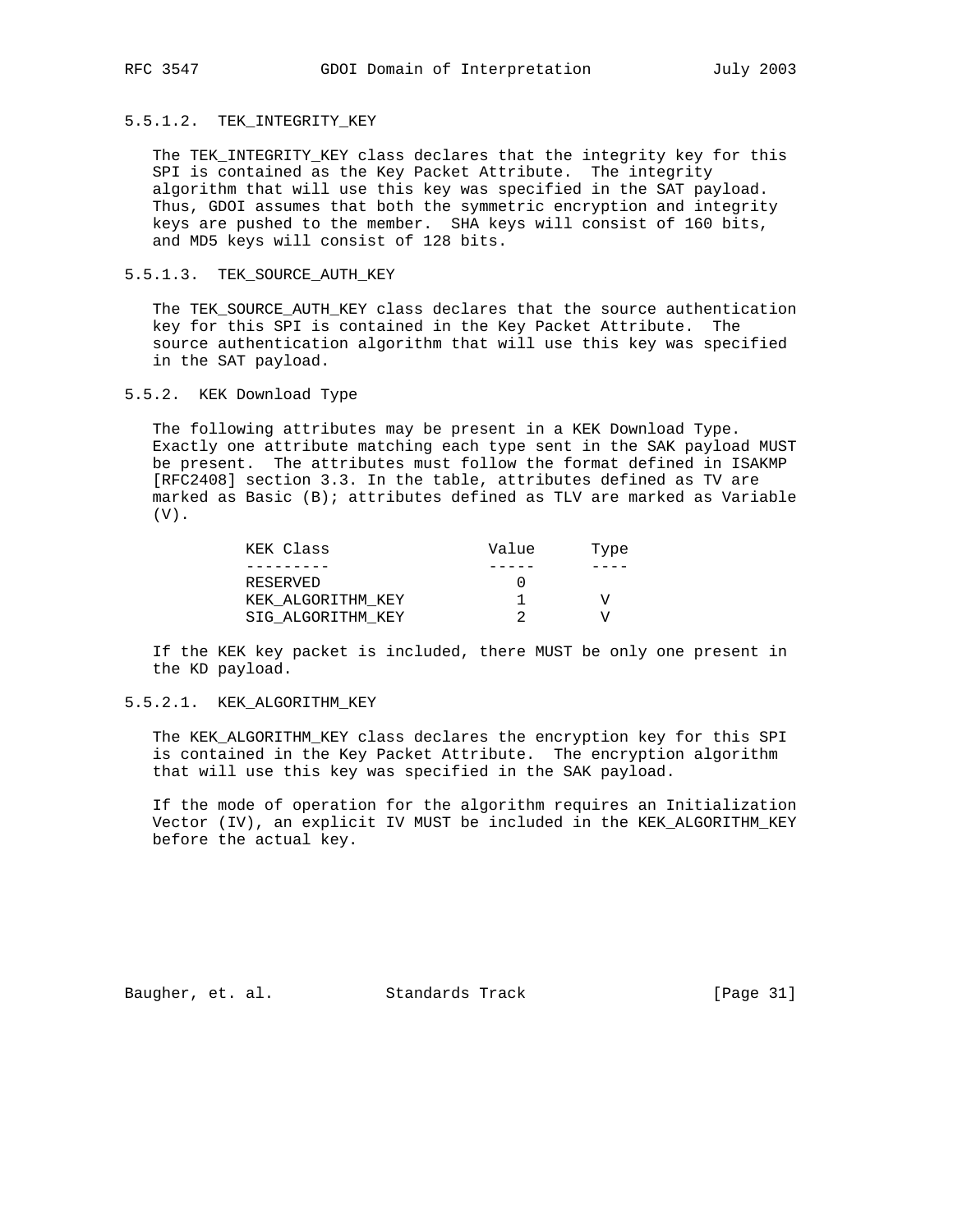## 5.5.2.2. SIG\_ALGORITHM\_KEY

 The SIG\_ALGORITHM\_KEY class declares that the public key for this SPI is contained in the Key Packet Attribute, which may be useful when no public key infrastructure is available. The signature algorithm that will use this key was specified in the SAK payload.

## 5.5.3. LKH Download Type

 The LKH key packet is comprised of attributes representing different leaves in the LKH key tree.

 The following attributes are used to pass an LKH KEK array in the KD payload. The attributes must follow the format defined in ISAKMP [RFC2408] section 3.3. In the table, attributes defined as TV are marked as Basic (B); attributes defined as TLV are marked as Variable  $(V)$ .

| KEK Class          | Value       | Type |
|--------------------|-------------|------|
|                    |             |      |
| RESERVED           |             |      |
| LKH DOWNLOAD ARRAY |             |      |
| LKH UPDATE ARRAY   | 2           | V    |
| SIG ALGORITHM KEY  |             |      |
| RESERVED           | $4 - 127$   |      |
| Private Use        | $128 - 255$ |      |

 If an LKH key packet is included in the KD payload, there must be only one present.

## 5.5.3.1. LKH\_DOWNLOAD\_ARRAY

 This attribute is used to download a set of keys to a group member. It MUST NOT be included in a GROUPKEY-PUSH message KD payload if the GROUPKEY-PUSH is sent to more than the group member. If an LKH\_DOWNLOAD\_ARRAY attribute is included in a KD payload, there must be only one present.

 This attribute consists of a header block, followed by one or more LKH keys.

Baugher, et. al. Standards Track [Page 32]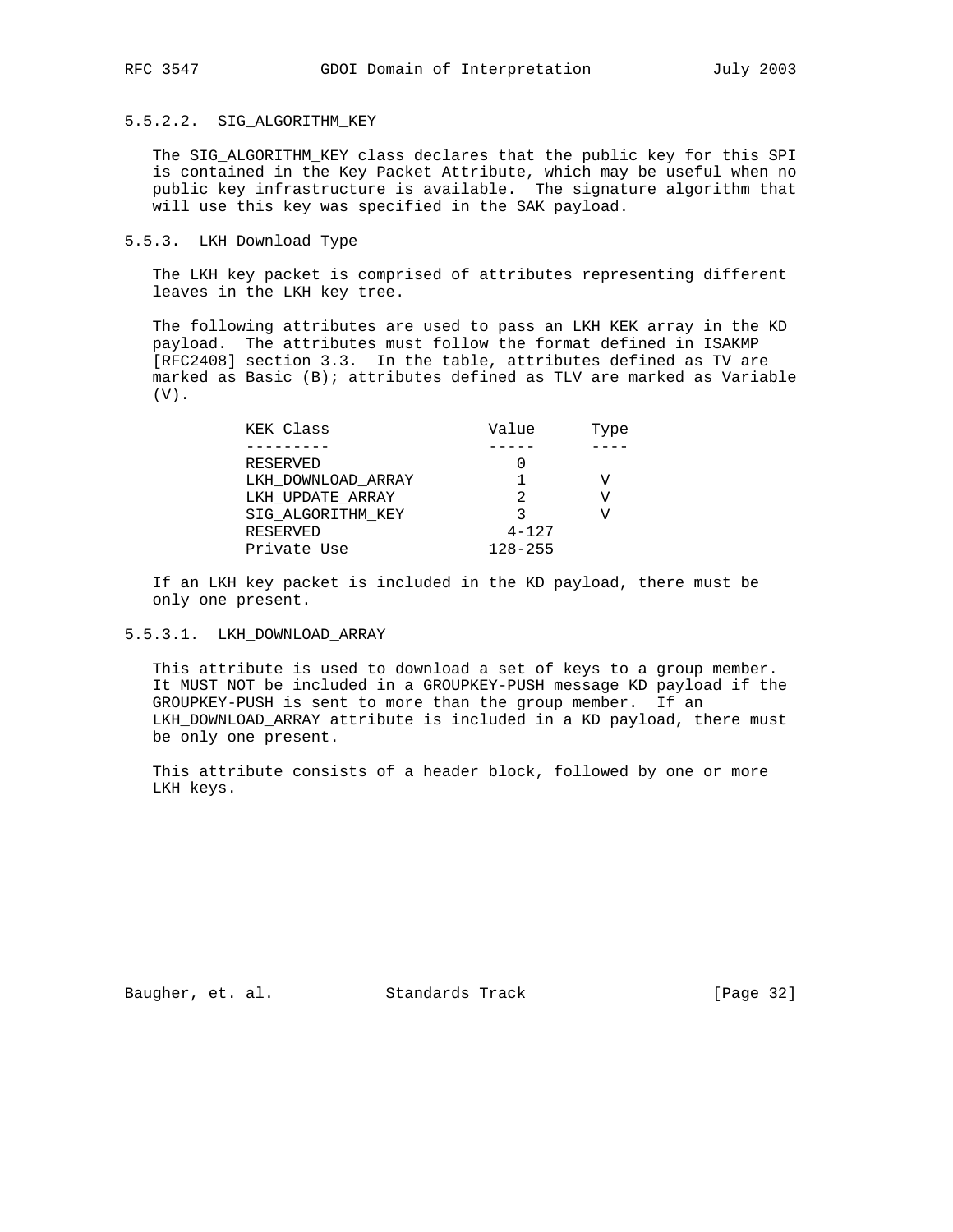| 0                          | 3<br>2<br>ı<br>0 1 2 3 4 5 6 7 8 9 0 1 2 3 4 5 6 7 8 9 0 1 2 3 4 5 6 7 8 9 0 1                                                                                                                           |
|----------------------------|----------------------------------------------------------------------------------------------------------------------------------------------------------------------------------------------------------|
|                            | LKH Version !<br># of LKH Keys ( ) RESERVED (                                                                                                                                                            |
| T<br>$\tilde{\phantom{a}}$ | LKH Keys                                                                                                                                                                                                 |
|                            |                                                                                                                                                                                                          |
|                            | The KEK LKH attribute fields are defined as follows:                                                                                                                                                     |
| $\circ$                    | LKH version (1 octet) -- Contains the version of the LKH<br>protocol which the data is formatted in. Must be one.                                                                                        |
| $\circ$                    | Number of LKH Keys (2 octets) -- This value is the number of<br>distinct LKH keys in this sequence.                                                                                                      |
| $\circ$                    | RESERVED (1 octet) -- Unused, set to zero. Each LKH Key is<br>defined as follows:                                                                                                                        |
| 0                          | 2<br>1<br>3<br>0 1 2 3 4 5 6 7 8 9 0 1 2 3 4 5 6 7 8 9 0 1 2 3 4 5 6 7 8 9 0 1                                                                                                                           |
| Ţ                          | LKH ID<br>Key Type ! RESERVED !<br>$\mathbf{I}$                                                                                                                                                          |
|                            | Key Creation Date                                                                                                                                                                                        |
|                            | Key expiration Date                                                                                                                                                                                      |
|                            | Key Handle<br>L                                                                                                                                                                                          |
| Ţ                          | Ţ                                                                                                                                                                                                        |
|                            | Key Data                                                                                                                                                                                                 |
|                            |                                                                                                                                                                                                          |
| $\circ$                    | LKH ID (2 octets) -- This is the position of this key in the<br>binary tree structure used by LKH.                                                                                                       |
| $\circ$                    | Key Type (1 octet) -- This is the encryption algorithm for<br>which this key data is to be used. This value is specified in<br>Section 5.3.3.                                                            |
| $\circ$                    | RESERVED (1 octet) -- Unused, set to zero.                                                                                                                                                               |
| $\circ$                    | Key Creation Date (4 octets) -- This is the time value of when<br>this key data was originally generated. A time value of zero<br>indicates that there is no time before which this key is not<br>valid. |
|                            |                                                                                                                                                                                                          |

Baugher, et. al. Standards Track [Page 33]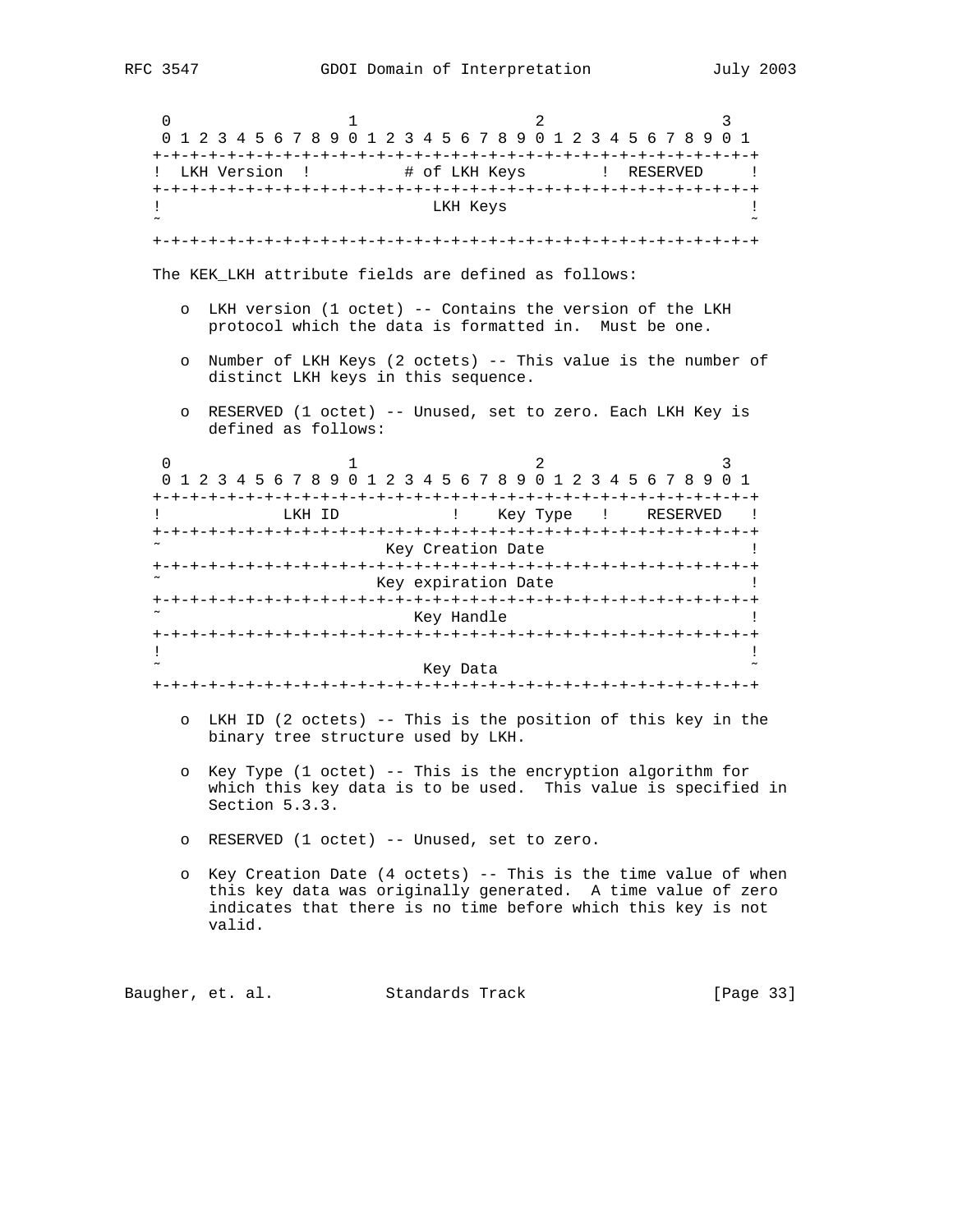- o Key Expiration Date (4 octets) -- This is the time value of when this key is no longer valid for use. A time value of zero indicates that this key does not have an expiration time.
- o Key Handle (4 octets) -- This is the randomly generated value to uniquely identify a key within an LKH ID.
- o Key Data (variable length) -- This is the actual encryption key data, which is dependent on the Key Type algorithm for its format. If the mode of operation for the algorithm requires an Initialization Vector (IV), an explicit IV MUST be included in the Key Data field before the actual key.

 The Key Creation Date and Key expiration Dates MAY be zero. This is necessary in the case where time synchronization within the group is not possible.

 The first LKH Key structure in an LKH\_DOWNLOAD\_ARRAY attribute contains the Leaf identifier and key for the group member. The rest of the LKH Key structures contain keys along the path of the key tree in order from the leaf, culminating in the group KEK.

# 5.5.3.2. LKH\_UPDATE\_ARRAY

 This attribute is used to update the keys for a group. It is most likely to be included in a GROUPKEY-PUSH message KD payload to rekey the entire group. This attribute consists of a header block, followed by one or more LKH keys, as defined in Section 5.5.3.1

 There may be any number of UPDATE\_ARRAY attributes included in a KD payload.

|             |                                   | 0 1 2 3 4 5 6 7 8 9 0 1 2 3 4 5 6 7 8 9 0 1 2 3 4 5 6 7 8 9 0 1 |
|-------------|-----------------------------------|-----------------------------------------------------------------|
|             |                                   |                                                                 |
| LKH Version | # of LKH Keys                     | ! RESERVED                                                      |
|             |                                   |                                                                 |
| LKH ID      |                                   | RESERVED2                                                       |
|             |                                   |                                                                 |
|             | Key Handle                        |                                                                 |
|             | +-+-+-+-+-+-+-+-+-+-+-+-+-+-+-+-+ |                                                                 |
|             | LKH Keys                          |                                                                 |
|             |                                   |                                                                 |
|             |                                   |                                                                 |

 o LKH version (1 octet) -- Contains the version of the LKH protocol which the data is formatted in. Must be one.

Baugher, et. al. Standards Track [Page 34]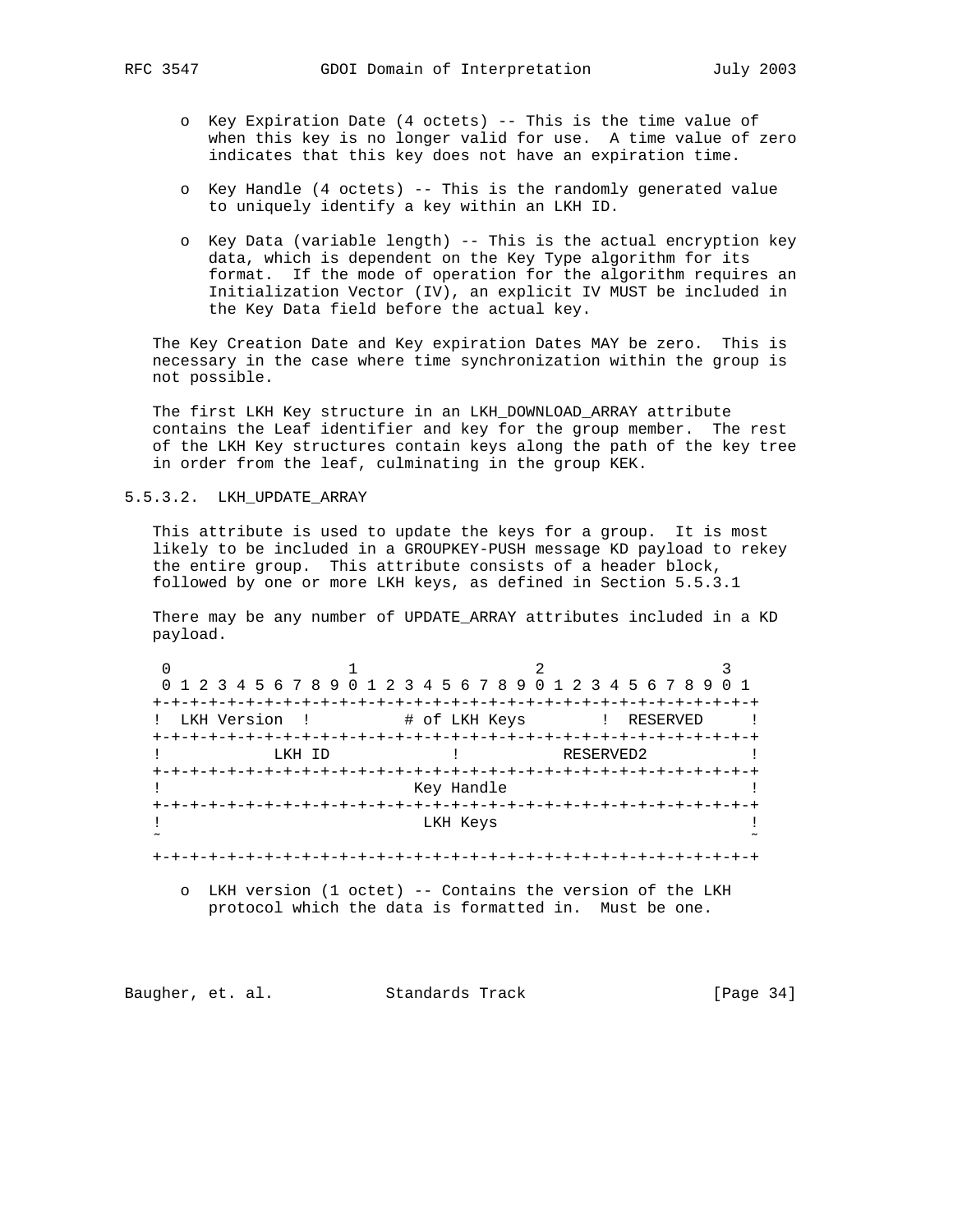- o Number of LKH Keys (2 octets) -- This value is the number of distinct LKH keys in this sequence.
- o RESERVED (1 octet) -- Unused, set to zero.
- o LKH ID (2 octets) -- This is the node identifier associated with the key used to encrypt the first LKH Key.
- o RESERVED2 (2 octets) -- Unused, set to zero.
- o Key Handle (4 octets) -- This is the value to uniquely identify the key within the LKH ID which was used to encrypt the first LKH key.

 The LKH Keys are as defined in Section 5.5.3.1. The LKH Key structures contain keys along the path of the key tree in order from the LKH ID found in the LKH\_UPDATE\_ARRAY header, culminating in the group KEK. The Key Data field of each LKH Key is encrypted with the LKH key preceding it in the LKH\_UPDATE\_ARRAY attribute. The first LKH Key is encrypted under the key defined by the LKH ID and Key Handle found in the LKH\_UPDATE\_ARRAY header.

# 5.5.3.3. SIG\_ALGORITHM\_KEY

 The SIG\_ALGORITHM\_KEY class declares that the public key for this SPI is contained in the Key Packet Attribute, which may be useful when no public key infrastructure is available. The signature algorithm that will use this key was specified in the SAK payload.

# 5.6. Sequence Number Payload

 The Sequence Number Payload (SEQ) provides an anti-replay protection for GROUPKEY-PUSH messages. Its use is similar to the Sequence Number field defined in the IPsec ESP protocol [RFC2406].

|  | 0 1 2 3 4 5 6 7 8 9 0 1 2 3 4 5 6 7 8 9 0 1 2 3 4 5 6 7 8 9 0 1 |                           |  |  |  |  |  |  |  |  |  |  |  |  |  |  |  |  |  |                |  |  |  |  |  |  |  |  |  |  |  |
|--|-----------------------------------------------------------------|---------------------------|--|--|--|--|--|--|--|--|--|--|--|--|--|--|--|--|--|----------------|--|--|--|--|--|--|--|--|--|--|--|
|  |                                                                 |                           |  |  |  |  |  |  |  |  |  |  |  |  |  |  |  |  |  |                |  |  |  |  |  |  |  |  |  |  |  |
|  |                                                                 | ! Next Payload ! RESERVED |  |  |  |  |  |  |  |  |  |  |  |  |  |  |  |  |  | Payload Length |  |  |  |  |  |  |  |  |  |  |  |
|  |                                                                 |                           |  |  |  |  |  |  |  |  |  |  |  |  |  |  |  |  |  |                |  |  |  |  |  |  |  |  |  |  |  |
|  |                                                                 | Sequence Number           |  |  |  |  |  |  |  |  |  |  |  |  |  |  |  |  |  |                |  |  |  |  |  |  |  |  |  |  |  |
|  | .+-+-+-+-+-+-+-+-+-+-+-                                         |                           |  |  |  |  |  |  |  |  |  |  |  |  |  |  |  |  |  |                |  |  |  |  |  |  |  |  |  |  |  |

The Sequence Number Payload fields are defined as follows:

 o Next Payload (1 octet) -- Identifier for the payload type of the next payload in the message. If the current payload is the last in the message, then this field will be zero.

Baugher, et. al. Standards Track [Page 35]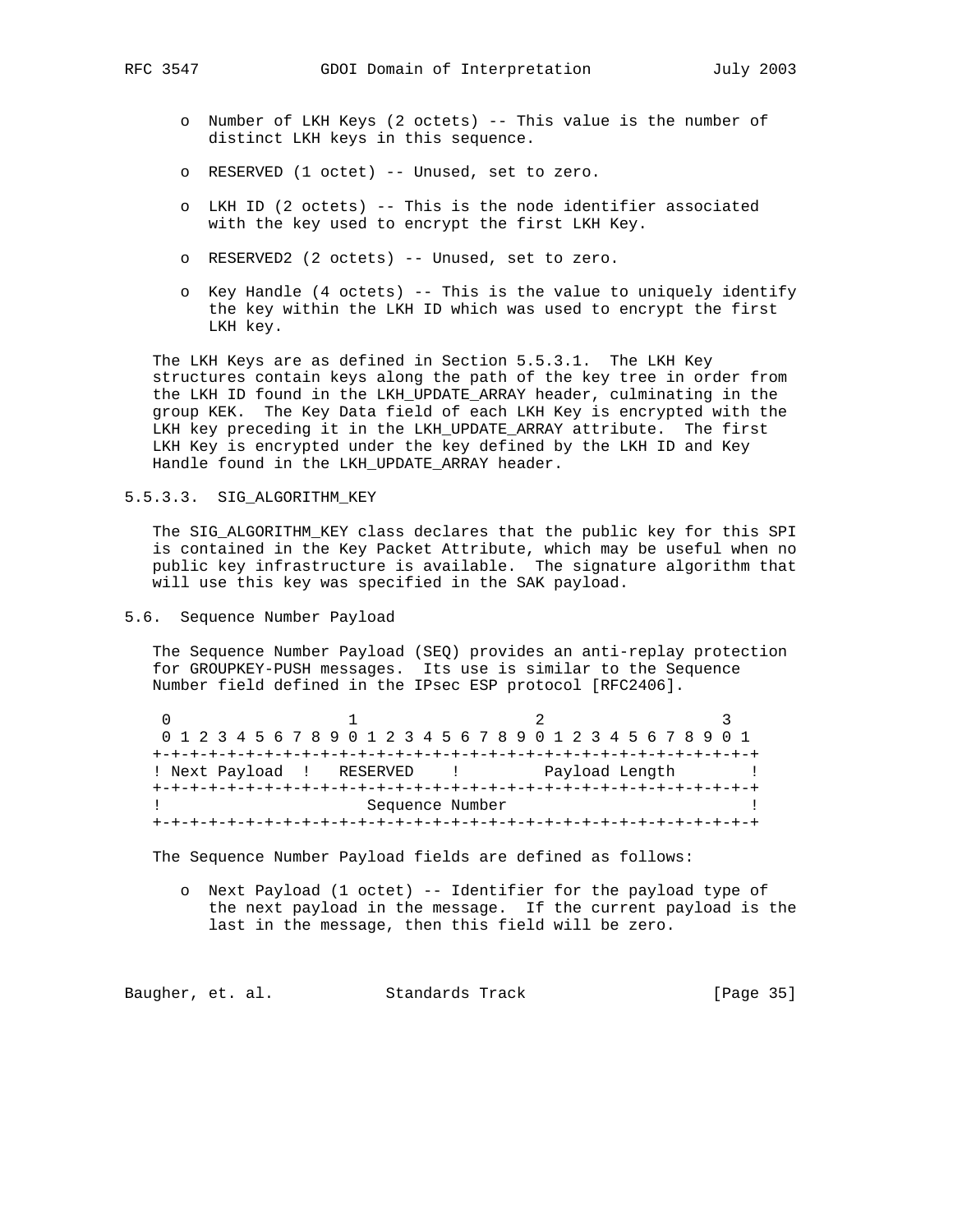- o RESERVED (1 octet) -- Unused, set to zero.
- o Payload Length (2 octets) -- Length in octets of the current payload, including the generic payload header.
- o Sequence Number (4 octets) -- This field contains a monotonically increasing counter value for the group. It is initialized to zero by the GCKS, and incremented in each subsequently-transmitted message. Thus the first packet sent for a given Rekey SA will have a Sequence Number of 1. The GDOI implementation keeps a sequence counter as an attribute for the Rekey SA and increments the counter upon receipt of a GROUPKEY-PUSH message. The current value of the sequence number must be transmitted to group members as a part of the Registration SA SA payload. A group member must keep a sliding receive window. The window must be treated as in the ESP protocol [RFC2406] Section 3.4.3.
- 5.7. Proof of Possession

 The Proof of Possession Payload is used as part of group membership authorization during a GDOI exchange. The Proof of Possession Payload is identical to an ISAKMP SIG payload. However, the usage is entirely different.

 The GCKS, GCKS delegate or member signs a hash of the following values:  $POP\_HASH = hash("pop" | Ni | Nr)$ 

Where hash() is the hash function used with the signature.

 The "pop" prefix ensures that the signature of the POP payload cannot be used for any other purpose in the GDOI protocol.

5.8. Nonce

The data portion of the Nonce payload (i.e., Ni\_b and Nr\_b included in the HASHs) MUST be a value between 8 and 128 bytes.

6. Security Considerations

 GDOI is a security association (SA) management protocol for groups of senders and receivers. Unlike a data security protocol, SA management includes a key establishment protocol to securely establish keys at communication endpoints. This protocol performs entity authentication of the GDOI member or Group Controller/Key Server (GCKS), it provides confidentiality of key management messages, and it provides source authentication of those messages. This protocol also uses best-known practices for defense against

Baugher, et. al. Standards Track [Page 36]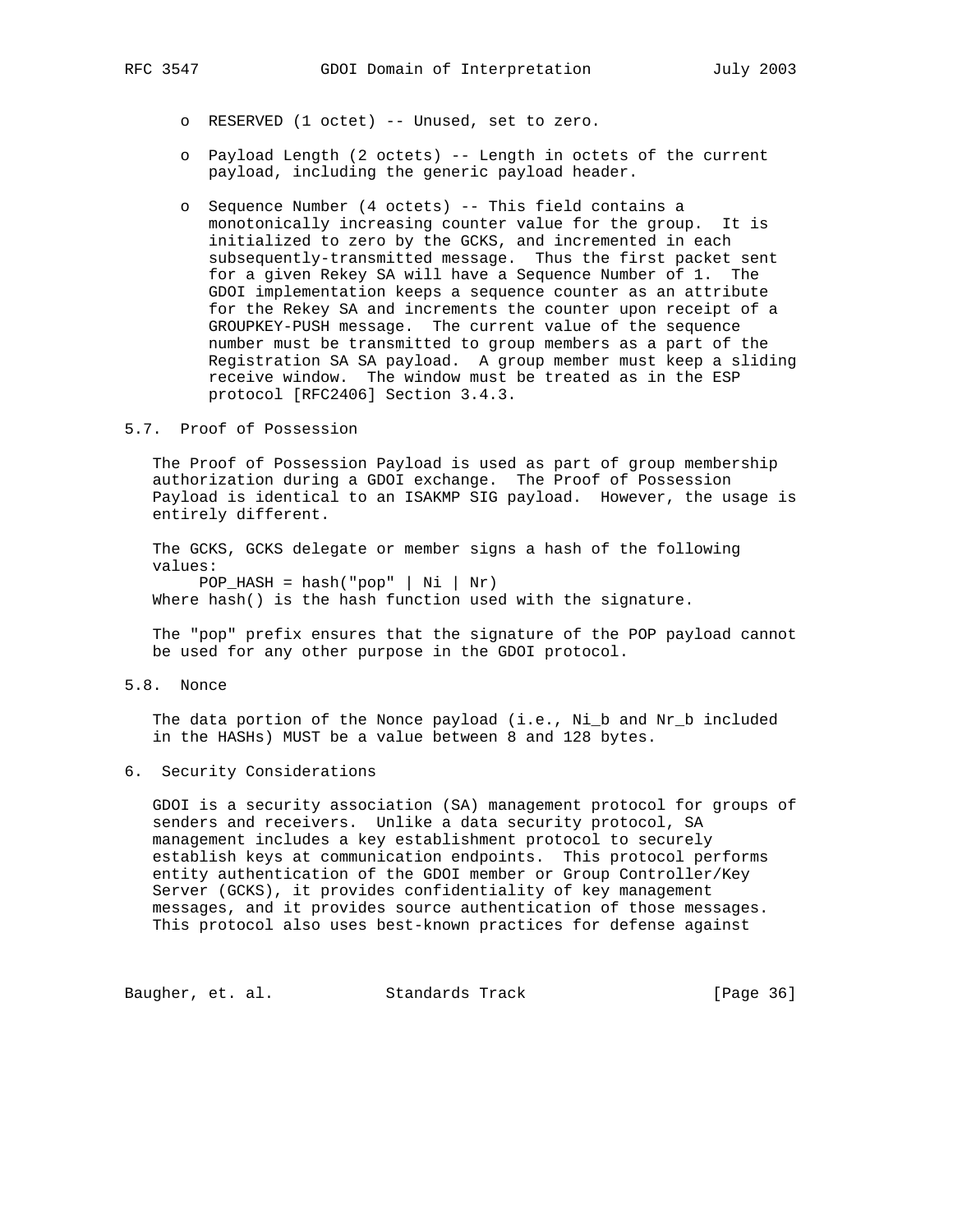man-in-middle, connection hijacking, replay, reflection, and denial-of-service (DOS) attacks on unsecured networks [STS, RFC2522, SKEME]. GDOI assumes the network is not secure and may be under the complete control of an attacker.

 GDOI assumes that the host computer is secure even though the network is insecure. GDOI ultimately establishes keys among members of a group, which MUST be trusted to use those keys in an authorized manner according to group policy. The security of GDOI, therefore, is as good as the degree to which group members can be trusted to protect authenticators, encryption keys, decryption keys, and message authentication keys.

 There are three phases of GDOI as described in this document: an ISAKMP Phase 1 protocol, a new exchange called GROUPKEY-PULL which is protected by the ISAKMP Phase 1 protocol, and a new message called GROUPKEY-PUSH. Each phase is considered separately below.

## 6.1. ISAKMP Phase 1

 As described in this document, GDOI uses the Phase 1 exchanges defined in [RFC2409] to protect the GROUPKEY-PULL exchange. Therefore all security properties and considerations of those exchanges (as noted in [RFC2409]) are relevant for GDOI.

 GDOI may inherit the problems of its ancestor protocols [FS00], such as identity exposure, absence of unidirectional authentication, or stateful cookies [PK01]. GDOI could benefit, however, from improvements to its ancestor protocols just as it benefits from years of experience and work embodied in those protocols. To reap the benefits of future IKE improvements, however, GDOI would need to be revised in a future standards-track RFC, which is beyond the scope of this specification.

## 6.1.1. Authentication

 Authentication is provided via the mechanisms defined in [RFC2409], namely Pre-Shared Keys or Public Key encryption.

### 6.1.2. Confidentiality

 Confidentiality is achieved in Phase 1 through a Diffie-Hellman exchange that provides keying material, and through negotiation of encryption transforms.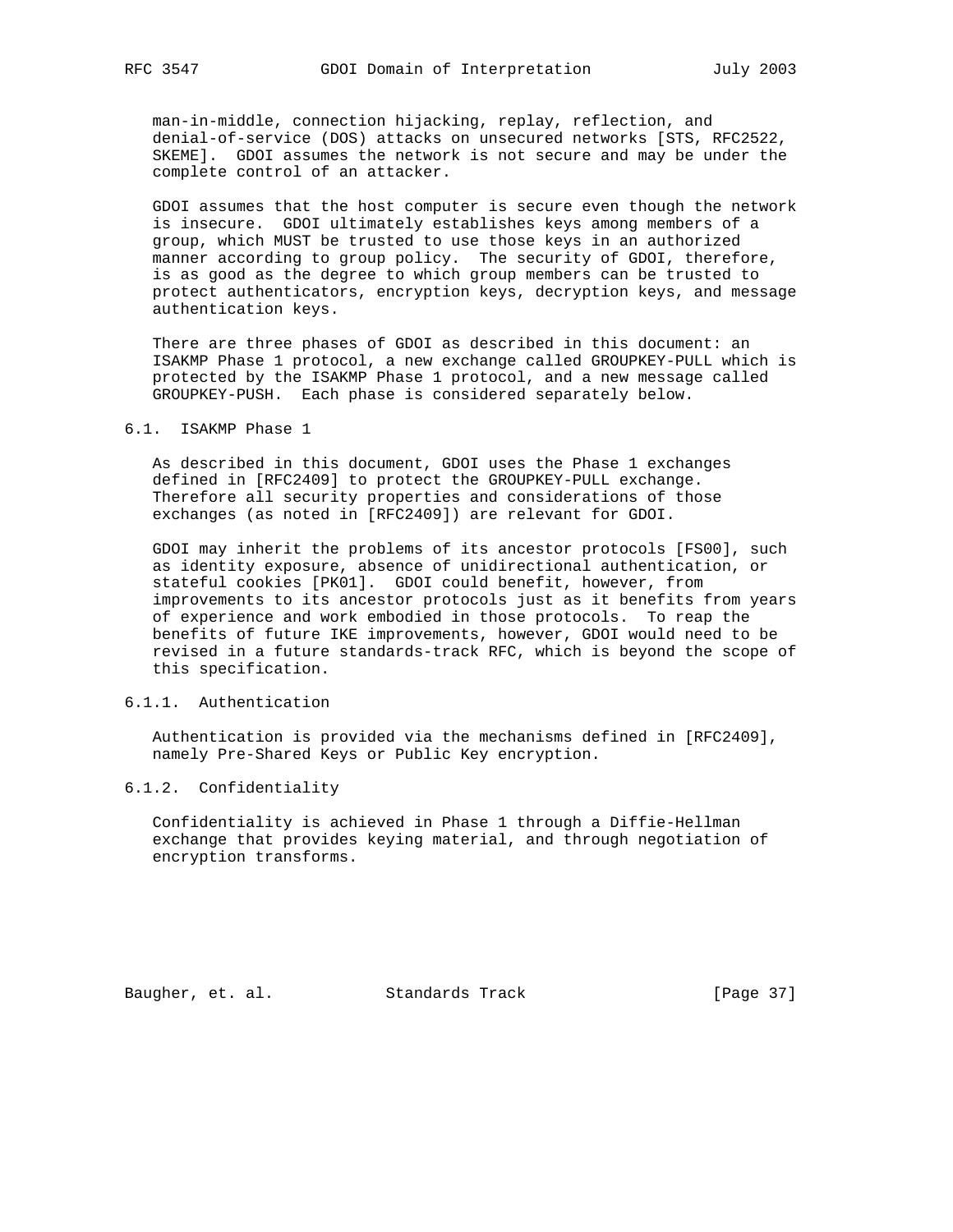The Phase 1 protocol will be protecting encryption and integrity keys sent in the GROUPKEY-PULL protocol. The strength of the encryption used for Phase 1 SHOULD exceed that of the keys send in the GROUPKEY-PULL protocol.

### 6.1.3. Man-in-the-Middle Attack Protection

 A successful man-in-the-middle or connection-hijacking attack foils entity authentication of one or more of the communicating entities during key establishment. GDOI relies on Phase 1 authentication to defeat man-in-the-middle attacks.

## 6.1.4. Replay/Reflection Attack Protection

 In a replay/reflection attack, an attacker captures messages between GDOI entities and subsequently forwards them to a GDOI entity. Replay and reflection attacks seek to gain information from a subsequent GDOI message response or seek to disrupt the operation of a GDOI member or GCKS entity. GDOI relies on the Phase 1 nonce mechanism in combination with a hash-based message authentication code to protect against the replay or reflection of previous key management messages.

## 6.1.5. Denial of Service Protection

 A denial of service attacker sends messages to a GDOI entity to cause that entity to perform unneeded message authentication operations. GDOI uses the Phase 1 cookie mechanism to identify spurious messages prior to cryptographic hash processing. This is a "weak" form of denial of service protection in that the GDOI entity must check for good cookies, which can be successfully imitated by a sophisticated attacker. The Phase 1 cookie mechanism is stateful, and commits memory resources for cookies, but stateless cookies are a better defense against denial of service attacks.

# 6.2. GROUPKEY-PULL Exchange

 The GROUPKEY-PULL exchange allows a group member to request SAs and keys from a GCKS. It runs as a "phase 2" protocol under protection of the Phase 1 security association.

## 6.2.1. Authentication

 Peer authentication is not required in the GROUPKEY-PULL protocol. It is running in the context of the Phase 1 protocol, which has previously authenticated the identity of the peer.

Baugher, et. al. Standards Track [Page 38]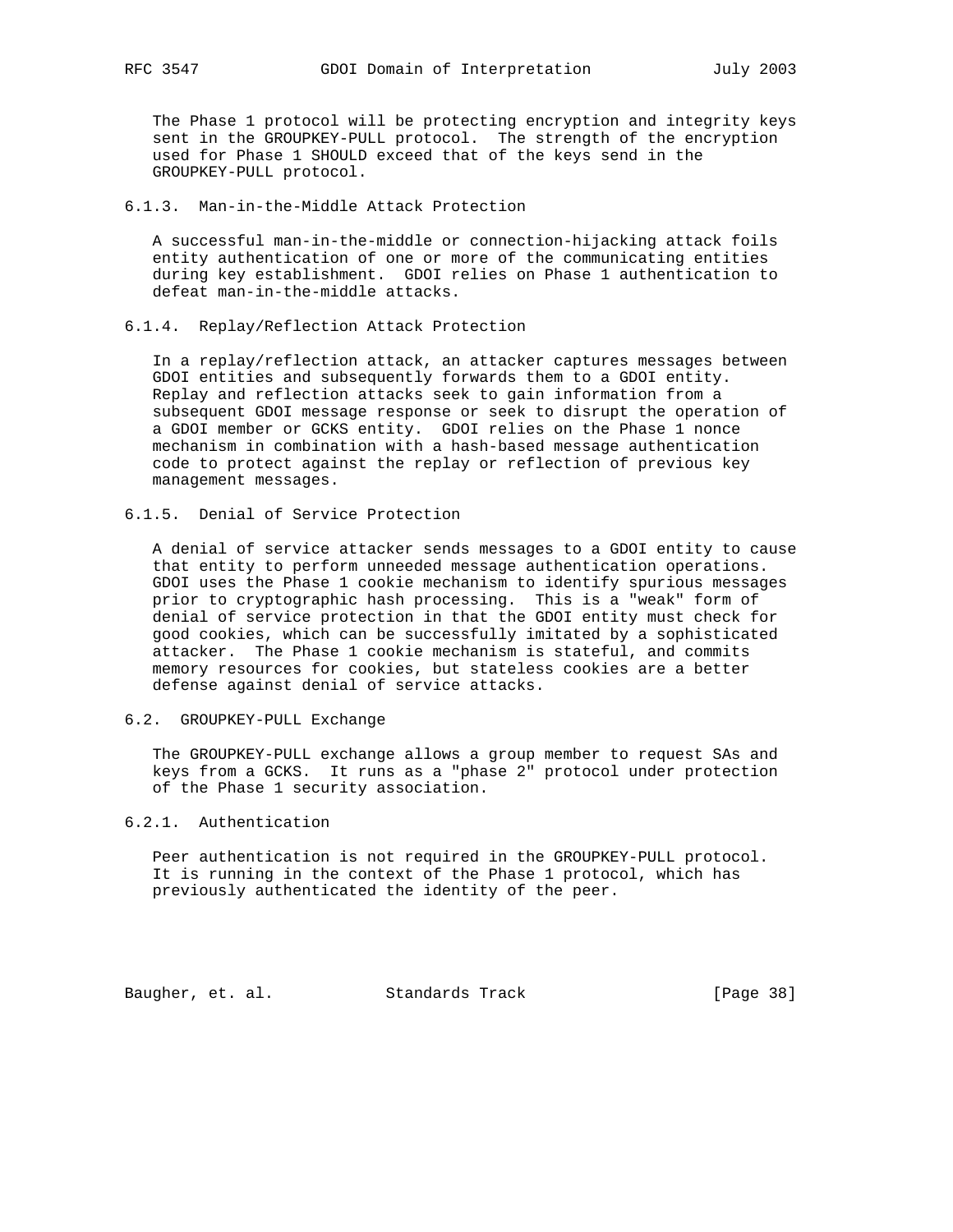Message authentication is provided by HASH payloads in each message, where the HASH is defined to be over SKEYID\_a (derived in the Phase 1 exchange), the ISAKMP Message-ID, and all payloads in the message. Because only the two endpoints of the exchange know the SKEYID\_a value, this provides confidence that the peer sent the message.

## 6.2.2. Confidentiality

 Confidentiality is provided by the Phase 1 security association, after the manner described in [RFC2409].

6.2.3. Man-in-the-Middle Attack Protection

 Message authentication (described above) includes a secret known only to the group member and GCKS when constructing a HASH payload. This prevents man-in-the-middle and connection-hijacking attacks because an attacker would not be able to change the message undetected.

## 6.2.4. Replay/Reflection Attack Protection

 Nonces provide freshness of the GROUPKEY-PULL exchange. The group member and GCKS exchange nonce values first two messages. These nonces are included in subsequent HASH payload calculations. The Group member and GCKS MUST NOT perform any computationally expensive tasks before receiving a HASH with its own nonce included. The GCKS MUST NOT update the group management state (e.g., LKH key tree) until it receives the third message in the exchange with a valid HASH payload including its own nonce.

 Implementations SHOULD keep a record of recently received GROUPKEY-PULL messages and reject messages that have already been processed. This enables an early discard of the replayed messages.

## 6.2.5. Denial of Service Protection

 A GROUPKEY-PULL message identifies its messages using a cookie pair from the Phase 1 exchange that precedes it. The cookies provide a weak form of denial of service protection as described above, in the sense that a GROUPKEY-PULL message with invalid cookies will be discarded.

 The replay protection mechanisms described above provide the basis for denial of service protection.

Baugher, et. al. Standards Track [Page 39]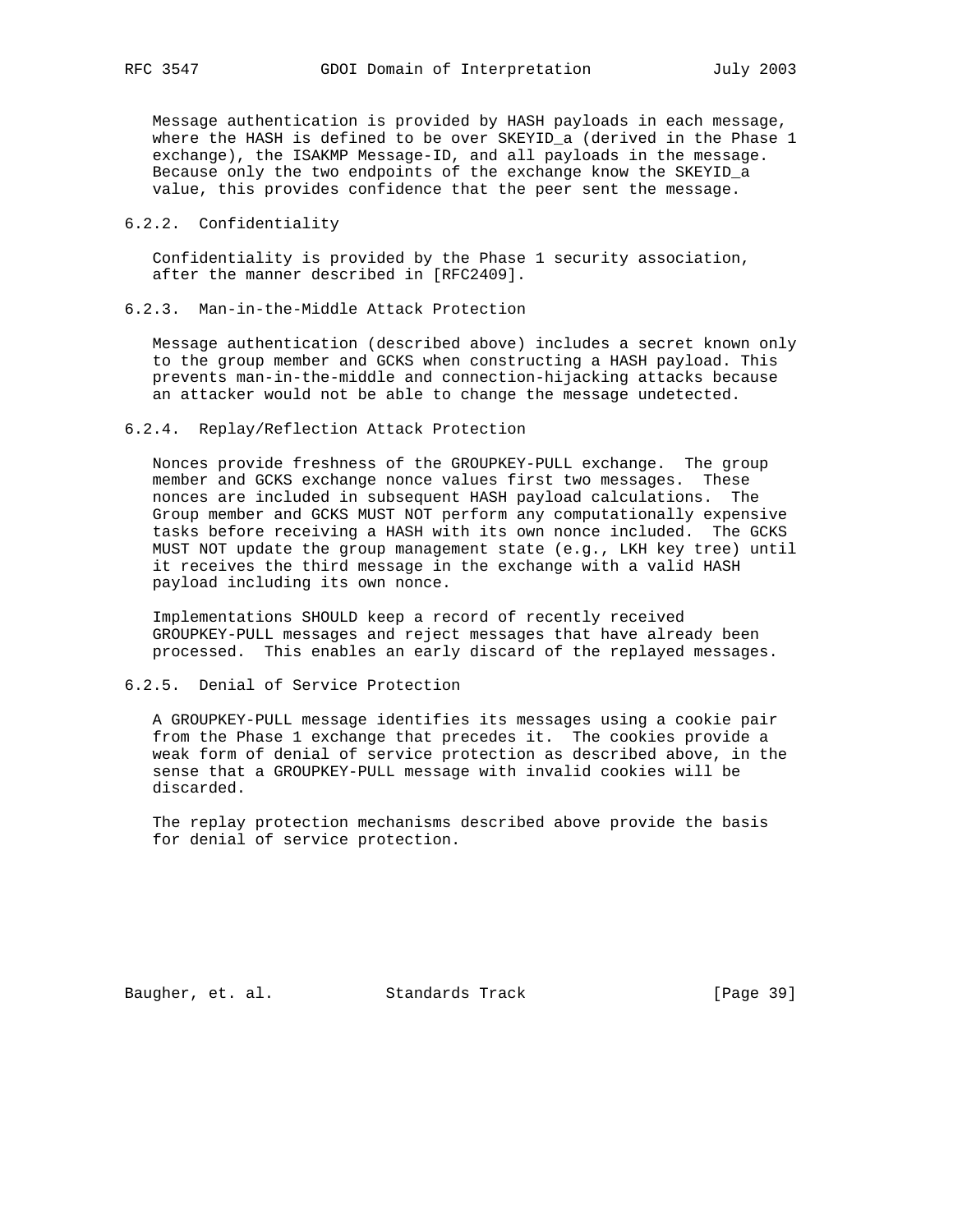# 6.2.6. Authorization

 The CERT payload in a GROUPKEY-PULL exchange allows a group member or GCKS to submit a certificate containing authorization attributes to the peer as well as identifying a public/private key pair. The GROUPKEY-PULL POP payload enables authorization to be accomplished where the authorization infrastructure is different than the GROUPKEY-PULL authentication infrastructure by proving that it is in possession of the private key.

# 6.3. GROUPKEY-PUSH Exchange

 The GROUPKEY-PUSH exchange is a single message that allows a GCKS to send SAs and keys to group members. This is likely to be sent to all members using an IP multicast group. This provides an efficient rekey and group membership adjustment capability.

## 6.3.1. Authentication

 The GROUPKEY-PULL exchange identifies a public key that is used for message authentication. The GROUPKEY-PUSH message is digitally signed using the corresponding private key held by the GCKS or its delegate. This digital signature provides source authentication for the message. Thus, GDOI protects the GCKS from impersonation in group environments.

## 6.3.2. Confidentiality

 The GCKS encrypts the GROUPKEY-PUSH message with an encryption key that was established by the GROUPKEY-PULL exchange.

## 6.3.3. Man-in-the-Middle Attack Protection

 This combination of confidentiality and message authentication services protects the GROUPKEY-PUSH message from man-in-middle and connection-hijacking attacks.

# 6.3.4. Replay/Reflection Attack Protection

 The GROUPKEY-PUSH message includes a monotonically increasing sequence number to protect against replay and reflection attacks. A group member will recognize a replayed message by comparing the sequence number to a sliding window, in the same manner as the ESP protocol uses sequence numbers.

 Implementations SHOULD keep a record of recently received GROUPKEY-PUSH messages and reject duplicate messages. This enables an early discard of the replayed messages.

Baugher, et. al. Standards Track [Page 40]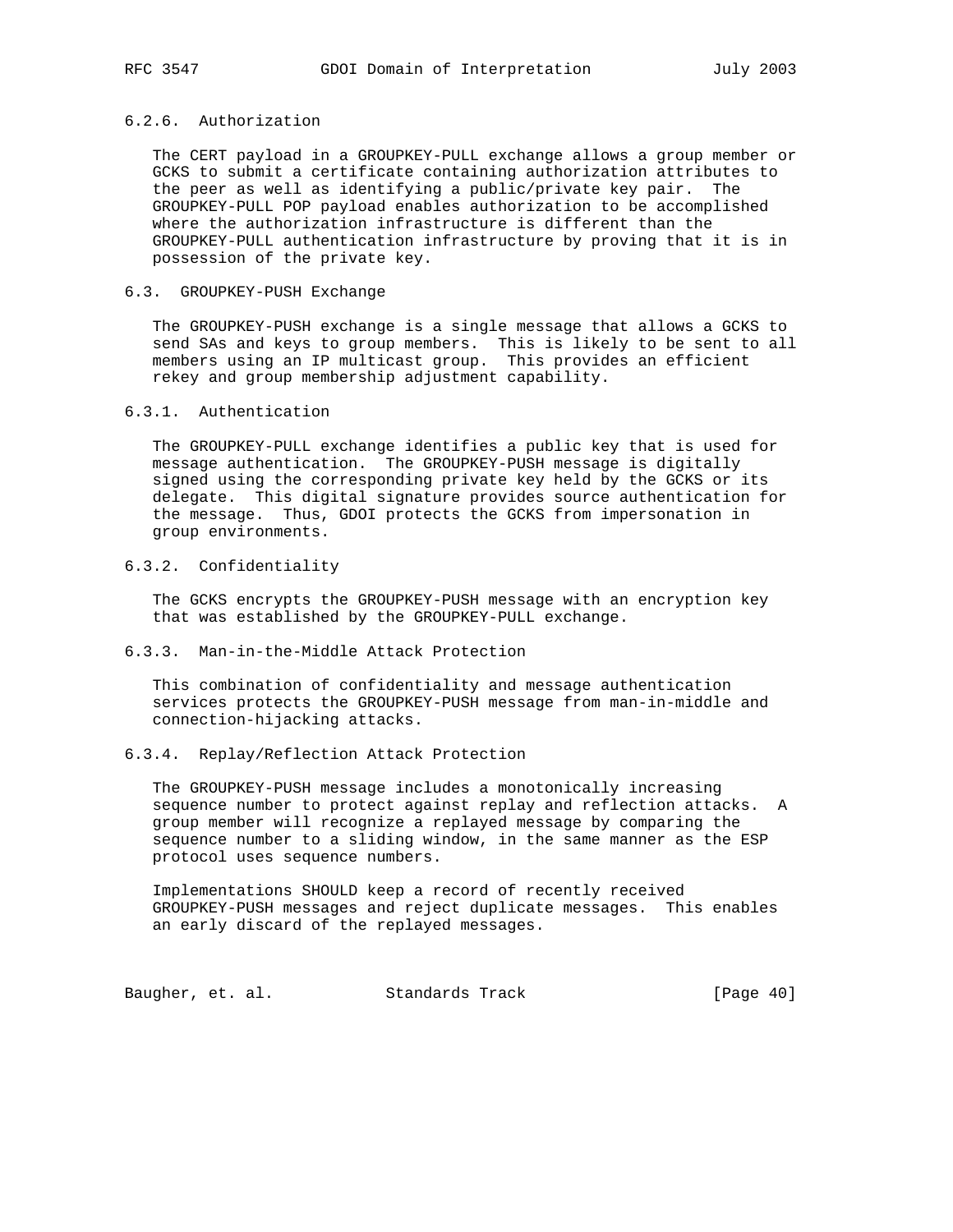## 6.3.5. Denial of Service Protection

 A cookie pair identifies the security association for the GROUPKEY-PUSH message. The cookies thus serve as a weak form of denial-of-service protection for the GROUPKEY-PUSH message.

 The digital signature used for message authentication has a much greater computational cost than a message authentication code and could amplify the effects of a denial of service attack on GDOI members who process GROUPKEY-PUSH messages. The added cost of digital signatures is justified by the need to prevent GCKS impersonation: If a shared symmetric key were used for GROUPKEY-PUSH message authentication, then GCKS source authentication would be impossible and any member would be capable of GCKS impersonation.

 The potential of the digital signature amplifying a denial of service attack is mitigated by the order of operations a group member takes, where the least expensive cryptographic operation is performed first. The group member first decrypts the message using a symmetric cipher. If it is a validly formed message then the sequence number is checked against the replay window. Only if the sequence number is valid is the digital signature verified. Thus in order for a denial of service attack to be mounted, an attacker would need to know both the symmetric encryption key used for confidentiality, and a valid sequence number. Generally speaking this means only current group members can effectively deploy a denial of service attack.

6.3.6. Forward Access Control

 If a group management algorithm (such as LKH) is used, forward access control may not be ensured in some cases. This can happen if some group members are denied access to the group in the same GROUPKEY-PUSH message as new policy and TEKs are delivered to the group. As discussed in Section 4.2.1, forward access control can be maintained by sending multiple GROUPKEY-PUSH messages, where the group membership changes are sent from the GCKS separate from the new policy and TEKs.

- 7. IANA Considerations
- 7.1. ISAKMP DOI

 An ISAKMP DOI number is needed to identify an SA payload as a GDOI SA payload. The IANA has assigned the value 2 to represent GDOI.

Baugher, et. al. Standards Track [Page 41]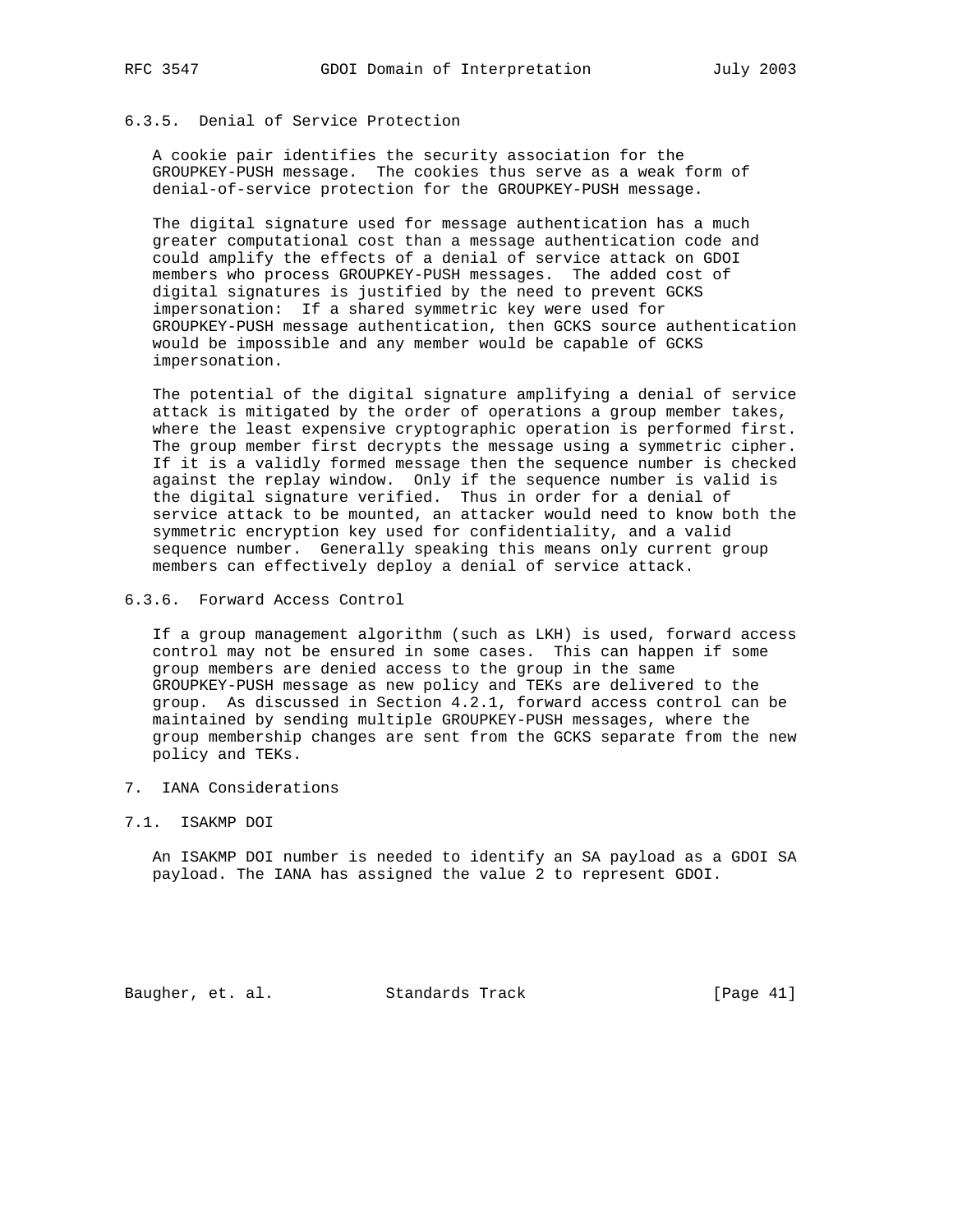### 7.2. Payload Types

 The present document defines new ISAKMP Next Payload types. See Section 5.0 for the payloads defined in this document, including the Next Payload values defined by the IANA to identify these payloads.

7.3. New Name spaces

 The present document describes many new name spaces for use in the GDOI payloads. Those may be found in subsections under Section 5.0. A new GDOI registry has been created for these name spaces.

 Portions of name spaces marked "RESERVED" are reserved for IANA allocation. New values MUST be added due to a Standards Action as defined in [RFC2434].

 Portions of name spaces marked "Private Use" may be allocated by implementations for their own purposes.

7.4. UDP Port

The IANA has assigned port 848 for use by GDOI.

8. Intellectual Property Rights Statement

 The IETF takes no position regarding the validity or scope of any intellectual property or other rights that might be claimed to pertain to the implementation or use of the technology described in this document or the extent to which any license under such rights might or might not be available; neither does it represent that it has made any effort to identify any such rights. Information on the IETF's procedures with respect to rights in standards-track and standards-related documentation can be found in BCP-11. Copies of claims of rights made available for publication and any assurances of licenses to be made available, or the result of an attempt made to obtain a general license or permission for the use of such proprietary rights by implementors or users of this specification can be obtained from the IETF Secretariat.

 The IETF invites any interested party to bring to its attention any copyrights, patents or patent applications, or other proprietary rights which may cover technology that may be required to practice this standard. Please address the information to the IETF Executive Director.

Baugher, et. al. Standards Track [Page 42]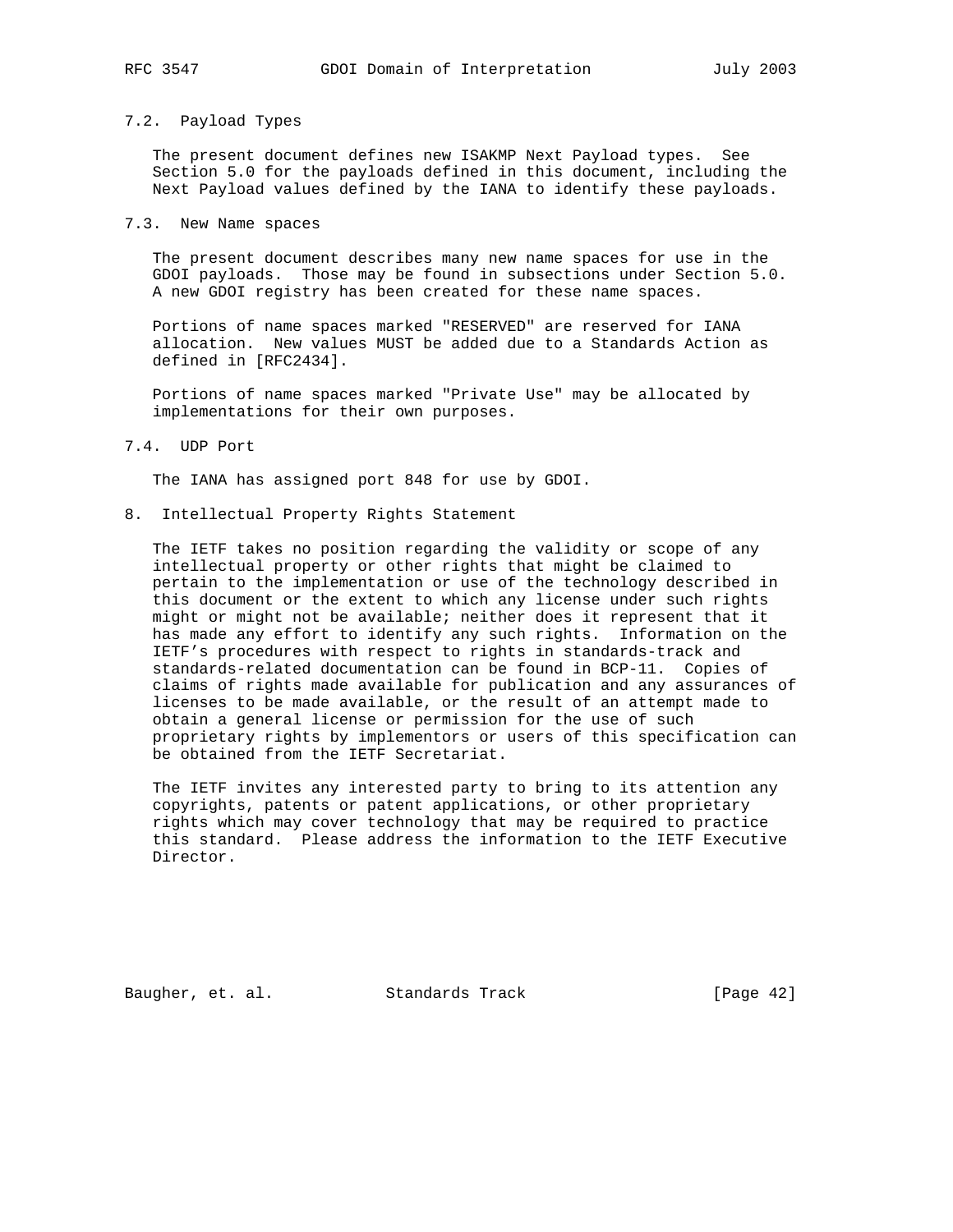9. Acknowledgements

 The authors thank Ran Canetti, Cathy Meadows, Andrea Colegrove, and Lakshminath Dondeti. Ran has advised the authors on secure group cryptography, which has led to changes in the exchanges and payload definitions. Cathy identified several problems in previous versions of this document, including a replay attack against the proof of possession exchange, as well as several man-in-the-middle attacks. Andrea contributed to the group policy section of this document. Lakshminath identified several protocol issues that needed further specification and helped to resolve them.

- 10. References
- 10.1. Normative References
	- [AES-MODES] "Recommendation for Block Cipher Modes of Operation", United States of American, National Institute of Science and Technology, NIST Special Publication 800-38A 2001 Edition, December 2001.
	- [FIPS46-3] "Data Encryption Standard (DES)", United States of American, National Institute of Science and Technology, Federal Information Processing Standard (FIPS) 46-3, October 1999.
	- [FIPS81] "DES Modes of Operation", United States of American, National Institute of Science and Technology, Federal Information Processing Standard (FIPS) 81, December 1980.
	- [FIPS186-2] "Digital Signature Standard (DSS)", United States of American, National Institute of Science and Technology, Federal Information Processing Standard (FIPS) 186-2, January 2000.
	- [FIPS197] "Advanced Encryption Standard (AES)", United States of American, National Institute of Science and Technology, Federal Information Processing Standard (FIPS) 197, November 2001.
	- [IPSEC-REG] http://www.iana.org/assignments/ipsec-registry
	- [ISAKMP-REG] http://www.iana.org/assignments/isakmp-registry
	- [RFC2119] Bradner, S., "Key words for use in RFCs to Indicate Requirement Level", BCP 14, RFC 2119, March 1997.

Baugher, et. al. Standards Track [Page 43]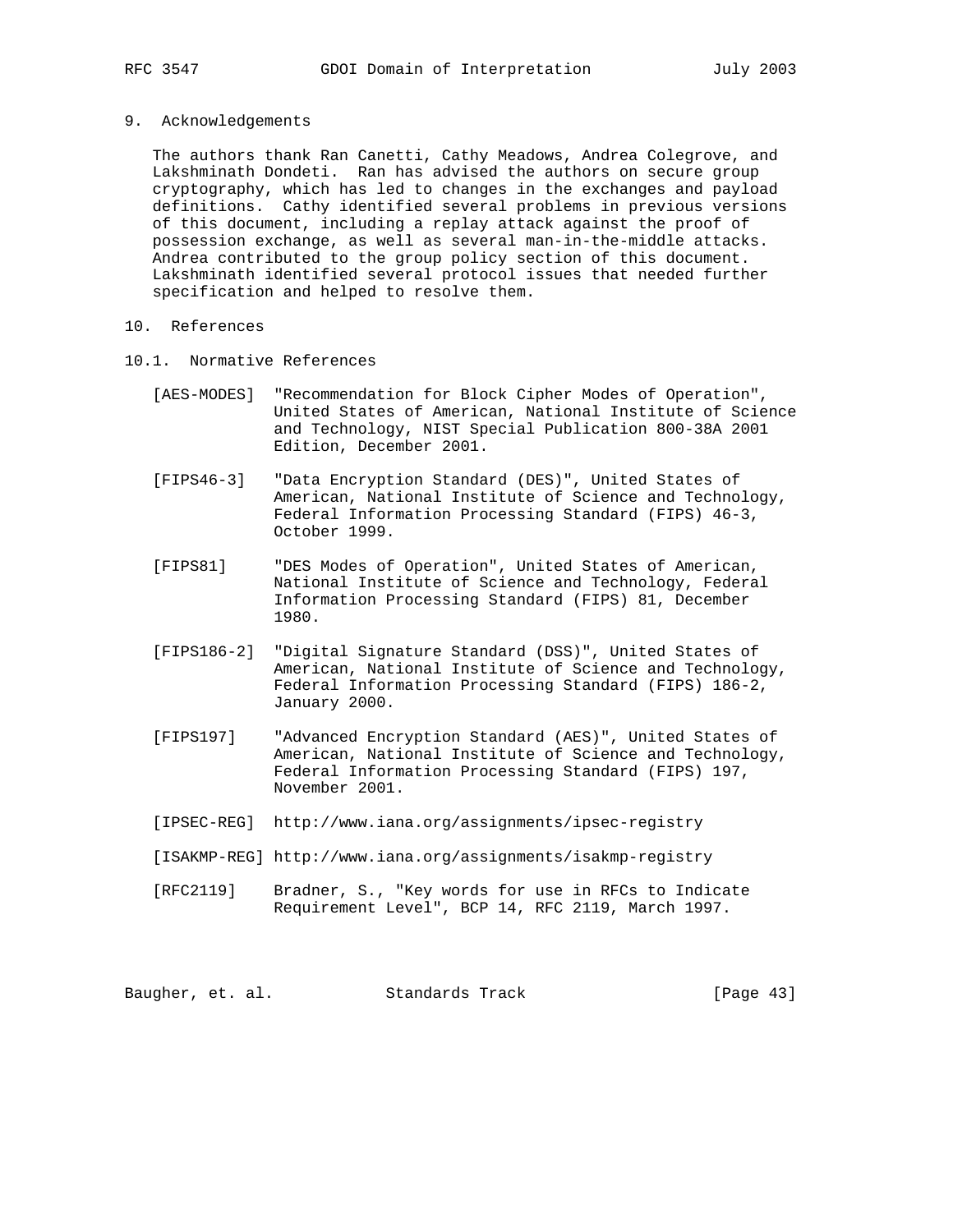- [RFC2401] Kent, S. and R. Atkinson, "Security Architecture for the Internet Protocol", RFC 2401, November 1998
- [RFC2406] Kent, S. and R. Atkinson, "IP Encapsulating Security Payload (ESP)", RFC 2406, November 1998.
- [RFC2407] Piper, D., "The Internet IP Domain of Interpretation for ISAKMP", RFC 2407, November 1998.
- [RFC2408] Maughan, D., Shertler, M., Schneider, M. and J. Turner, "Internet Security Association and Key Management Protocol", RFC 2408, November 1998.
- [RFC2409] Harkins, D. and D. Carrel, "The Internet Key Exchange (IKE)", RFC 2409, November 1998.
- [RFC2412] Orman, H., "The OAKLEY Key Determination Protocol", RFC 2412, November 1998.
- [RFC2434] Narten, T. and H. Alvestrand, "Guidelines for Writing an IANA Considerations Section in RFCs", BCP 26, RFC 2434, October 1998.
- [RFC2522] Karn, P. and W. Simpson, "Photuris: Session-Key Management Protocol", RFC 2522, March 1999.
- [RFC2627] Wallner, D., Harder, E. and R. Agee, "Key Management for Multicast: Issues and Architectures", RFC 2627, September 1998.
- [RSA] RSA Laboratories, "PKCS #1 v2.0: RSA Encryption Standard", October 1998.
- 10.2. Informative References
	- [FS00] N. Ferguson and B. Schneier, "A Cryptographic Evaluation of IPsec, CounterPane", http://www.counterpane.com/ipsec.html.
	- [GKMARCH] M. Baugher, R. Canetti, L. Dondeti, F. Lindholm, "Group Key Management Architecture", Work in Progress.
	- [IKEv2] D. Harkins, et. al., "Proposal for the IKEv2 protocol", Work In Progress.
	- [KINK] M. Thomas, J. Vilhuber, "Kerberized Internet Negotiation of Keys (KINK)", Work in Progress.

Baugher, et. al. Standards Track [Page 44]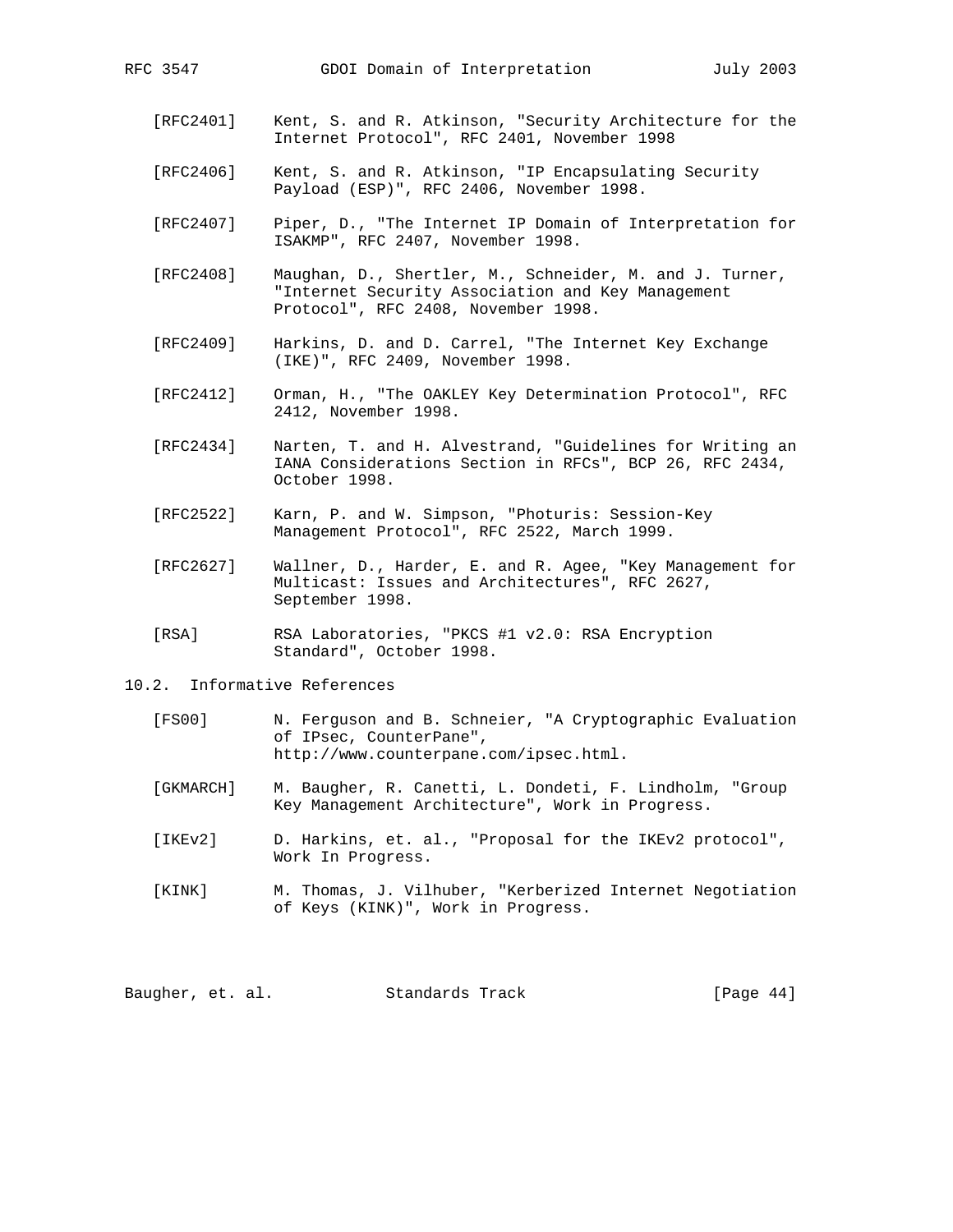- [NNL] D. Naor, M. Naor and J. Lotspiech, "Revocation and Tracing Schemes for Stateless Receivers", Advances in Cryptology, Crypto '01, Springer-Verlag LNCS 2139, 2001, pp. 41-62. A full version of the paper appears in http://www.wisdom.weizmann.ac.il/˜naor/.
- [OFT] D. Mcgrew and A. Sherman, "Key Establishment in Large Dynamic Groups Using One-Way Function Trees", Manuscript submitted to IEEE Transactions on Software Engineering. A full version of the paper appears in http://download.nai.com/products/media/nai/ misc/oft052098.ps, 1998
- [PK01] R.Perlman, C.Kaufman, "Analysis of the IPsec Key Exchange Standard", WET-ICE conference, 2001. http://sec.femto.org/wetice-2001/papers/radia-paper.pdf
- [RFC2093] Harney, H., and C. Muckenhirn, "Group Key Management Protocol (GKMP) Specification," RFC 2093, July 1997.
- [RFC2094] Harney, H. and C. Muckenhirn, "Group Key Management Protocol (GKMP) Architecture," RFC 2094, July 1997.
- [RFC2367] McDonald, D., Metz, C. and B. Phan, "PF\_KEY Key Management API, Version 2", RFC 2367, July 1998.
- [RFC3550] Schulzrinne, H., Casner, S., Jacobson, V. and R. Frederick, "RTP: A Transport Protocol for Real-Time Applications", RFC 3550, June 2003.
- [SKEME] H. Krawczyk, "SKEME: A Versatile Secure Key Exchange Mechanism for Internet", ISOC Secure Networks and Distributed Systems Symposium, San Diego, 1996.
- [STS] Diffie, P. van Oorschot, M. J. Wiener, "Authentication and Authenticated Key Exchanges, Designs, Codes and Cryptography", 2, 107-125 (1992), Kluwer Academic Publishers.

Baugher, et. al. Standards Track [Page 45]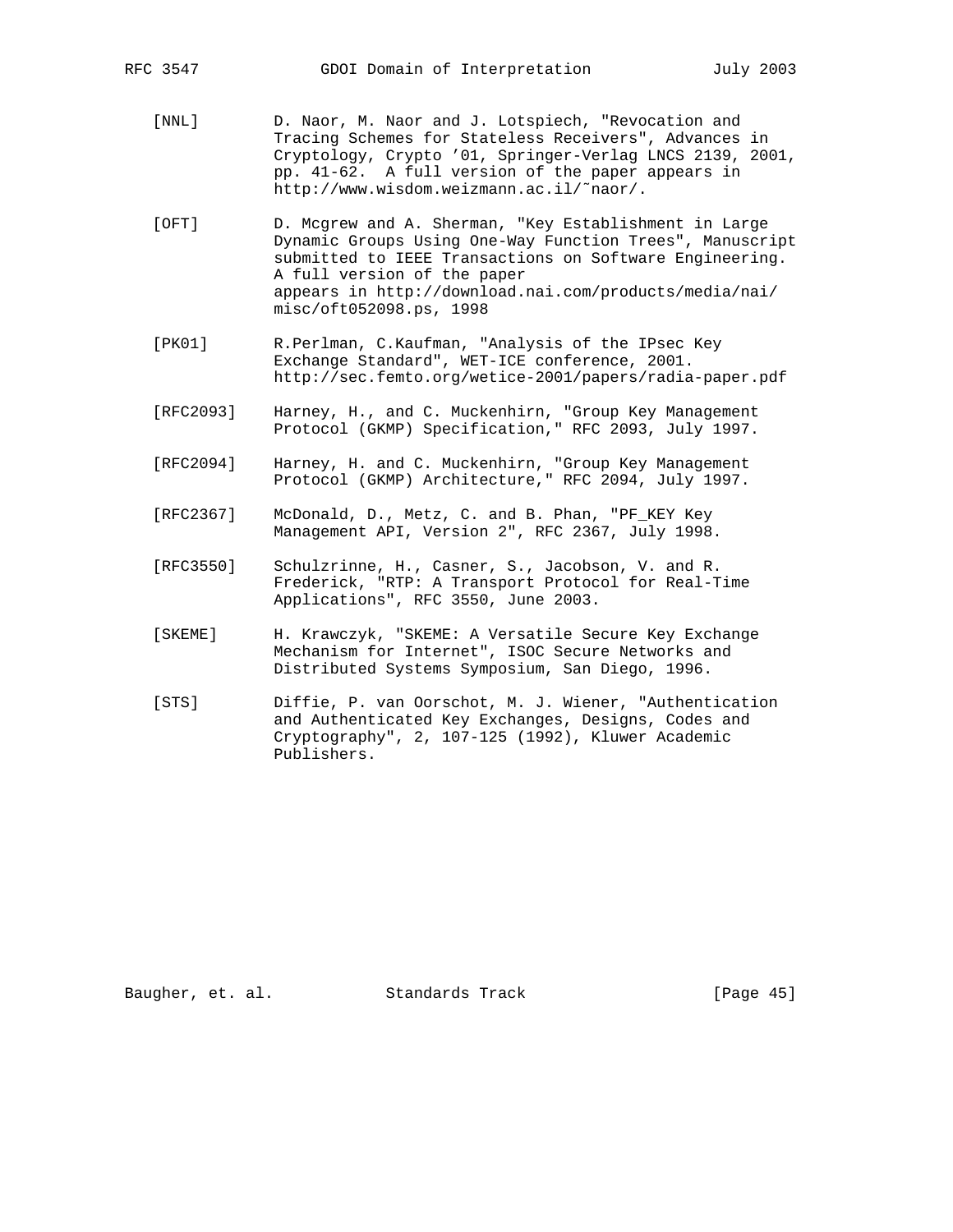Appendix A: Alternate GDOI Phase 1 protocols

 This section describes a manner in which other protocols could be used as GDOI Phase 1 protocols in place of the ISAKMP Phase 1 protocol. However, they are not specified as a part of this document. A separate document MUST be written in order for another protocol to be used as a GDOI Phase 1 protocol.

Other possible phase 1 protocols are also described in [GKMARCH].

 Any GDOI phase 1 protocol MUST satisfy the requirements specified in Section 2 of this document.

A.1. IKEv2 Phase 1 protocol

 Version 2 of the IKE protocol (IKEv2) is a work in progress [IKEv2]. That protocol seeks to simplify the IKE Phase 1 and Phase 2 protocols, and improve the security of the IKE protocol. An IKEv2 Phase 1 negotiates an IPSEC SA during phase 1, which was not possible in IKE. However, IKEv2 also defines a phase 2 protocol. The phase 2 protocol is protected by the Phase 1, similar in concept to how IKE Quick Mode is protected by the IKE Phase 1 protocols in [RFC2409].

 IKEv2 may not include a DOI value in the SA payload. However, since GDOI uses a unique port, choice of a phase 2 protocol in the SA payload using a GDOI value is not necessary. It is expected that an IKEv2 Phase 1 protocol definition could be run on the GDOI port. The SA payload in the protocol would be specific to GDOI, or omitted if not needed at all.

 The GROUPKEY-PULL protocol would follow the IKEv2 Phase 1 protocol in the same manner as described in this document.

A.2. KINK Protocol

 A work in progress [KINK] has defined a method of encapsulating an IKE Quick Mode [RFC2409] encapsulated in Kerberos KRB\_AP\_REQ and KRB\_AP\_REP payloads. KINK provides a low-latency, computationally inexpensive, easily managed, and cryptographically sound method of setting up IPSec security associations.

 The KINK message format includes a GDOI field in the KINK header. The [KINK] document defines the DOI for the IPSEC DOI.

 A new DOI for KINK could be defined which would encapsulate a GROUPKEY-PULL exchange in the Kerberos KRB\_AP\_REQ and KRB\_AP\_REP payloads. As such, GDOI would benefit from the computational efficiencies of KINK.

Baugher, et. al. Standards Track [Page 46]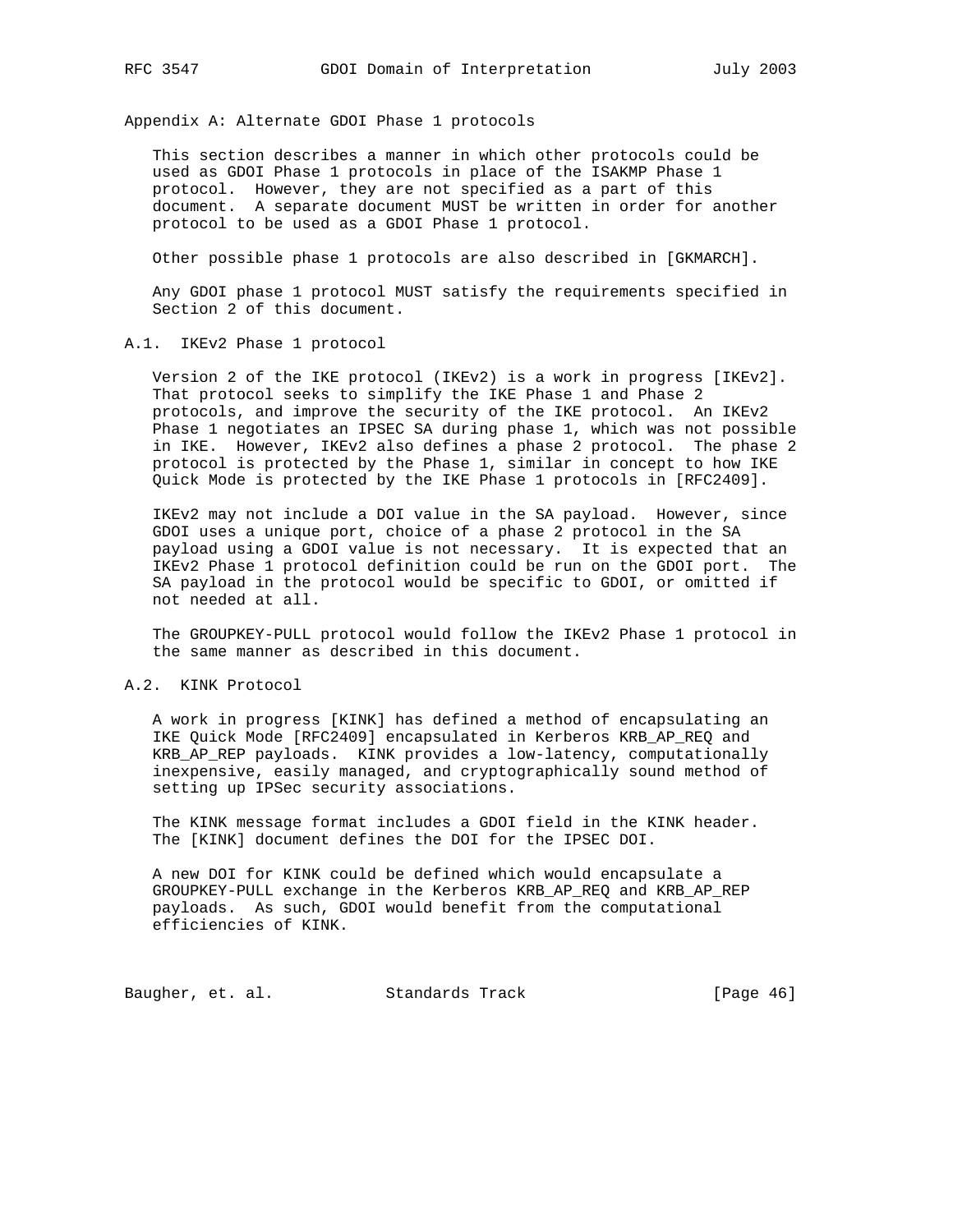Authors' Addresses

 Mark Baugher Cisco Systems 5510 SW Orchid Street Portland, OR 97219, USA

 Phone: (503) 245-4543 EMail: mbaugher@cisco.com

 Thomas Hardjono VeriSign 401 Edgewater Place, Suite 280 Wakefield, MA 01880

 Phone: 781-245-6996 EMail: thardjono@verisign.com

 Hugh Harney Sparta 9861 Broken Land Parkway Columbia, MD 21046

 Phone: (410) 381-9400 x203 EMail: hh@sparta.com

 Brian Weis Cisco Systems 170 W. Tasman Drive, San Jose, CA 95134-1706, USA

 Phone: (408) 526-4796 EMail: bew@cisco.com

Baugher, et. al. Standards Track [Page 47]